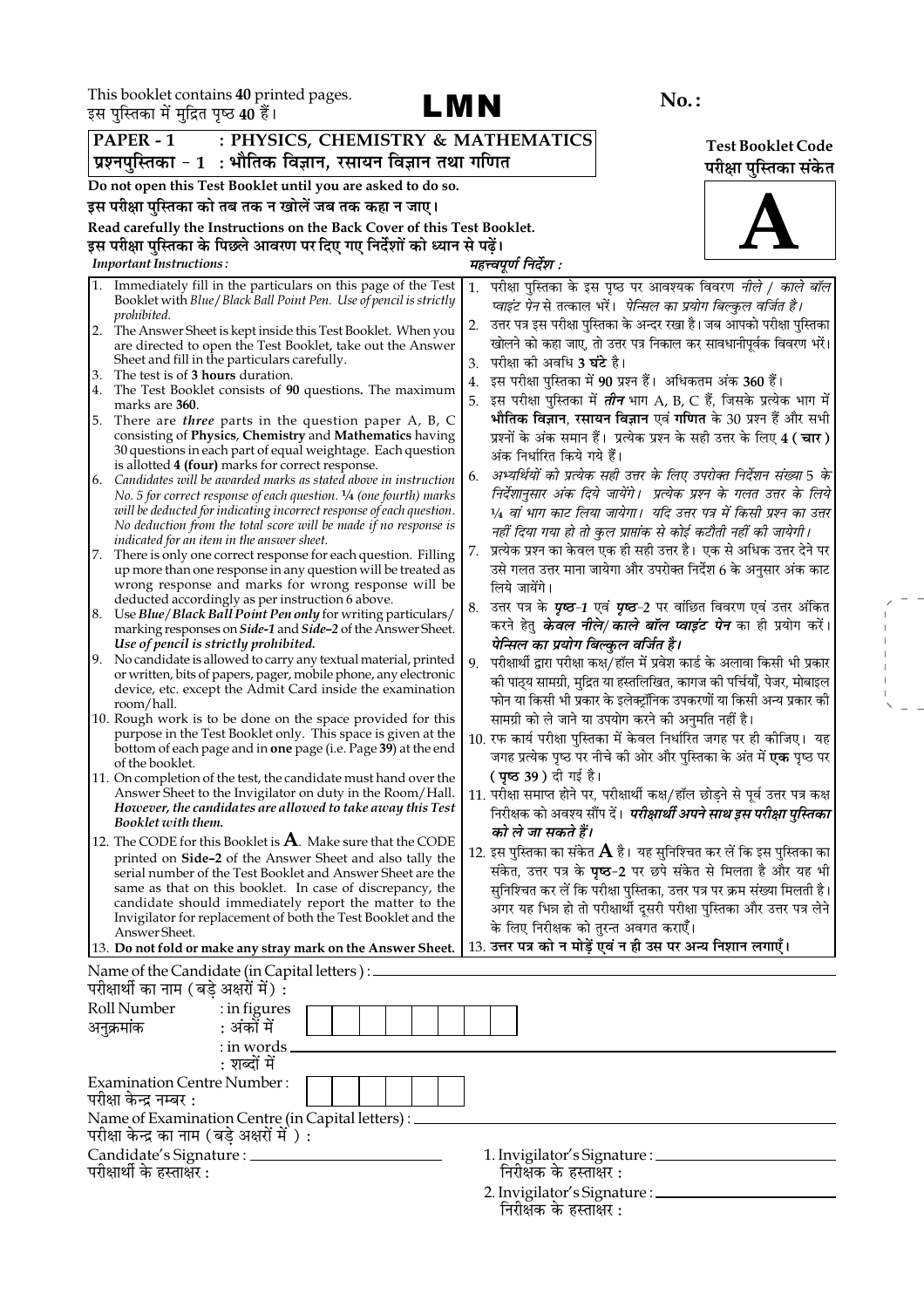### **PART A - PHYSICS**

Two stones are thrown up simultaneously 1. from the edge of a cliff 240 m high with initial speed of 10 m/s and 40 m/s respectively. Which of the following graph best represents the time variation of relative position of the second stone with respect to the first?

> (Assume stones do not rebound after hitting the ground and neglect air resistance, take  $g = 10 \text{ m/s}^2$

> (The figures are schematic and not drawn to scale)

#### $(y_2 - y_1)$  m  $(y_2 - y_1)$  m  $240$  $240$  $(1)$  $(1)$  $\Rightarrow$  t(s)  $\Rightarrow$  t(s)  $240^{(y_2-y_1)}$  m  $\sqrt{(y_2 - y_1)}$  m 240  $(2)$  $(2)$  $\Rightarrow$ t(s)  $\Rightarrow$ t(s)  $\overline{12}$  $\overline{12}$  $(y_2 - y_1)$  m  $(y_2 - y_1)$  m 240 240  $(3)$  $(3)$  $\Rightarrow$  t(s)  $\Rightarrow$  t(s)  $\overline{12}$ Ŕ  $\overline{12}$  $240^{y_2-y_1}$  m  $240^{y_2-y_1}$  m  $(4)$  $(4)$  $\Rightarrow$  t(s)  $\Rightarrow$  t(s)  $\overline{12}$ 12



# भाग  $A - \hat{A}$ मीतिक विज्ञान

किसी 240 m ऊँँची चोटी के एक किनारे से, दो  $\mathbf{1}$ . पत्थरों को एकसाथ ऊपर की ओर फेंका गया है, इनकी प्रारंभिक चाल क्रमश: 10 m/s तथा 40 m/s है, तो, निम्नांकित में से कौनसा ग्राफ (आलेख) पहले पत्थर के सापेक्ष दुसरे पत्थर की स्थिति के समय विचरण (परिवर्तन) को सर्वाधिक सही दर्शाता है?

> (मान लीजिए कि. पत्थर जमीन से टकराने के पश्चात ऊपर की ओर नहीं उछलते हैं तथा वायु का प्रतिरोध नगण्य है, दिया है  $g = 10 \text{ m/s}^2$ )

> (यहाँ ग्राफ केवल व्यवस्था आरेख हैं और स्केल के अनुसार नहीं हैं)

SPACE FOR ROUGH WORK / रफ कार्य के लिए जगह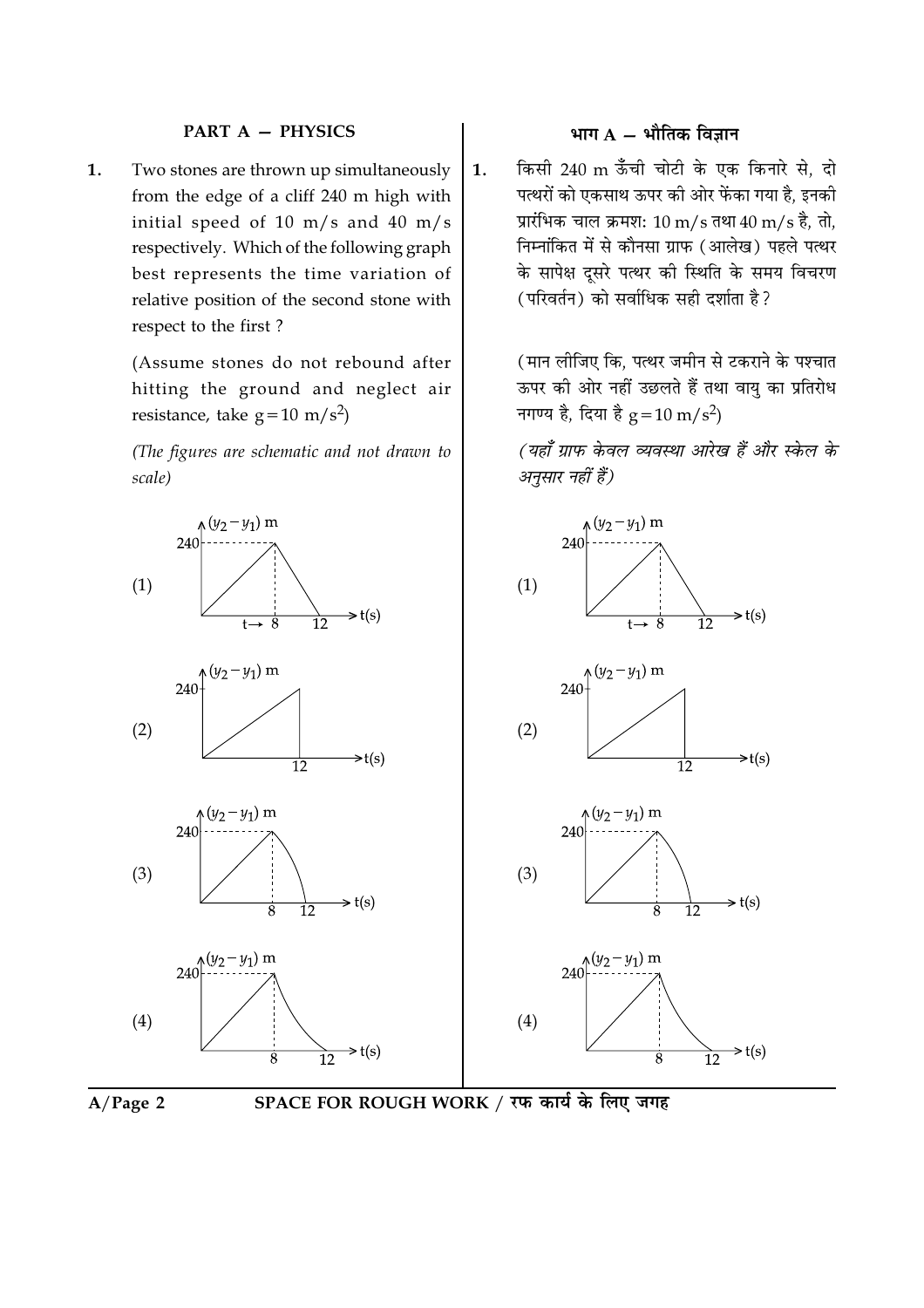$2.$ The period of oscillation of a simple pendulum is  $T = 2\pi \sqrt{\frac{L}{g}}$ . Measured value

of L is 20.0 cm known to 1 mm accuracy and time for 100 oscillations of the pendulum is found to be 90 s using a wrist watch of 1s resolution. The accuracy in the determination of g is:

- $2%$  $(1)$
- $(2)$  $3%$
- $(3)$  $1%$
- $(4)$  $5\%$

3.



Given in the figure are two blocks A and B of weight 20 N and 100 N, respectively. These are being pressed against a wall by a force F as shown. If the coefficient of friction between the blocks is 0.1 and between block B and the wall is 0.15, the frictional force applied by the wall on block  $B$  is :

- 100 N  $(1)$
- 80 N  $(2)$
- 120 N  $(3)$

 $(4)$ 150 N किसी सरल लोलक का आवर्त,  $T = 2\pi \sqrt{\frac{L}{g}}$  है। L का मापित मान 20.0 cm है, जिसकी यथार्थता 1 mm है। इस लोलक के 100 दोलनों का समय 90 s है. जिसे 1s विभेदन की घडी से नापा गया है। तो.  $g$  के निर्धारण में यथार्थता होगी:

 $2\%$  $(1)$ 

 $2.$ 

- $3%$  $(2)$
- $(3)$  $1\%$
- $5%$  $(4)$



यहाँ आरेख में दो ब्लॉक (गुटके) A और B दर्शाये गये हैं जिनके भार क्रमश: 20 N तथा 100 N हैं। इन्हें. एक बल F द्वारा किसी दीवार पर दबाया जा रहा है। यदि घर्षण गणांक का मान,  $A$  तथा  $B$  के बीच 0.1 तथा B और दीवार के बीच 0.15 है तो, दीवार द्वारा ब्लॉक B पर लगा बल होगा :

| $(1)$ 100 N |  |
|-------------|--|
| $(2)$ 80 N  |  |
| $(3)$ 120 N |  |
| $(4)$ 150 N |  |

 $A/Page$  3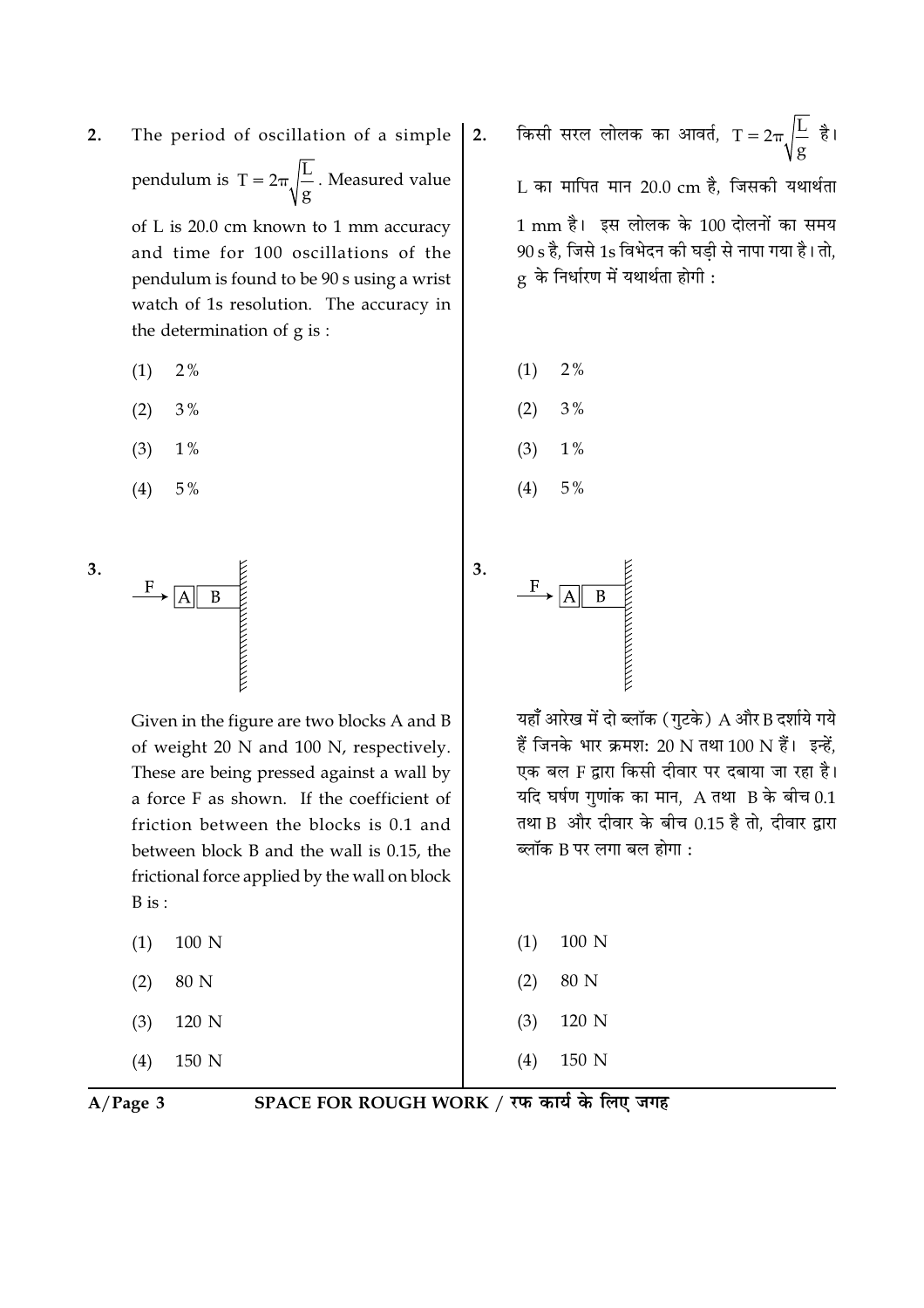- A particle of mass m moving in the 4. x direction with speed  $2v$  is hit by another particle of mass 2m moving in the  $y$  direction with speed  $v$ . If the collision is perfectly inelastic, the percentage loss in the energy during the collision is close to:
	- $(1)$ 44%
	- 50%  $(2)$
	- $(3)$ 56%
	- $(4)$ 62%
- Distance of the centre of mass of a solid 5. uniform cone from its vertex is  $z_0$ . If the radius of its base is R and its height is h then  $z_0$  is equal to :
	- $h<sup>2</sup>$  $(1)$  $\overline{4R}$

 $3h$ 

 $\overline{4}$ 

 $5h$  $(3)$  $\mathbf{8}$ 

 $(2)$ 

 $3h^2$  $(4)$ 

8<sub>R</sub>

- $x$ -दिशा में 2 $v$  चाल से चलते हुए  $m$  द्रव्यमान के एक  $\overline{4}$ . कण से,  $y$ -दिशा में  $v$  वेग से चलता हुआ 2 ${\bf m}$  द्रव्यमान का एक कण, टकराता है। यदि यह संघट्ट (टक्कर) पूर्णत: अप्रत्यास्थ है तो, टक्कर के दौरान ऊर्जा का क्षय  $( \overline{\mathsf{g}} \mathsf{l} \overline{\mathsf{h}} ) \overline{\mathsf{g}} \mathsf{l} \overline{\mathsf{f}}$ :
	- 44%  $(1)$
	- 50%  $(2)$
	- $(3)$ 56%
	- $(4)$ 62%
- किसी एकसमान ठोस शंकु के द्रव्यमान केन्द्र की 5. उसके शीर्ष से दूरी  $z_0$  है। यदि शंकु के आधार की त्रिज्या R तथा शंकु की ऊँचाई h हो तो  $z_0$  का मान निम्नांकित में से किसके बराबर होगा ?

$$
(1) \quad \frac{h^2}{4R}
$$
\n
$$
(2) \quad \frac{3h}{4}
$$

- 5h  $(3)$
- 
- $3h^2$

 $A/Page$  4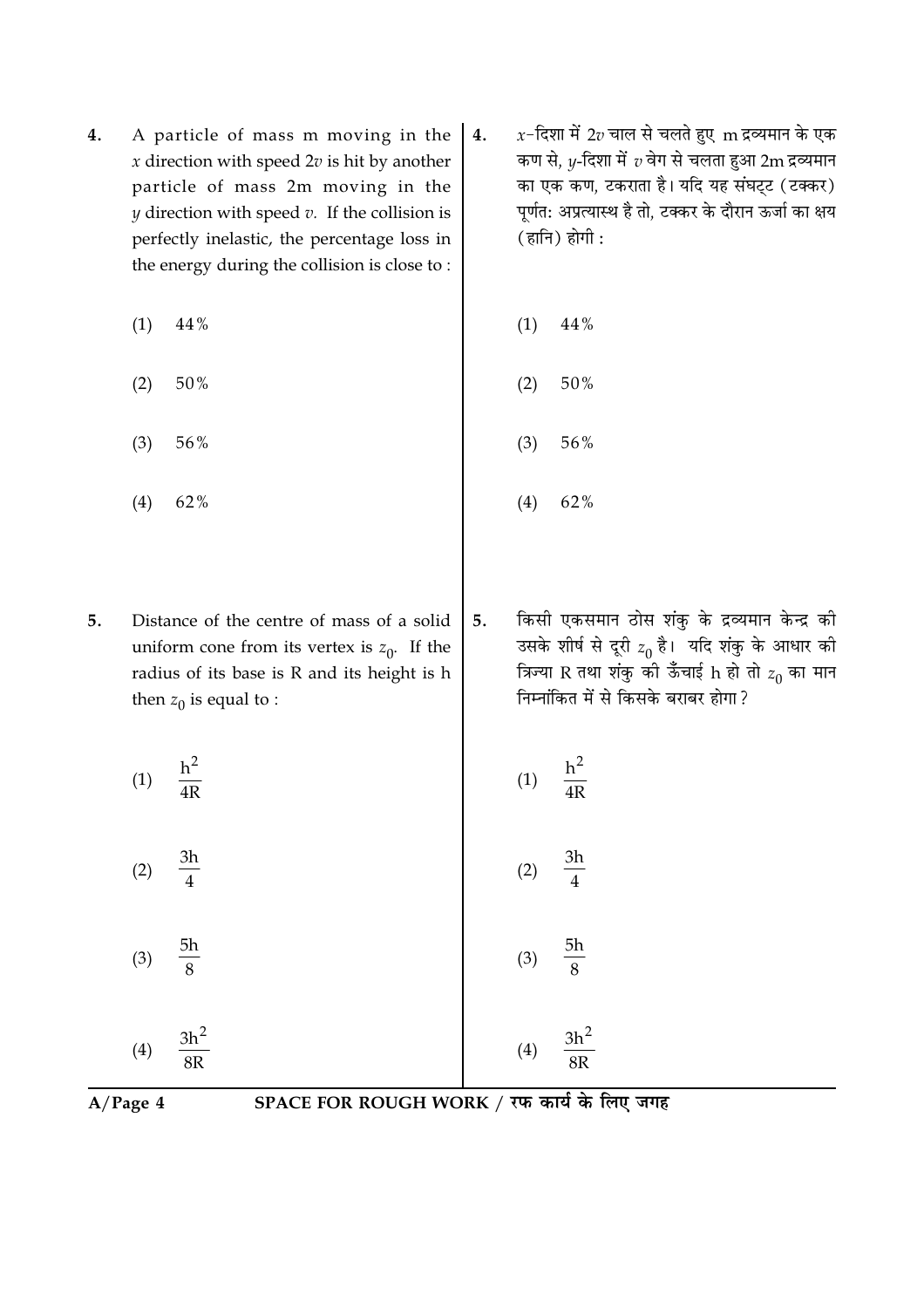From a solid sphere of mass M and radius 6. R a cube of maximum possible volume is cut. Moment of inertia of cube about an axis passing through its center and perpendicular to one of its faces is:

$$
(1) \quad \frac{\text{MR}^2}{32\sqrt{2}\pi}
$$

$$
(2) \quad \frac{\text{MIR}}{16\sqrt{2}\pi}
$$

$$
(3) \quad \frac{4MR^2}{9\sqrt{3}\pi}
$$

$$
4MR^2
$$

 $(4)$ 

7. From a solid sphere of mass M and radius R, a spherical portion of radius  $\frac{R}{2}$  is removed, as shown in the figure. Taking gravitational potential  $V=0$  at  $r=\infty$ , the

potential at the centre of the cavity thus formed is:

 $(G =$  gravitational constant)

$$
(1) \frac{-GM}{2R}
$$
\n
$$
(2) \frac{-GM}{R}
$$
\n
$$
(3) \frac{-2GM}{3R}
$$
\n
$$
(4) \frac{-2GM}{R}
$$

किसी ठोस गोले का द्रव्यमान M तथा इसकी त्रिज्या 6. R है। इसमें से अधिकतम संभव आयतन का एक क्यूब (घन) काट लिया जाता है। इस क्यूब का जडत्व आघूर्ण कितना होगा, यदि, इसकी घूर्णन-अक्ष, इसके केन्द्र से होकर गुज़रती है तथा इसके किसी एक फलक के लम्बवत है?

(1) 
$$
\frac{MR^2}{32\sqrt{2}\pi}
$$
  
(2) 
$$
\frac{MR^2}{16\sqrt{2}\pi}
$$
  

$$
4MR^2
$$

$$
(4) \quad \frac{4MR^2}{3\sqrt{3\pi}}
$$

 $(3)$ 

एक ठोस गोले का द्रव्यमान M तथा त्रिज्या R है। 7. इससे  $\frac{R}{2}$  त्रिज्या का एक गोलीय भाग, आरेख में दर्शाये गये अनुसार काट लिया जाता है।  $r = \infty$  (अनन्त) पर गुरुत्वीय विभव के मान V को शून्य  $(V=0)$  मानते हुए, इस प्रकार बने कोटर (कैविटी) के केन्द्र पर, गुरुत्वीय विभव का मान होगा :  $(G = \eta \bar{\kappa}$ त्वीय स्थिराँक है)

$$
(1) \frac{-GM}{2R}
$$
  
\n
$$
(2) \frac{-GM}{R}
$$
  
\n
$$
(3) \frac{-2GM}{3R}
$$
  
\n
$$
(4) \frac{-2GM}{R}
$$

$$
A/Page\ 5
$$

SPACE FOR ROUGH WORK / रफ कार्य के लिए जगह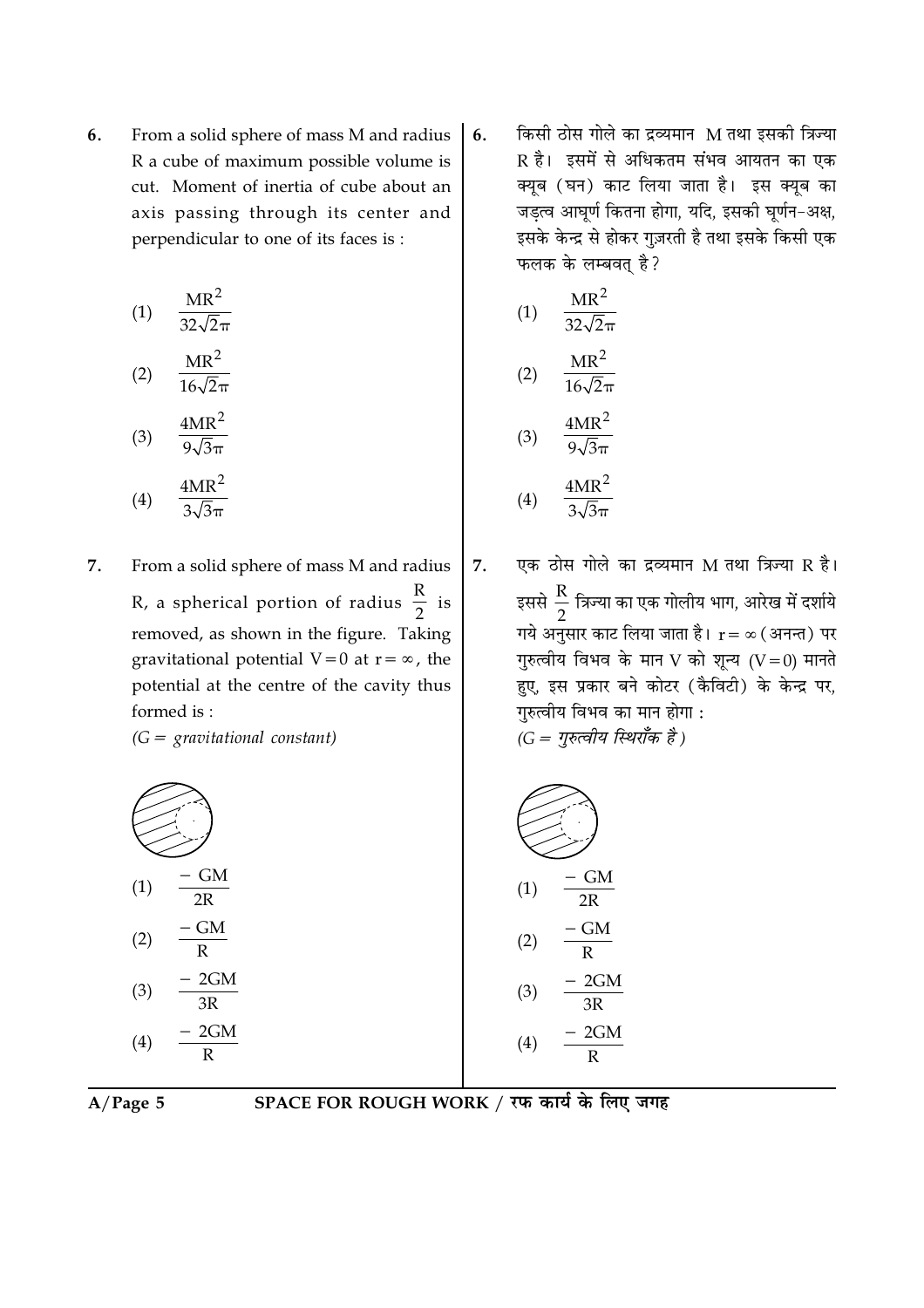A pendulum made of a uniform wire of 8. cross sectional area A has time period T. When an additional mass M is added to its bob, the time period changes to  $T_M$ . If the Young's modulus of the material of the

> wire is Y then  $\frac{1}{Y}$  is equal to :  $(g =$ gravitational acceleration) (1)  $\left| \left( \frac{T_M}{T} \right)^2 - 1 \right| \frac{A}{Mg}$

- (2)  $\left[\left(\frac{T_M}{T}\right)^2 1\right] \frac{Mg}{A}$
- (3)  $\left|1-\left(\frac{T_M}{T}\right)^2\right| \frac{A}{Mg}$ (4)  $\left|1-\left(\frac{T}{T_M}\right)^2\right| \frac{A}{Mg}$

9. Consider a spherical shell of radius R at temperature T. The black body radiation inside it can be considered as an ideal gas of photons with internal energy per unit

volume  $u = \frac{U}{V} \propto T^4$  and pressure

 $p = \frac{1}{3} \left( \frac{U}{V} \right)$ . If the shell now undergoes

an adiabatic expansion the relation between T and R is:

(1) 
$$
T \propto e^{-K}
$$
  
\n(2)  $T \propto e^{-3R}$   
\n(3)  $T \propto \frac{1}{R}$ 

$$
(4) \qquad 1 \propto \frac{1}{R^3}
$$

किसी एकसमान तार की अनुप्रस्थकाट का क्षेत्रफल 8.  $'A'$  है। इससे बनाये गये एक लोलक का आवर्तकाल T है। इस लोलक के गोलक से एक अतिरिक्त M द्रव्यमान जोड देने से लोलक का आवर्तकाल परिवर्तित होकर  $\rm T_M$  हो जाता है। यदि इस तार के पदार्थ का यंग

> गुणांक 'Y' हो तो  $\frac{1}{\sqrt{}}$  का मान होगा :  $(q = \eta \bar{\kappa}$ त्वीय त्वरण) (1)  $\left| \left( \frac{T_M}{T} \right)^2 - 1 \right| \frac{A}{Mg}$ (2)  $\left[\left(\frac{T_M}{T}\right)^2 - 1\right] \frac{Mg}{A}$ (3)  $\left|1-\left(\frac{T_M}{T}\right)^2\right| \frac{A}{Mg}$ (4)  $\left|1 - \left(\frac{T}{T_M}\right)^2\right| \frac{A}{Mg}$

किसी गोलीय कोश (शैल) की त्रिज्या R है और इसका 9. ताप T है। इसके भीतर कृष्णिका विकिरणों को फोटॉनों की एक ऐसी आदर्श गैस माना जा सकता है जिसकी प्रति इकाई आयतन आन्तरिक ऊर्जा,  $u = \frac{U}{V} \propto T^4$ तथा दाब,  $p = \frac{1}{3} \left( \frac{U}{V} \right)$ है। यदि इस कोश में रुद्धोष्म

प्रसार हो तो, T तथा R के बीच संबंध होगा :

(1)  $T \propto e^{-R}$ (2)  $T \propto e^{-3R}$ (3)  $T \propto \frac{1}{P}$ (4)  $T \propto \frac{1}{R^3}$ 

 $A/Page 6$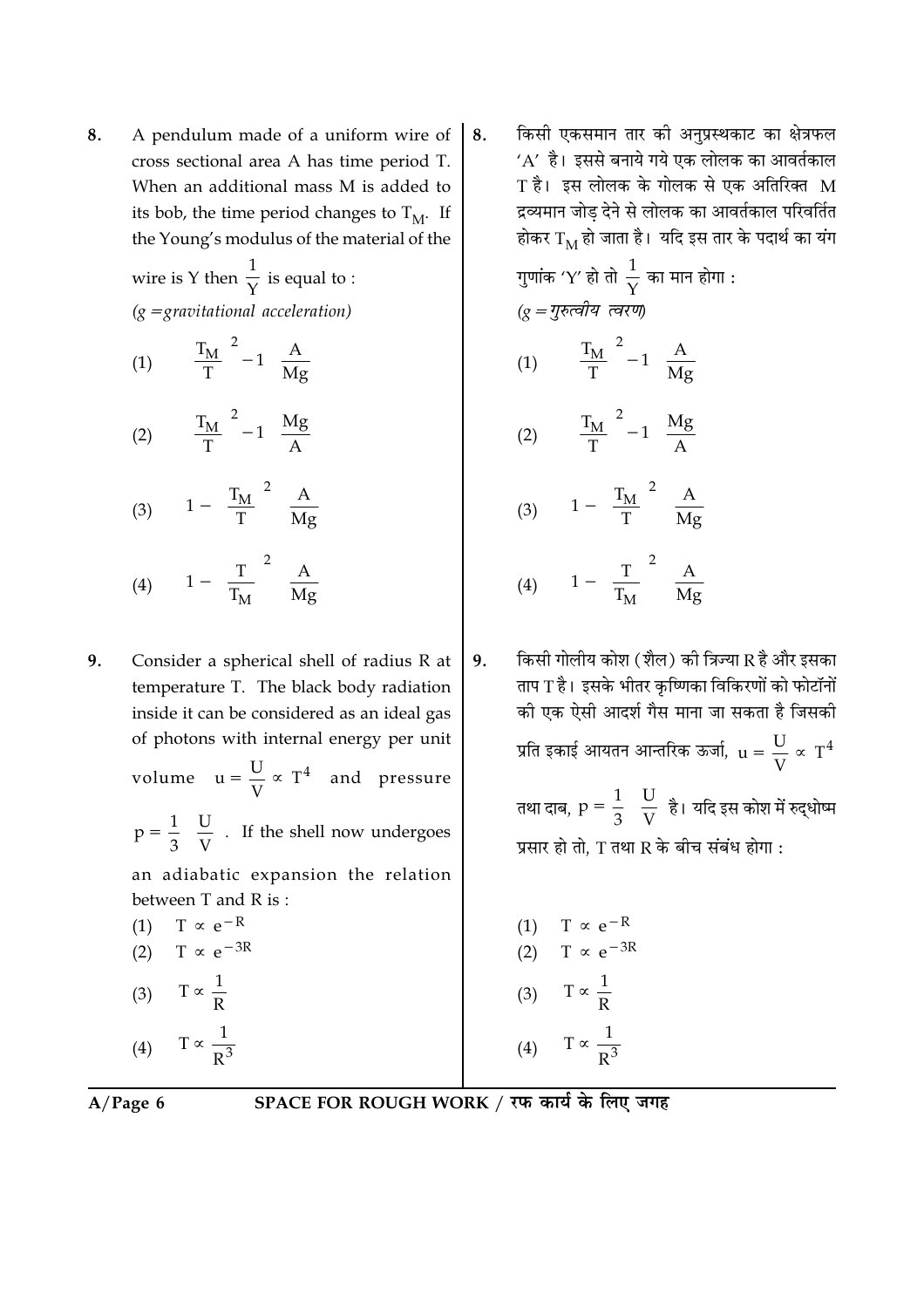- A solid body of constant heat capacity  $10.$  $1$  J/ $\degree$ C is being heated by keeping it in contact with reservoirs in two ways :
	- Sequentially keeping in contact with  $(i)$ 2 reservoirs such that each reservoir supplies same amount of heat.
	- Sequentially keeping in contact with  $(ii)$ 8 reservoirs such that each reservoir supplies same amount of heat.

In both the cases body is brought from initial temperature 100°C to final temperature 200°C. Entropy change of the body in the two cases respectively is :

- $ln2, 4ln2$  $(1)$
- $ln2, ln2$  $(2)$
- $(3)$  $ln2$ ,  $2ln2$
- $2ln2, 8ln2$  $(4)$
- 11. Consider an ideal gas confined in an isolated closed chamber. As the gas undergoes an adiabatic expansion, the average time of collision between molecules increases as  $V^q$ , where V is the volume of the gas. The value of q is :

|  | ٠ |
|--|---|

- $(1)$
- $(2)$
- $\frac{\gamma+1}{2}$  $(3)$  $\frac{\gamma-1}{2}$  $(4)$
- एक ठोस पिंड (वस्त) की स्थिर ऊष्मा धारिता  $10.$ 1∏′℃ है। इसको ऊष्मकों (ऊष्मा भंडारों) के सम्पर्क में रखकर निम्न दो प्रकार से गर्म किया जाता है.
	- अनक्रमिक रूप से 2 ऊष्मकों के सम्पर्क में  $(i)$ इस प्रकार रखकर कि प्रत्येक ऊष्मक समान मात्रा में ऊष्मा देता है.
	- अनक्रमिक रूप से 8 ऊष्मकों के सम्पर्क में  $(ii)$ इस प्रकार रखकर कि प्रत्येक ऊष्मक समान मात्रा में ऊष्मा देता है.

दोनों स्थितियों में पिंड का प्रारंभिक ताप 100℃ तथा अन्तिम ताप 200℃ है। तो. इन दो स्थितियों में पिंड की एन्ट्रॉपी में परिवर्तन होगा, क्रमश:

- $(1)$   $ln2, 4ln2$
- $(2)$   $ln2, ln2$
- $(3)$   $ln2, 2ln2$
- $2ln2, 8ln2$  $(4)$
- एक आदर्श गैस किसी बन्द (संवृत), वियुक्त 11. (विलगित) कक्ष में सीमित (रखी) है। इस गैस में रुद्धोष्म प्रसार होने पर, इसके अणुओं के बीच टक्कर का औसत काल (समय) V<sup>q</sup> के अनुसार बढ़ जाता है, जहाँ V गैस का आयतन है। तो 9 का मान होगा:

$$
\left(\gamma = \frac{C_p}{C_v}\right)
$$

(1) 
$$
\frac{3\gamma + 5}{6}
$$
  
(2) 
$$
\frac{3\gamma - 5}{6}
$$
  
(3) 
$$
\frac{\gamma + 1}{2}
$$

 $\frac{\gamma-1}{2}$ 

 $A/Page$  7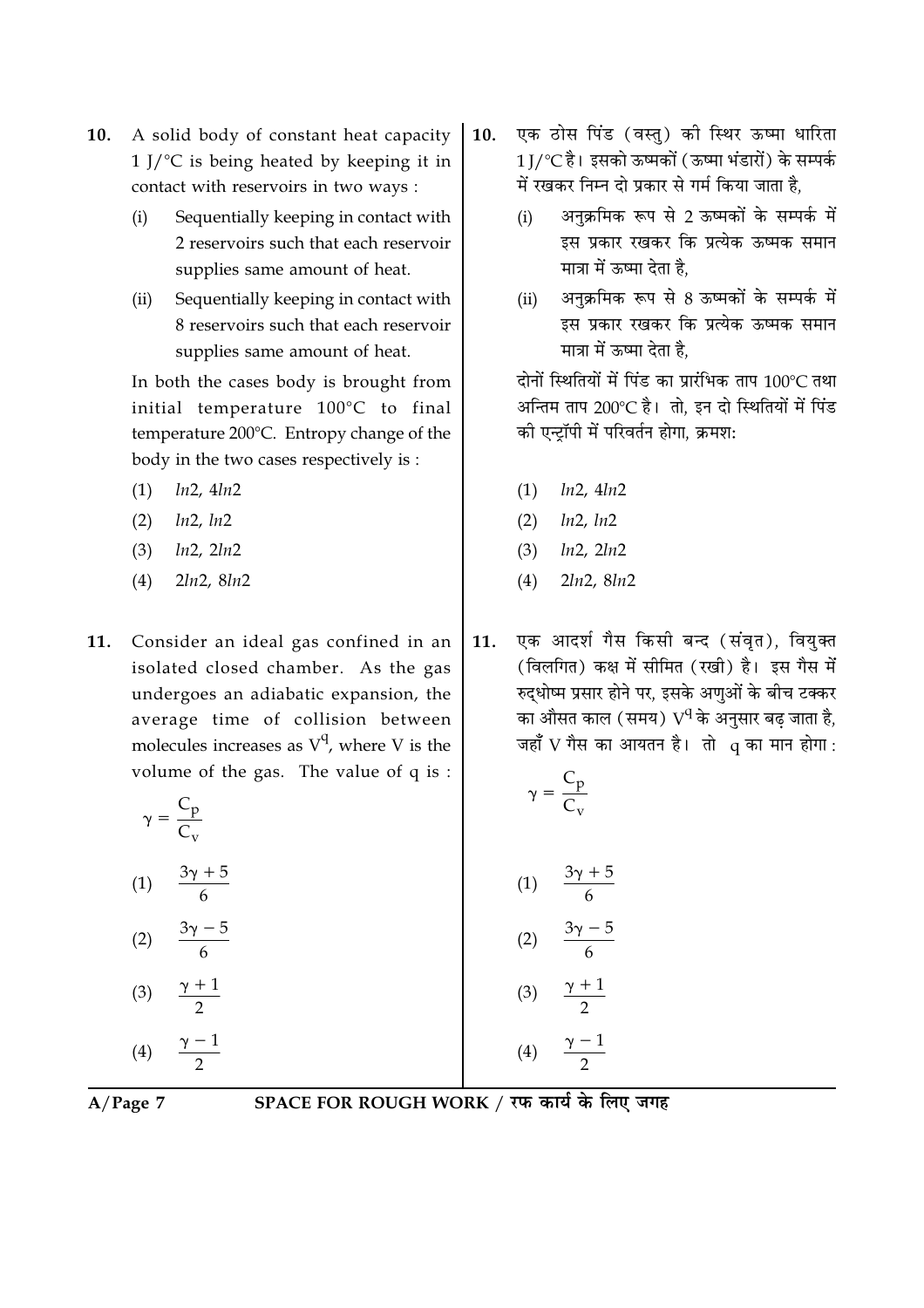For a simple pendulum, a graph is plotted 12. between its kinetic energy (KE) and potential energy (PE) against its displacement d. Which one of the following represents these correctly? (graphs are schematic and not drawn to scale)



- A train is moving on a straight track with 13. speed 20 ms<sup> $-1$ </sup>. It is blowing its whistle at the frequency of 1000 Hz. The percentage change in the frequency heard by a person standing near the track as the train passes him is (speed of sound =  $320 \text{ ms}^{-1}$ ) close to:  $(1)$  $6%$ 
	-
	- $(2)$ 12%  $(3)$ 18%
	-
	- $(4)$ 24%

किसी सरल लोलक के लिये. उसके विस्थापन d तथा 12. उसकी गतिज ऊर्जा के बीच और विस्थापन d तथा उसकी स्थितिज ऊर्जा के बीच ग्राफ खींचे गये हैं। निम्नांकित में से कौन सा ग्राफ (आलेख) सही है? (यहाँ ग्राफ केवल व्यवस्था आरेख हैं और स्केल के अनुसार नहीं हैं)



- एक टेन (रेलगाडी) सीधी पटरियों पर 20 ms $^{-1}$  की 13. चाल से गति कर रही है। इसकी सीटी की ध्वनि की आवृत्ति 1000 Hz है। यदि ध्वनि की वायु में चाल  $320 \text{ ms}^{-1}$  हो तो, पटरियों के निकट खडे व्यक्ति के पास से ट्रेन के गुजरने पर, उस व्यक्ति द्वारा सुनी गई सीटी की ध्वनि की आवृत्ति में प्रतिशत परिवर्तन होगा लगभग:
	- $(1)$ 6%
	- $(2)$ 12%
	- $(3)$ 18%
	- $(4)$ 24%

 $A/Page 8$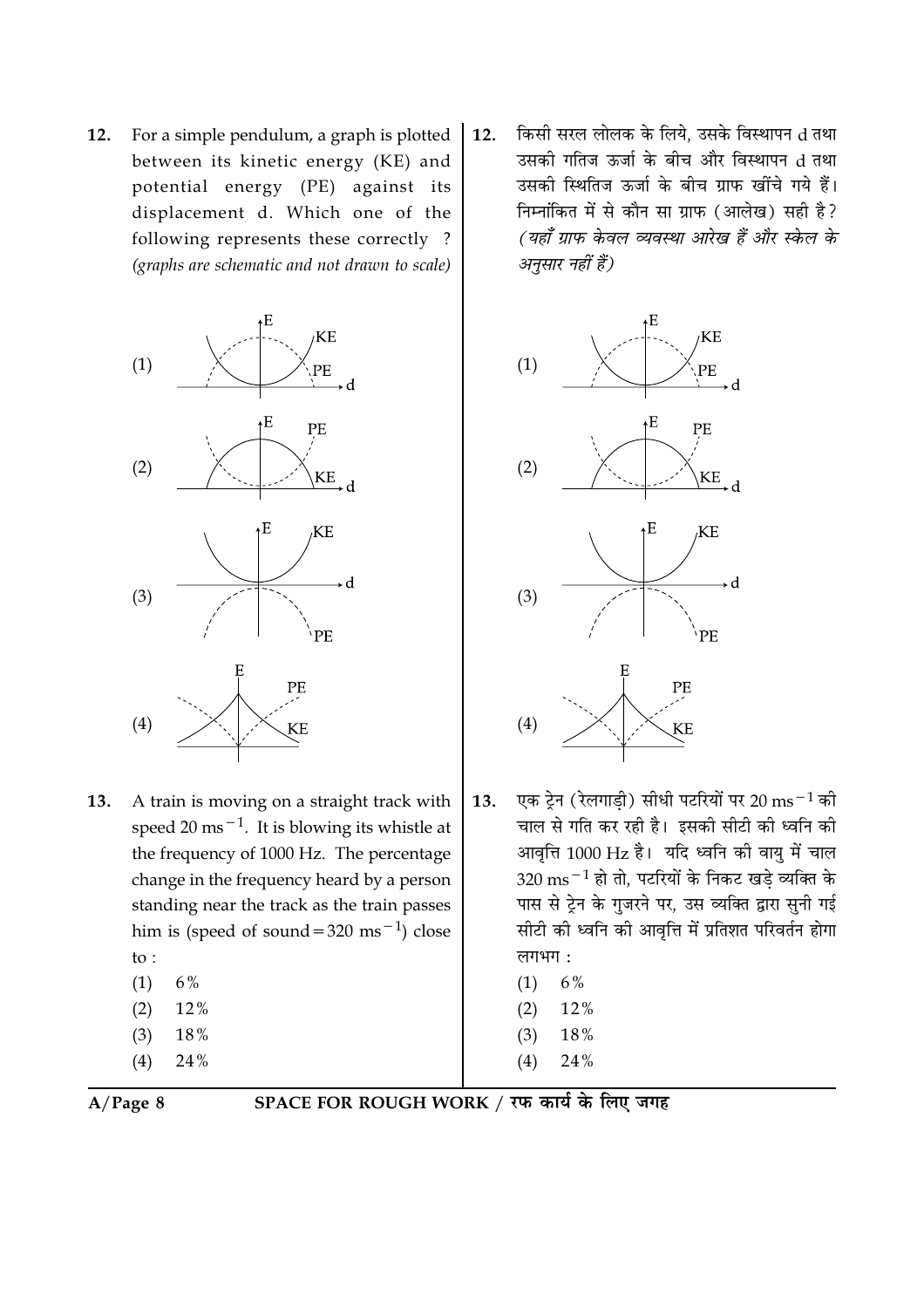A long cylindrical shell carries positive 14. surface charge  $\sigma$  in the upper half and negative surface charge  $-\sigma$  in the lower half. The electric field lines around the cylinder will look like figure given in : (figures are schematic and not drawn to scale)



- 15. A uniformly charged solid sphere of radius R has potential  $V_0$  (measured with respect to  $\infty$ ) on its surface. For this sphere the equipotential surfaces with potentials  $\frac{3V_0}{2}$ ,  $\frac{5V_0}{4}$ ,  $\frac{3V_0}{4}$  and  $\frac{V_0}{4}$  have radius R<sub>1</sub>,
	- $R_2$ ,  $R_3$  and  $R_4$  respectively. Then

(1) 
$$
R_1 = 0
$$
 and  $R_2 > (R_4 - R_3)$ 

(2) 
$$
R_1 \neq 0
$$
 and  $(R_2 - R_1) > (R_4 - R_3)$ 

- (3)  $R_1 = 0$  and  $R_2 < (R_4 R_3)$
- $2R < R_4$  $(4)$

14. किसी लम्बे बेलनाकार कोश के ऊपरी भाग में धनात्मक पृष्ठ आवेश 
$$
\sigma
$$
 तथा निचले भाग में ऋणात्मक पृष्ठ आवेश  $-\sigma$  हैं। इस बेलन (सिलिन्डर) के चारों और विद्युत क्षेत्र–रेखायें, यहाँ दर्शाये गये आरेखों में से किस आरेख के समान होंगी ? (यह आरेख केवल व्यवस्था आरेख है और स्केल के अनुसार नहों है)











- R त्रिज्या के किसी एकसमान आवेशित ठोस गोले के  $15.$ पृष्ठ का विभव  $V_0$  है  $( \infty$  के सापेक्ष मापा गया)। इस गोले के लिये,  $\frac{3V_0}{2}$ ,  $\frac{5V_0}{4}$ ,  $\frac{3V_0}{4}$ तथा  $\frac{V_0}{4}$ विभवों वाले समविभवी पृष्ठों की त्रिज्यायें, क्रमश:  $R_1$ ,  $R_2$ ,  $R_3$  तथा  $R_4$  हैं। तो,
	- (1)  $R_1 = 0$  तथा  $R_2 > (R_4 R_3)$
	- (2)  $R_1 \neq 0$  तथा  $(R_2 R_1) > (R_4 R_2)$
	- R<sub>1</sub> = 0 तथा R<sub>2</sub> < (R<sub>4</sub> R<sub>3</sub>)  $(3)$

 $(4)$  $2R < R_4$ 

$$
A/Page\ 9
$$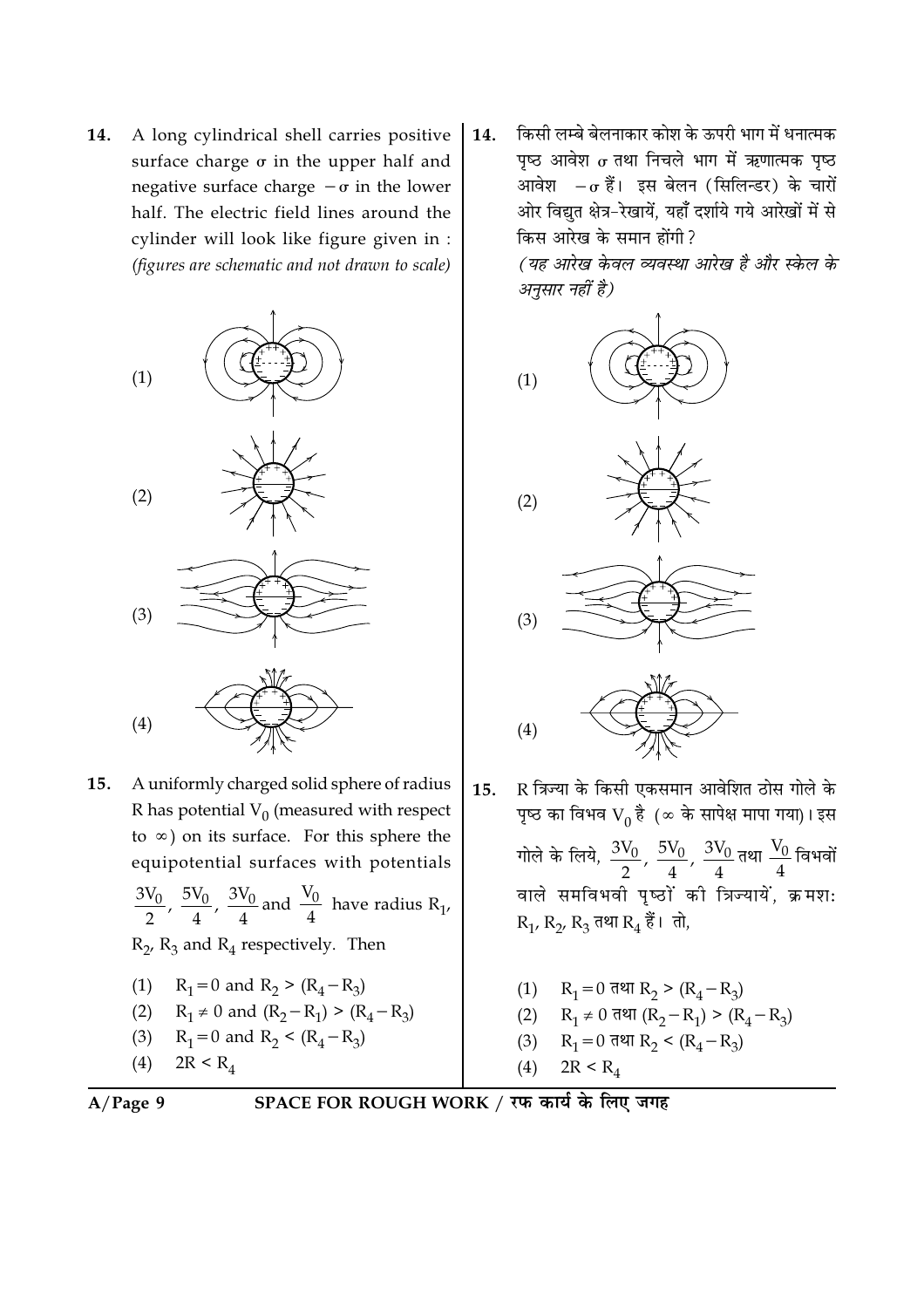In the given circuit, charge  $Q_2$  on the  $2\mu F$ 16. capacitor changes as C is varied from  $1\mu$ F to  $3\mu$ F.  $Q_2$  as a function of 'C' is given properly by: (figures are drawn schematically and are not to scale)



17. When 5V potential difference is applied across a wire of length 0.1 m, the drift speed of electrons is  $2.5 \times 10^{-4}$  ms<sup>-1</sup>. If the electron density in the wire is  $8 \times 10^{28}$  m<sup>-3</sup>, the resistivity of the material is close to:

(1) 
$$
1.6 \times 10^{-8}
$$
 \nOmegam  
\n(2)  $1.6 \times 10^{-7}$  \nOmegam  
\n(3)  $1.6 \times 10^{-6}$  \nOmegam

(4) 
$$
1.6 \times 10^{-5}
$$
  $\Omega$ m

$$
A/Page\ 10
$$

SPACE FOR ROUGH WORK / रफ कार्य के लिए जगह

दिये गये परिपथ में, C के मान के  $1\mu$ F से  $3\mu$ F 16. परिवर्तित होने से, 2µF संधारित्र पर आवेश  $Q_2$  में परिवर्तन होता है। 'C' के फलन के रूप में  $Q_2$  को कौन सा आलेख सही दर्शाता है*? (आलेख केवल* व्यवस्था आरेख हैं और स्केल के अनुसार नहीं हैं।)



 $0.1 \text{ m}$  लंबे किसी तार के सिरों के बीच 5V विभवांतर 17. आरोपित करने से इलेक्ट्रॉनों की अपवाह चाल  $2.5 \times 10^{-4}$  ms $^{-1}$  होती है। यदि इस तार में इलेक्ट्रॉन घनत्व  $8 \times 10^{28}$  m<sup>-3</sup> हो तो, इस के पदार्थ की प्रतिरोधकता होगी. लगभग:

| (1) | $1.6 \times 10^{-8}$ Ωm         |
|-----|---------------------------------|
| (2) | $1.6 \times 10^{-7}$ $\Omega$ m |
| (3) | $1.6 \times 10^{-6}$ Ωm         |
| (4) | $1.6 \times 10^{-5}$ Ωm         |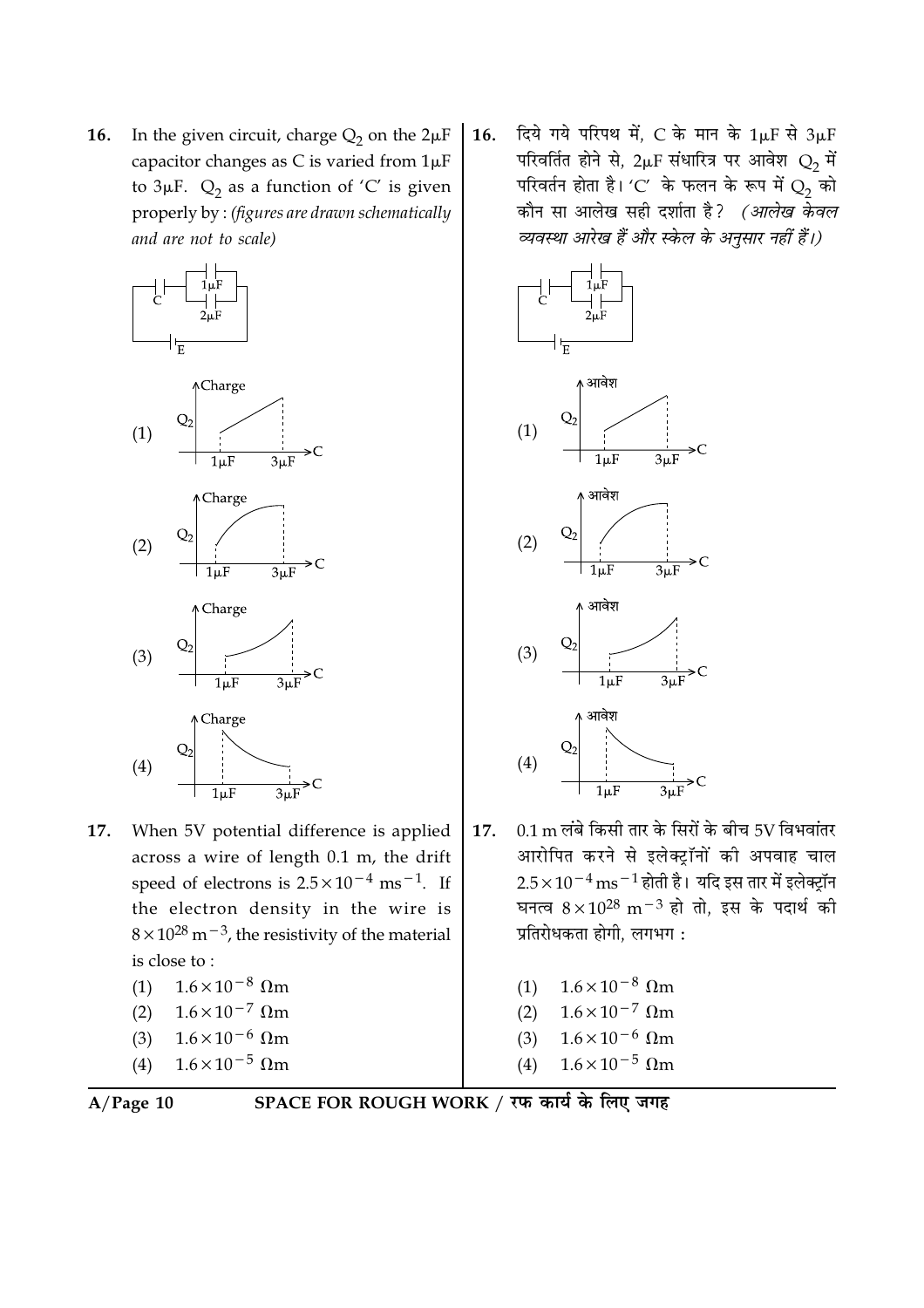

In the circuit shown, the current in the  $1\Omega$ resistor is:

- 1.3 A, from P to Q  $(1)$
- $(2)$  $0A$
- $0.13$  A, from Q to P  $(3)$
- $0.13$  A, from P to O  $(4)$

19. Two coaxial solenoids of different radii carry current I in the same direction. Let  $F_1$  be the magnetic force on the inner solenoid due to the outer one and  $\overrightarrow{F_2}$  be the magnetic force on the outer solenoid due to the inner one. Then:

- (1)  $\overrightarrow{F_1} = \overrightarrow{F_2} = 0$
- (2)  $\overrightarrow{F_1}$  is radially inwards and  $\overrightarrow{F_2}$  is radially outwards

(3) 
$$
\overrightarrow{F_1}
$$
 is radially inwards and  $\overrightarrow{F_2} = 0$ 

(4) 
$$
\overrightarrow{F_1}
$$
 is radially outwards and  $\overrightarrow{F_2} = 0$ 

दर्शाये गये परिपथ में  $1\Omega$  प्रतिरोधक से प्रवाहित धारा होगी $\cdot$ 

- (1) 1.3 A, P से Q की ओर
- $(2) 0 ($ शून्य) A
- (3) 0.13 A, Q से P को
- (4) 0.13 A, P से O को

दो समाक्षी परिनालिकाओं में, प्रत्येक से 1 धारा एक ही 19. दिशा में प्रवाहित हो रही है। यदि, बाहरी परिनालिका के कारण, भीतरी परिनालिका पर चुम्बकीय बल  $\stackrel{\rightarrow}{\mathrm{F_1}}$  तथा भीतरी परिनालिका के कारण, बाहरी परिनालिका पर चुम्बकीय बल  $\overrightarrow{\mathrm{F_{2}}}$  हो तो :

- (1)  $\overrightarrow{F_1} = \overrightarrow{F_2} = 0$
- (2)  $\overrightarrow{F_1}$  भीतर की ओर व अरीय (त्रिज्य) है और  $\overrightarrow{F_2}$  बाहर की ओर व अरीय है।

(3)  $\overrightarrow{F_1}$  भीतर की ओर व अरीय है तथा  $\overrightarrow{F_2} = 0$ 

(4) 
$$
\overrightarrow{F_1}
$$
 बाहर को ओर व अरीय है तथा  $\overrightarrow{F_2} = 0$  है।

 $A/Page$  11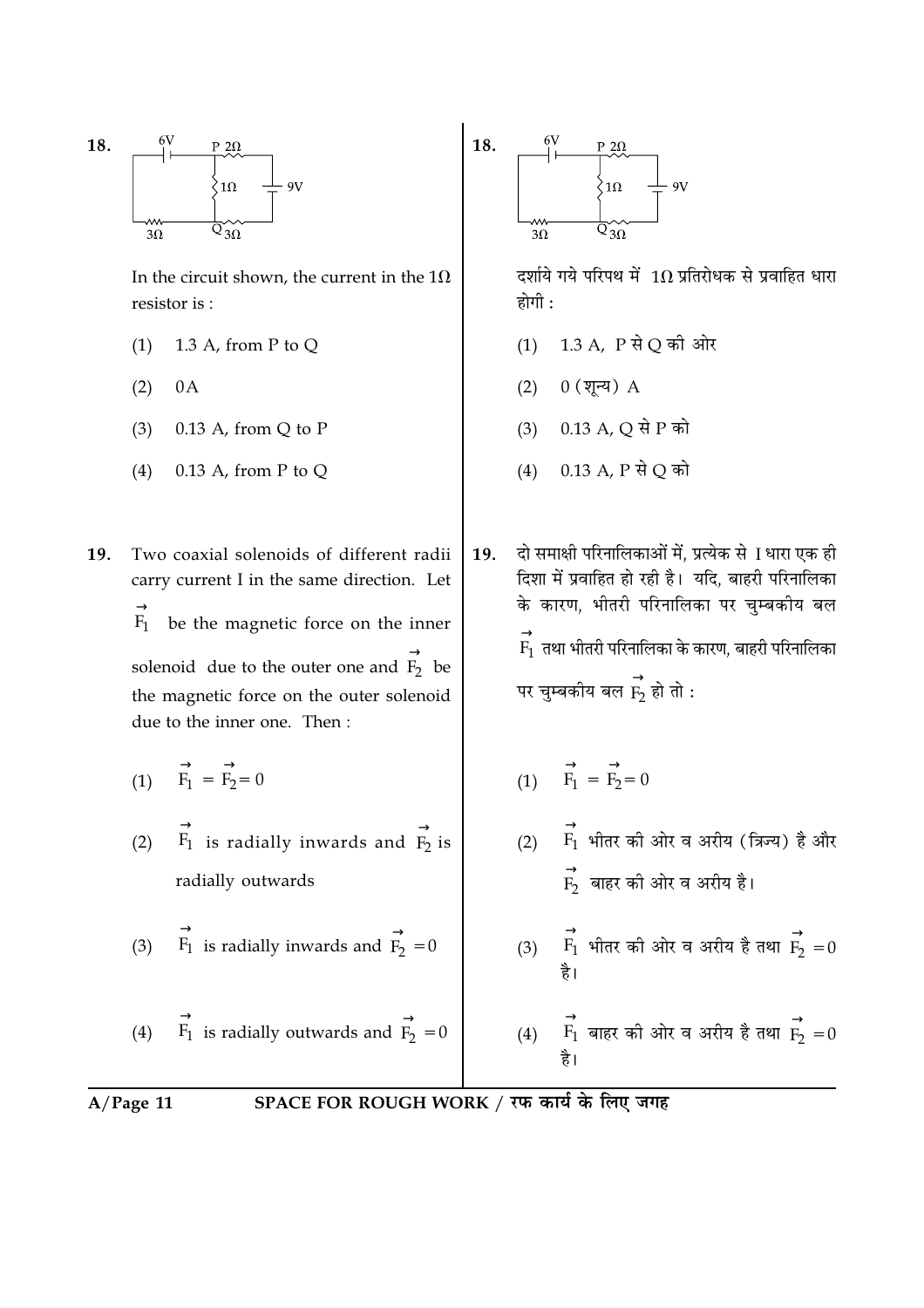

Two long current carrying thin wires, both with current I, are held by insulating threads of length L and are in equilibrium as shown in the figure, with threads making an angle ' $\theta$ ' with the vertic wires have mass  $\lambda$  per unit length then the value of I is:

 $(g = gravitational acceleration)$ 



 $A/Page$  12

20.

दो पतले लम्बे तारों में प्रत्येक से I धारा प्रवाहित हो रही है। इन्हें L लम्बाई के विद्युतरोधी धागों से लटकाया गया है। इन धागों में प्रत्येक के द्वारा ऊर्ध्वाधर दिशा से  $40'$  कोण बनाने की स्थिति में. ये दोनों तार साम्यावस्था में रहते हैं। यदि इन तारों की प्रति इकाई लम्बाई द्रव्यमान $\lambda$  है तथा  $g$  गुरुत्वीय त्वरण है तो, I का मान होगा :

$$
\begin{array}{c}\n\text{and} \\
\text{all} \quad \text{If}\n\end{array}
$$

20.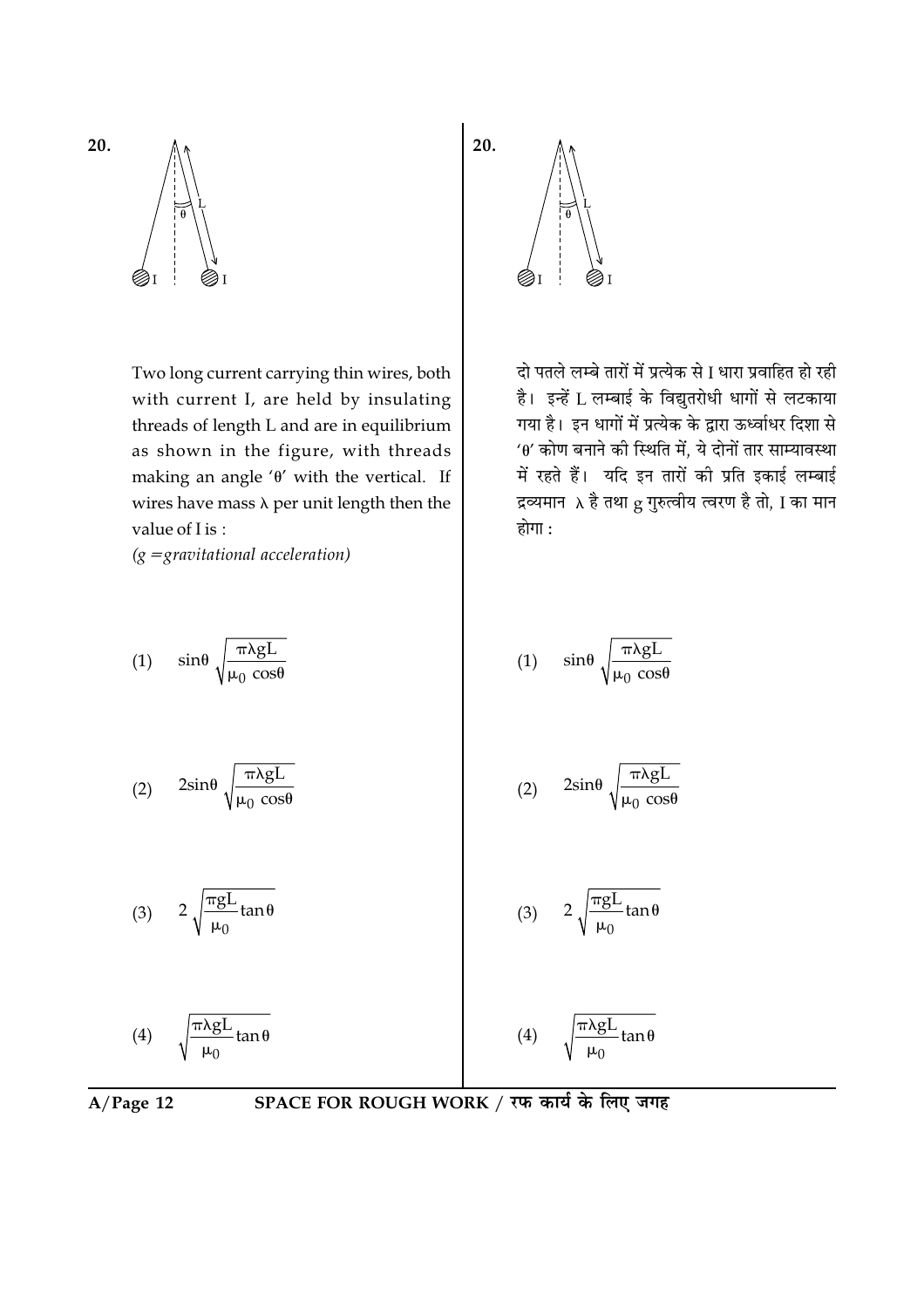A rectangular loop of sides 10 cm and 21. 5 cm carrying a current I of 12 A is placed in different orientations as shown in the figures below:



If there is a uniform magnetic field of  $0.3$  T in the positive  $z$  direction, in which orientations the loop would be in (i) stable equilibrium and (ii) unstable equilibrium?

- (a) and (b), respectively  $(1)$
- (a) and (c), respectively  $(2)$
- (b) and (d), respectively  $(3)$
- $(4)$ (b) and (c), respectively

10 cm तथा 5 cm भुजाओं के एक आयताकार लूप 21. (पाश) से एक विद्युत धारा, I = 12 A, प्रवाहित हो रही है। इस पाश को आरेख में दर्शाये गये अनुसार विभिन्न अभिविन्यासों (स्थितियों) में रखा गया है।



यदि वहाँ 0.3 T तीव्रता का कोई एकसमान चुम्बकीय क्षेत्र, धनात्मक z दिशा में विद्यमान है तो, दर्शाये गये किस अभिविन्यास में, यह पाश (लूप) (i) स्थायी संतुलन तथा (ii) अस्थायी संतुलन में, होगा ?

- क्रमश: (a) तथा (b) में  $(1)$
- क्रमश: (a) तथा (c) में  $(2)$
- क्रमश: (b) तथा (d) में  $(3)$
- $(4)$ क्रमश: (b) तथा (c) में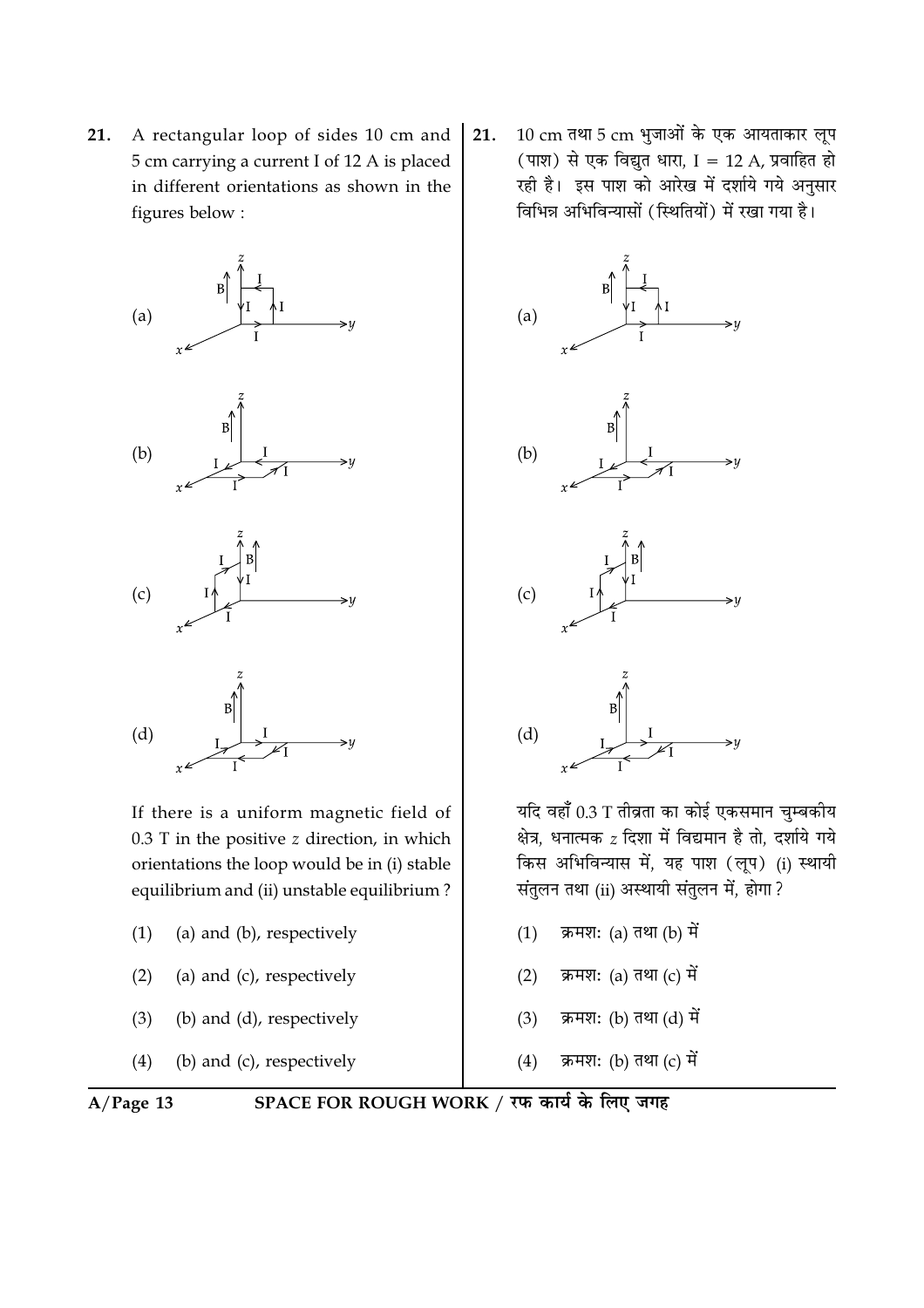22. An inductor  $(L = 0.03H)$  and a resistor  $(R = 0.15 \text{ k}\Omega)$  are connected in series to a battery of 15V EMF in a circuit shown below. The key  $K_1$  has been kept closed for a long time. Then at  $t = 0$ ,  $K_1$  is opened and key  $K_2$  is closed simultaneously. At  $t = 1$ ms, the current in the circuit will be :  $(e^5 \cong 150)$ 



- $(1)$  $100 \text{ mA}$
- $(2)$ 67 mA
- 6.7 mA  $(3)$
- $(4)$  $0.67$  mA
- A red LED emits light at 0.1 watt uniformly 23. around it. The amplitude of the electric field of the light at a distance of 1 m from the diode is:
	- $(1)$  $1.73 V/m$
	- $2.45 V/m$  $(2)$
	- $(3)$ 5.48  $V/m$
	- 7.75  $V/m$  $(4)$

दर्शाये गये परिपथ में, एक प्रेरक (L = 0.03H) तथा  $22.$ एक प्रतिरोधक (R = 0.15 k $\Omega$ ) किसी 15V विद्युत वाहक बल (ई.एम.एफ) की बैटरी से जुड़े हैं। कुंजी  $K_1$  को बहुत समय तक बन्द रखा गया है। इसके पश्चात् समय t = 0 पर,  $K_1$  को खोल कर साथ ही साथ,  $K_2$  को बन्द किया जाता है। समय  $t = 1ms$ पर, परिपथ में विद्युत धारा होगी: ( $e^5 \approx 150$ )



- एक लाल रंग का एल.ई.डी. (प्रकाश उत्सर्जक डायोड) 23. 0.1 वाट पर, एकसमान प्रकाश उत्सर्जित करता है। डायोड से 1 m दूरी पर, इस प्रकाश के विद्युत क्षेत्र का आयाम होगा :
	- $(1)$  $1.73 V/m$
	- $2.45 V/m$  $(2)$
	- $(3)$ 5.48  $V/m$
- $7.75 V/m$  $(4)$

 $A/Page$  14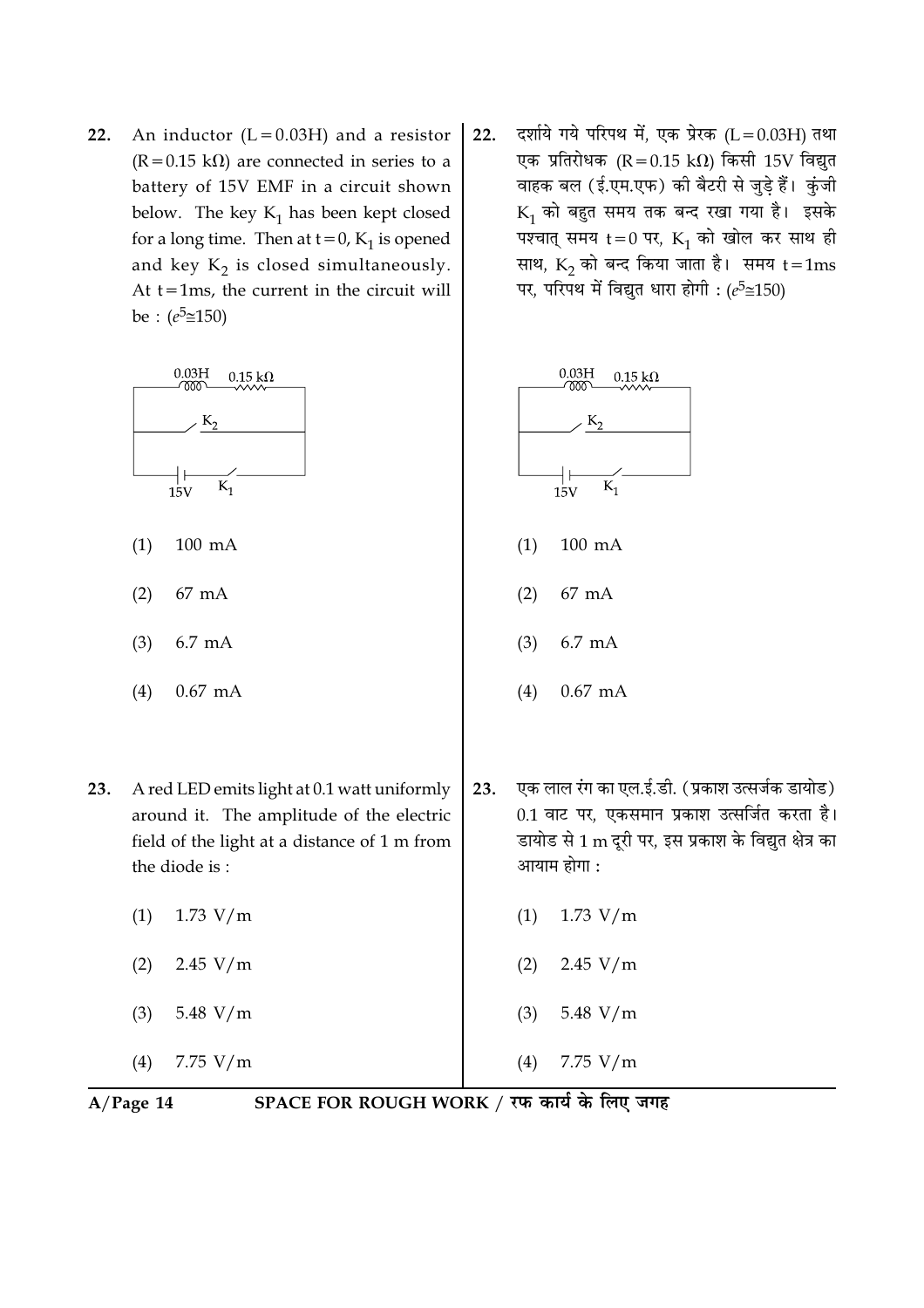Monochromatic light is incident on a glass 24. prism of angle A. If the refractive index of the material of the prism is  $\mu$ , a ray, incident at an angle  $\theta$ , on the face AB would get transmitted through the face AC of the prism provided :



(1) 
$$
\theta > \sin^{-1} \left[ \mu \sin \left( A - \sin^{-1} \left( \frac{1}{\mu} \right) \right] \right]
$$

(2)  $\theta < \sin^{-1} \left[ \mu \sin \left( A - \sin^{-1} \left( \frac{1}{\mu} \right) \right) \right]$ 

(3) 
$$
\theta > \cos^{-1} \left[ \mu \sin \left( A + \sin^{-1} \left( \frac{1}{\mu} \right) \right] \right]
$$
  
(4)  $\theta < \cos^{-1} \left[ \mu \sin \left( A + \sin^{-1} \left( \frac{1}{\mu} \right) \right] \right]$ 

- 25. On a hot summer night, the refractive index of air is smallest near the ground and increases with height from the ground. When a light beam is directed horizontally, the Huygens' principle leads us to conclude that as it travels, the light beam :
	- $(1)$ becomes narrower
	- goes horizontally without any  $(2)$ deflection
	- bends downwards  $(3)$
	- $(4)$ bends upwards

$$
A/Page 15
$$

SPACE FOR ROUGH WORK / रफ कार्य के लिए जगह

काँच के किसी प्रिज्म का कोण 'A' है। इस पर 24. एकवर्णी प्रकाश आपतित होता है। यदि, प्रिज्म के पदार्थ का अपवर्तनांक μ है तो. प्रिज्म के AB फलक पर,  $\theta$  कोण आपतित प्रकाश की किरण, प्रिज्म के फलक AC से पारगत होगी यदि:



- ग्रीष्म ऋतु की गर्म रात्रि में, भू-तल के निकट, वायु का 25. अपवर्तनांक न्युनतम होता है और भू-तल से ऊँचाई के साथ बढता जाता है। यदि, कोई प्रकाश-किरण-पुंज क्षैतिज दिशा में जा रहा हो तो. हाइगेन्स के सिद्धान्त से यह परिणाम प्राप्त होता है कि, चलते हुए प्रकाश-किरण पुंज:
	- संकुचित (संकीर्ण) हो जायेगा।  $(1)$
	- बिना विक्षेपित हुए, क्षैतिज दिशा में चलता  $(2)$ रहेगा।
	- $(3)$ नीचे की ओर झुक जायेगा।
	- ऊपर की ओर झुक जायेगा।  $(4)$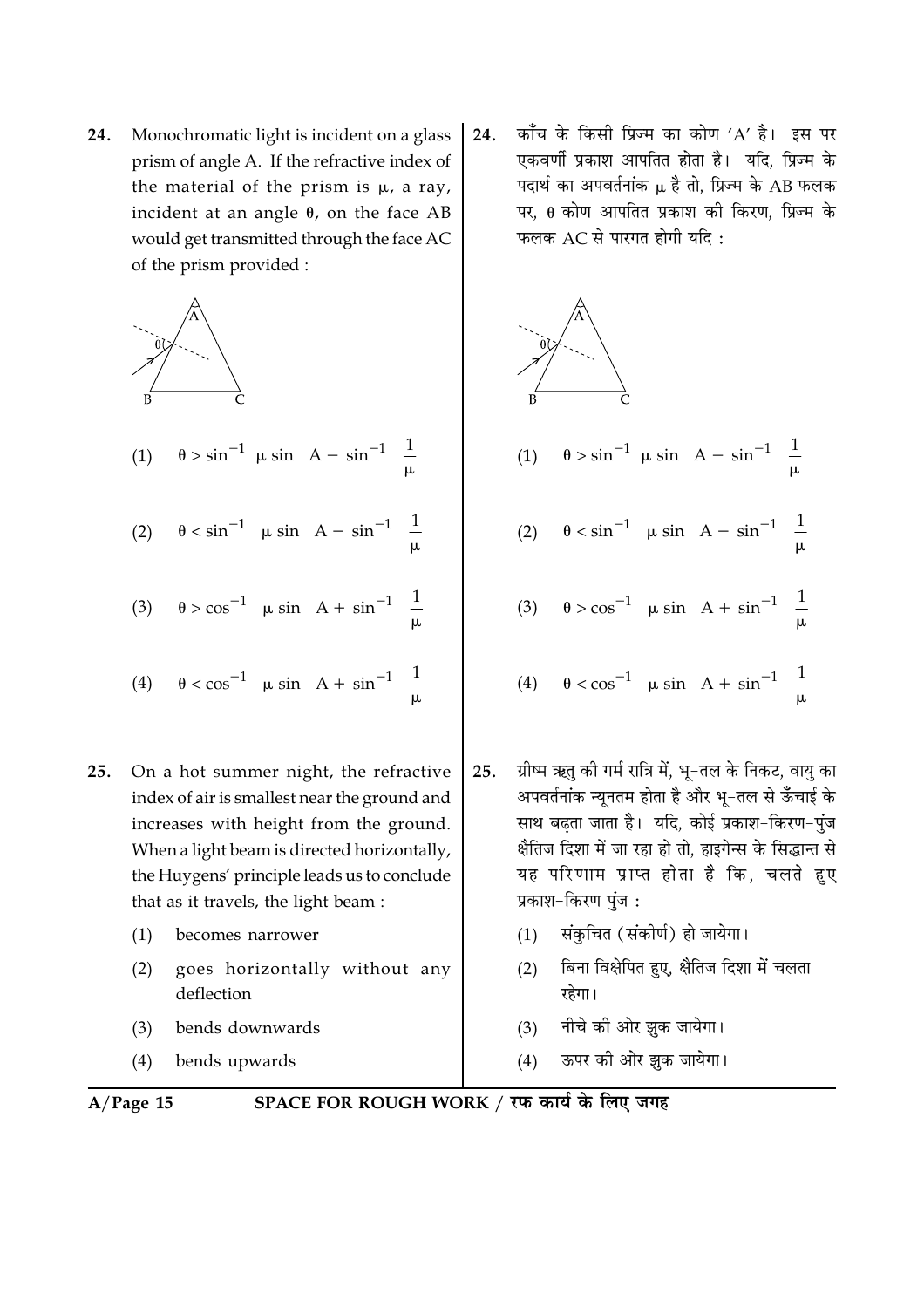- 26. Assuming human pupil to have a radius of 0.25 cm and a comfortable viewing distance of 25 cm, the minimum separation between two objects that human eye can resolve at 500 nm wavelength is :
	- $(1)$  $1 \mu m$
	- $(2)$  $30 \mu m$
	- $(3)$  $100 \mu m$
	- $(4)$ 300 um
- As an electron makes a transition from an  $27.$ excited state to the ground state of a hydrogen - like atom/ion :
	- its kinetic energy increases but  $(1)$ potential energy and total energy decrease
	- $(2)$ kinetic energy, potential energy and total energy decrease
	- kinetic energy decreases, potential  $(3)$ energy increases but total energy remains same
	- kinetic energy and total energy  $(4)$ decrease but potential energy increases
- यदि मानव नेत्र की पुतली की त्रिज्या 0.25 cm, और 26. स्पष्ट सुविधा जनक देखने की दूरी 25 cm हो तो, 500 nm तरंगदैर्घ्य के प्रकाश में. दो वस्तओं के बीच कितनी न्यूनतम दुरी तक मानव नेत्र उन दोनों के बीच विभेदन कर सकेगा?
	- $(1)$  $1 \mu m$
	- $(2)$  $30 \mu m$
	- $(3)$  $100 \mu m$
	- $(4)$ 300 um
- जब कोई इलेक्ट्रॉन, हाइड्रोजन जैसे परमाणु /आयन  $27.$ की उत्तेजित अवस्था से न्यूनतम ऊर्जा अवस्था में संक्रमण करता है तो उसकी :
	- गतिज ऊर्जा में वृद्धि तथा स्थितिज ऊर्जा तथा  $(1)$ कुल ऊर्जा में कमी होती है।
	- गतिज ऊर्जा, स्थितिज ऊर्जा तथा कुल ऊर्जा में  $(2)$ कमी हो जाती है।
	- गतिज ऊर्जा कम होती है, स्थितिज ऊर्जा बढ़ती  $(3)$ है और कुल ऊर्जा वही रहती है।
	- गतिज ऊर्जा व कुल ऊर्जा कम हो जाती हैं  $(4)$ किन्तु, स्थितिज ऊर्जा बढ़ जाती है।
- SPACE FOR ROUGH WORK / रफ कार्य के लिए जगह  $A/Page$  16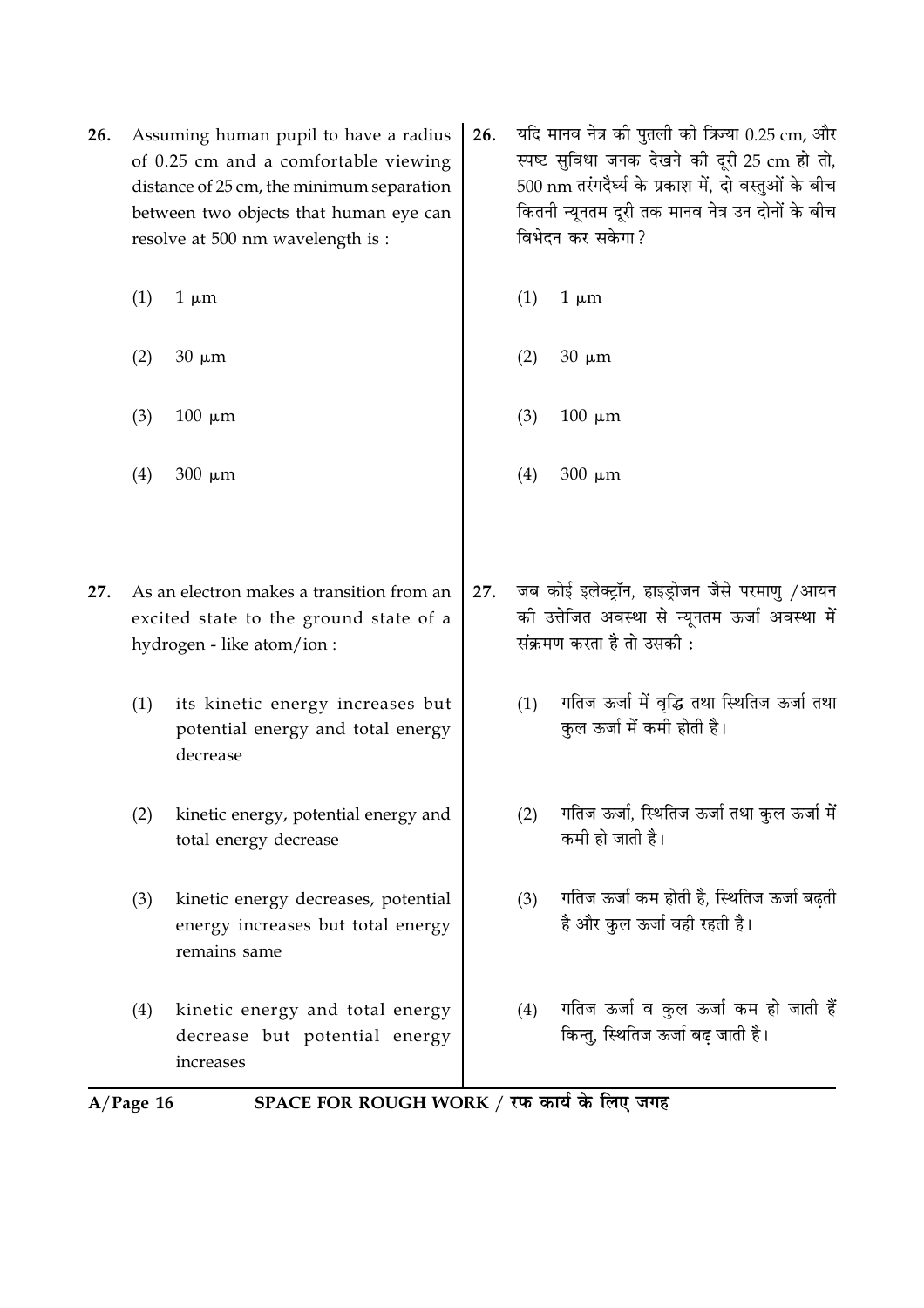Match List - I (Fundamental Experiment) 28. with List - II (its conclusion) and select the correct option from the choices given below the list:

| List - I                        |       | List - II                                    |
|---------------------------------|-------|----------------------------------------------|
| Franck-Hertz<br>Experiment.     | (i)   | Particle nature<br>of light                  |
| Photo-electric<br>experiment.   | (ii)  | Discrete energy<br>levels of atom            |
| Davison - Germer<br>Experiment. | (iii) | Wave nature of<br>electron                   |
|                                 |       | $\vert_{\rm (iv)}\vert$ Structure of<br>atom |

- $(1)$  $(A) - (i)$  $(B) - (iv)$  $(C) - (iii)$  $(2)$  $(A) - (ii)$  $(B) - (iv)$  $(C) - (iii)$
- $(3)$  $(A) - (ii)$  $(B) - (i)$  $(C) - (iii)$
- $(4)$  $(A)$  -(iv)  $(B) - (iii)$  $(C) - (ii)$
- 29. A signal of 5 kHz frequency is amplitude modulated on a carrier wave of frequency 2 MHz. The frequencies of the resultant signal is/are:
	- $(1)$ 2 MHz only
	- 2005 kHz, and 1995 kHz  $(2)$
	- 2005 kHz, 2000 kHz and 1995 kHz  $(3)$
	- $(4)$ 2000 kHz and 1995 kHz

सूची - I (मूल प्रयोग) का सूची - II (उसके परिणाम) 28. के साथ सुमेलन (मैच) कोजिये और निम्नांकित विकल्पों में से सही विकल्प का चयन कीजिये :

|     | सूची - I                  |       | सूची - II                                    |
|-----|---------------------------|-------|----------------------------------------------|
|     | (A) फ्रेंक हर्ट्स प्रयोग  | (i)   | प्रकाश की कणिका<br>प्रकृति                   |
|     | (B) प्रकाश विद्युत प्रयोग | (ii)  | अणु के विविक्त<br>ऊर्जा स्तर                 |
| (C) | डेवीसन जर्मर प्रयोग       | (iii) | इलेक्ट्रॉन की तर <mark>ं</mark> ग<br>प्रकृति |
|     |                           |       | (iv) परमाणु की संरचना                        |

|  | (1) $(A) - (i)$ $(B) - (iv)$ $(C) - (iii)$  |  |
|--|---------------------------------------------|--|
|  | (2) $(A) - (ii)$ $(B) - (iv)$ $(C) - (iii)$ |  |
|  | (3) $(A) - (ii)$ $(B) - (i)$ $(C) - (iii)$  |  |
|  | (4) $(A)$ -(iv) $(B)$ - (iii) $(C)$ - (ii)  |  |

- 5 kHz आवृत्ति के किसी संकेत (सिग्नल) का 29. 2 MHz आवृत्ति की वाहक तरंग पर आयाम मॉड्लन किया गया है। तो, परिणामी सिग्नल (संकेत) की आवृत्ति होगी :
	- 2 MHz केवल  $(1)$
	- 2005 kHz, तथा 1995 kHz  $(2)$
	- 2005 kHz, 2000 kHz तथा 1995 kHz  $(3)$
	- $(4)$ 2000 kHz तथा 1995 kHz

 $A/Page 17$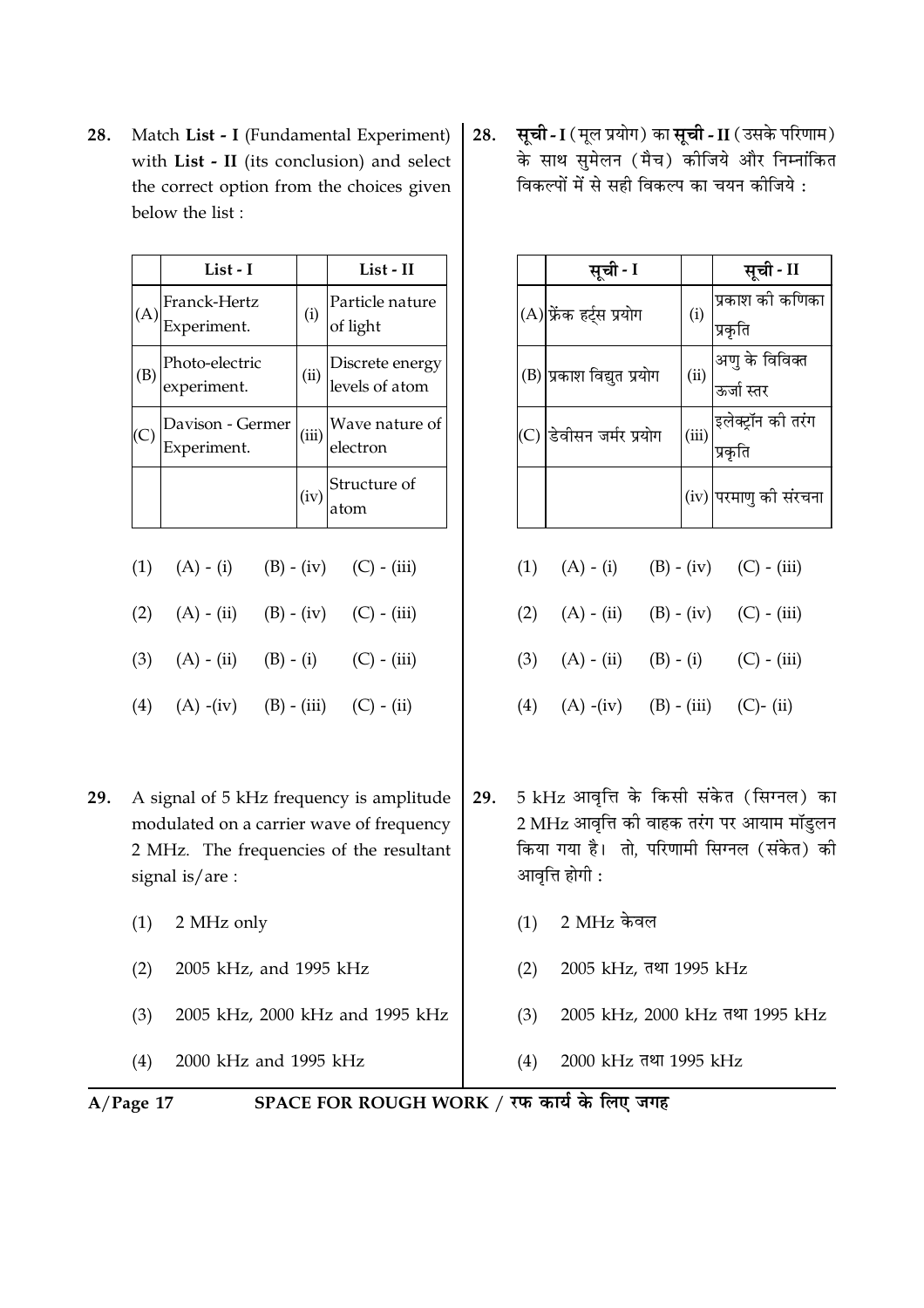30. An LCR circuit is equivalent to a damped pendulum. In an LCR circuit the capacitor is charged to  $Q_0$  and then connected to the L and R as shown below:



If a student plots graphs of the square of maximum charge  $(Q_{\text{Max}}^2)$  on the capacitor with time(t) for two different values  $L_1$  and  $L_2$  ( $L_1$ >L<sub>2</sub>) of L then which of the following represents this graph correctly ? (plots are schematic and not drawn to scale)

 $(1)$  $(1)$  $(2)$  $(2)$  $(3)$  $(3)$  $\sum_{\text{Max}}$   $\sum_{\text{C}}$  (For both  $L_1$  and  $L_2$ )  $Q^2$ <sub>Max</sub> C<sub>o (L<sub>1</sub> और L<sub>2</sub> दोनों के लिए)<br></sub>  $(4)$  $(4)$ 



LCR (एल.सी.आर) परिपथ किसी अवमंदित लोलक 30. के तुल्य होता है। किसी LCR परिपथ में संधारित्र को  $Q_0$  तक आवेशित किया गया है, और फिर इसे आरेख में दर्शाये गये अनुसार L व R से जोड़ा गया है।



यदि एक विद्यार्थी L के, दो विभिन्न मानों,  $\overline{L}_1$  तथा  $\overline{L}_2$  $(L_1 > L_2)$  के लिये, समय t तथा संधारित्र पर अधिकतम आवेश के वर्ग  $Q^2_{\rm{Max}}$  के बीच दो ग्राफ बनाता है तो निम्नांकित में से कौन सा ग्राफ सही है? (प्लॉट केवल व्यवस्था प्लॉट हैं तथा स्केल के अनुसार नहीं हैं)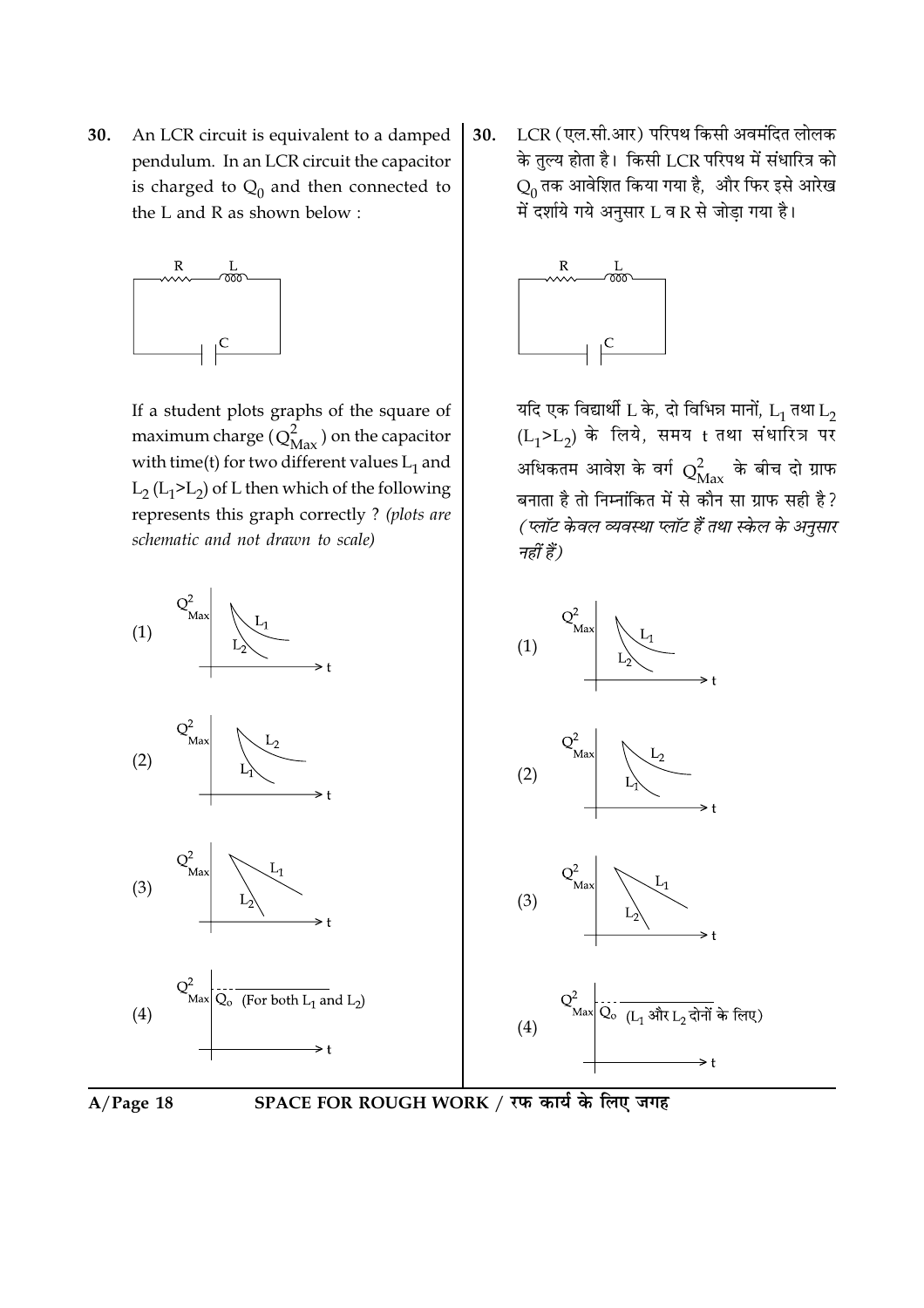### **PART B - CHEMISTRY**

 $31.$ The molecular formula of a commercial resin used for exchanging ions in water softening is  $C_8H_7SO_3Na$  (Mol. wt. 206). What would be the maximum uptake of  $Ca<sup>2+</sup>$  ions by the resin when expressed in mole per gram resin ?

(1) 
$$
\frac{1}{103}
$$
  
\n(2)  $\frac{1}{206}$   
\n(3)  $\frac{2}{309}$   
\n(4)  $\frac{1}{412}$   
\n(5)  $\frac{2}{309}$   
\n(6)  $\frac{1}{30}$   
\n(7)  $\frac{1}{10}$   
\n(8)  $\frac{2}{30}$   
\n(9)  $\frac{1}{41}$   
\n(1)  $\frac{1}{10}$   
\n(2)  $\frac{1}{20}$   
\n(3)  $\frac{2}{30}$   
\n(4)  $\frac{1}{41}$ 

- Sodium metal crystallizes in a body centred 32. cubic lattice with a unit cell edge of 4.29Å. The radius of sodium atom is approximately:
	- $1.86\text{\AA}$  $(1)$

412

- $3.22\text{\AA}$  $(2)$
- $5.72\text{\AA}$  $(3)$
- $0.93\text{\AA}$  $(4)$
- 33. Which of the following is the energy of a possible excited state of hydrogen?
	- $(1)$  $+13.6$  eV  $-6.8$  eV  $(2)$  $-3.4$  eV  $(3)$
	- $+6.8$  eV  $(4)$

SPACE FOR ROUGH WORK / रफ कार्य के लिए जगह

# भाग  $B - \bar{x}$ सायन विज्ञान

एक वाणिज्य रेज़िन का आण्विक सूत्र  $C_8H_7SO_3Na$  $31.$ है (आण्विक भार = 206) इस रेज़िन की  $Ca^{2+}$ आयन की अधिकतम अंतर्ग्रहण क्षमता (मोल प्रति ग्राम रेज़िन) क्या है?

(1) 
$$
\frac{1}{103}
$$
  
(2)  $\frac{1}{206}$   
(3)  $\frac{2}{309}$ 

 $412$ 

- सोडियम धातु एक अंत:केन्द्रित घनीय जालक में  $32.$ क्रिस्टलित होता है जिसके कोर की लंबाई 4.29Å है। सोडियम परमाणु की त्रिज्या लगभग है:
	- $1.86\text{\AA}$  $(1)$ 
		- $(2)$  3.22Å
		- $5.72\text{\AA}$  $(3)$
		- $0.93\text{\AA}$  $(4)$
- निम्नलिखित में से हाईड्रोजन की संभव उत्तेजित अवस्था 33. की ऊर्जा कौन सी है?
	- $+13.6$  eV  $(1)$
	- $-6.8$  eV  $(2)$

 $+6.8$  eV

- $-3.4$  eV  $(3)$
- $(4)$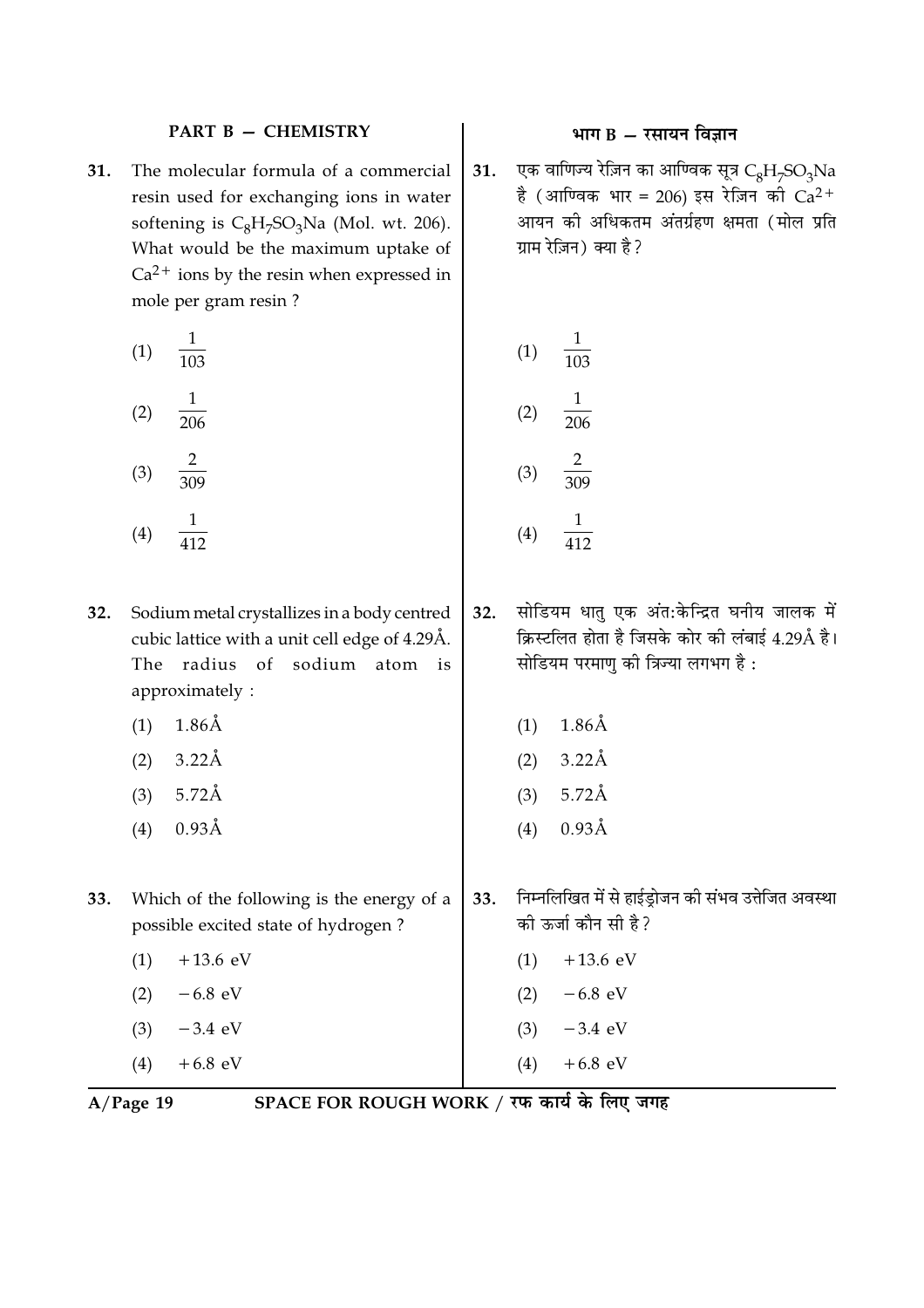- The intermolecular interaction that is 34. dependent on the inverse cube of distance between the molecules is:
	- ion ion interaction  $(1)$
	- $(2)$ ion - dipole interaction
	- $(3)$ London force
	- hydrogen bond  $(4)$
- 35. The following reaction is performed at 298 K.

$$
2NO(g) + O_2(g) \rightleftharpoons 2NO_2(g)
$$

The standard free energy of formation of  $NO(g)$  is 86.6 kJ/mol at 298 K. What is the standard free energy of formation of NO<sub>2</sub>(g) at 298 K?  $(K_p = 1.6 \times 10^{12})$ 

- R(298)  $ln(1.6 \times 10^{12}) 86600$  $(1)$
- $86600 + R(298) ln(1.6 \times 10^{12})$  $(2)$

(3) 
$$
86600 - \frac{\ln(1.6 \times 10^{12})}{R(298)}
$$

- $0.5[2 \times 86,600 R(298) \ln(1.6 \times 10^{12})]$  $(4)$
- The vapour pressure of acetone at 20°C is 36. 185 torr. When 1.2 g of a non-volatile substance was dissolved in 100 g of acetone at  $20^{\circ}$ C, its vapour pressure was 183 torr. The molar mass (g mol<sup>-1</sup>) of the substance  $is:$ 
	- $(1)$ 32 64  $(2)$  $(3)$ 128  $(4)$ 488

 $A/Page$  20

SPACE FOR ROUGH WORK / रफ कार्य के लिए जगह

 $(1)$ 

 $(2)$ 

 $(3)$ 

 $(4)$ 

32

64

128

488

- वह अंतरा-अणुक अन्योन्य क्रिया जो अणुओं के बीच 34. की दूरी के प्रतिलोम घन पर निर्भर है, है:
	- आयन आयन अन्योन्य  $(1)$
	- आयन द्विध्रव अन्योन्य  $(2)$
	- लंडन बल  $(3)$
	- हाईडोजन बंधक  $(4)$
- निम्नलिखित अभिक्रिया को 298 K पर किया गया। 35.

$$
2NO(g) + O_2(g) \rightleftharpoons 2NO_2(g)
$$

298 K पर NO(g) के संभवन की मानक मुक्त ऊर्जा 86.6 kJ/mol है। 298 K पर NO<sub>2</sub>(g) की मानक मुक्त ऊर्जा क्या है? ( $K_n = 1.6 \times 10^{12}$ )

- R(298)  $ln(1.6 \times 10^{12}) 86600$  $(1)$
- $86600 + R(298) ln(1.6 \times 10^{12})$  $(2)$

(3) 86600 - 
$$
\frac{\ln(1.6 \times 10^{12})}{R (298)}
$$

 $0.5[2 \times 86,600 - R(298) \ln(1.6 \times 10^{12})]$  $(4)$ 

20℃ पर ऐसिटोन की वाष्प दाब 185 torr है। जब 36.  $20^{\circ}$ C पर, 1.2 g अवाष्पशील पदार्थ को 100 g ऐसिटोन में घोला गया, तब वाष्प दाब 183 torr हो गया। इस पदार्थ का मोलर द्रव्यमान (g mol $^{-1}$ में) है :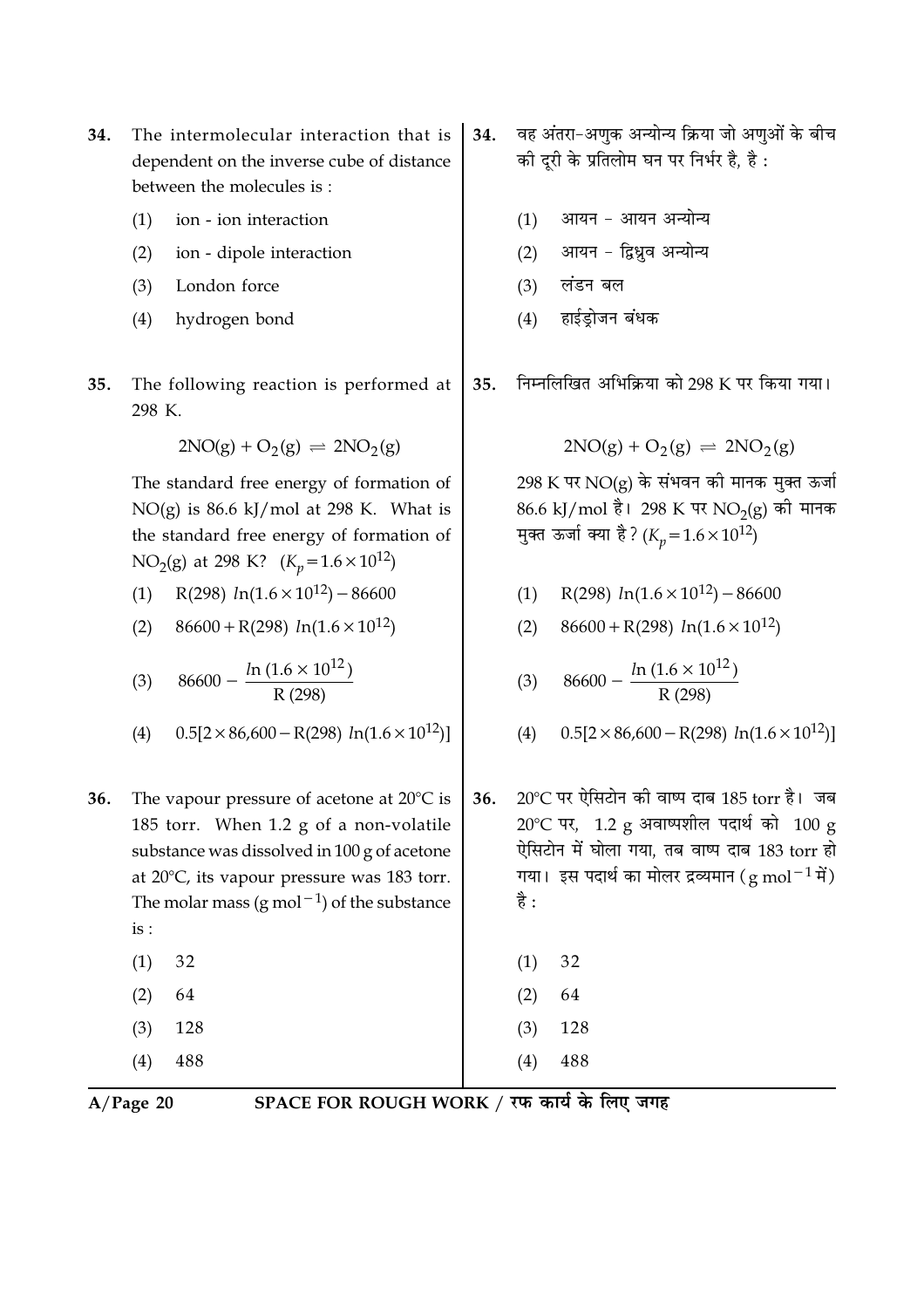|     | $A/Page$ 21     | SPACE FOR ROUGH WORK / रफ कार्य के लिए जगह                                                                                                                   |     |                                                                                                                |                                                                                                                                                                     |  |  |  |
|-----|-----------------|--------------------------------------------------------------------------------------------------------------------------------------------------------------|-----|----------------------------------------------------------------------------------------------------------------|---------------------------------------------------------------------------------------------------------------------------------------------------------------------|--|--|--|
|     | (4)             | loss of active species on collision                                                                                                                          |     | (4)                                                                                                            | टकराव से सक्रिय स्पीशीज़ का क्षय होता है।                                                                                                                           |  |  |  |
|     | (3)             | shifting of equilibrium towards<br>reactants due to elastic collisions                                                                                       |     | (3)                                                                                                            | लोचदार टकराव के कारण अभिकारकों की<br>दिशा में साम्य का स्थानांतरण होता है।                                                                                          |  |  |  |
|     | (2)             | increase in entropy and activation<br>energy as more molecules are<br>involved                                                                               |     | (2)                                                                                                            | अधिक अणुओं के शामिल होने से एंट्रापी और<br>संक्रियण ऊर्जा में वृद्धि होती है।                                                                                       |  |  |  |
|     | (1)             | low probability of simultaneous<br>collision of all the reacting species                                                                                     |     | (1)                                                                                                            | प्रतिक्रिया में सभी प्रजातियों के एक साथ टक्कर<br>की संभावना कम होती है।                                                                                            |  |  |  |
| 39. | $\mathsf{to}$ : | Higher order $(>3)$ reactions are rare due                                                                                                                   | 39. |                                                                                                                | उच्च कोटि अभिक्रिया (>3) दुर्लभ है क्योंकि:                                                                                                                         |  |  |  |
|     | (4)             | $127$ g                                                                                                                                                      |     | (4)                                                                                                            | 127 g                                                                                                                                                               |  |  |  |
|     | (3)             | 2 g                                                                                                                                                          |     | (3)                                                                                                            | 2 g                                                                                                                                                                 |  |  |  |
|     | (2)             | $63.5$ g                                                                                                                                                     |     | (2)                                                                                                            | $63.5$ g                                                                                                                                                            |  |  |  |
|     | (1)             | 0 g                                                                                                                                                          |     | (1)                                                                                                            | 0 <sub>g</sub>                                                                                                                                                      |  |  |  |
| 38. |                 | Two Faraday of electricity is passed<br>through a solution of $CuSO4$ . The mass of<br>copper deposited at the cathode is :<br>(at. mass of $Cu = 63.5$ amu) | 38. |                                                                                                                | $CuSO4$ के एक विलयन में, दो फैराडे विद्युत प्रवाहित<br>की गई। कैथोड पर निक्षेपित तांबे का द्रव्यमान है :<br>$(Cu \nleftrightarrow T$ परमाण्विक द्रव्यमान =63.5 amu) |  |  |  |
|     | (4)             | reverse direction because $Q \leq K_c$                                                                                                                       |     | (4)                                                                                                            | विपरीत दिशा में क्योंकि Q < K                                                                                                                                       |  |  |  |
|     | (3)             | forward direction because $Q \leq K_c$                                                                                                                       |     | (3)                                                                                                            | अग्र दिशा में क्योंकि Q < K                                                                                                                                         |  |  |  |
|     | (2)             | reverse direction because $Q > K_c$                                                                                                                          |     | (2)                                                                                                            | विपरीत दिशा में क्योंकि Q > K                                                                                                                                       |  |  |  |
|     | (1)             | forward direction because $Q > K_c$                                                                                                                          |     | (1)                                                                                                            | अग्र दिशा में क्योंकि Q > K                                                                                                                                         |  |  |  |
|     |                 | the : $[R = 8.314 \text{ J/K/mol}, e = 2.718]$                                                                                                               |     |                                                                                                                |                                                                                                                                                                     |  |  |  |
|     |                 | and $[C] = \frac{1}{2}$ . The reaction proceeds in                                                                                                           |     | है :                                                                                                           | $[R = 8.314$ J/K/mol, $e = 2.718$                                                                                                                                   |  |  |  |
|     |                 | of the reaction mixture is $[A] = \frac{1}{2}$ , $[B] = 2$                                                                                                   |     |                                                                                                                | [B] = 2 और [C] = $\frac{1}{2}$ है। अभिक्रिया अग्रसित होती                                                                                                           |  |  |  |
|     |                 | 2494.2 J. At a given time, the composition                                                                                                                   |     |                                                                                                                | अभिक्रिया मिश्रण का संघटन [A] = $\frac{1}{2}$ ,                                                                                                                     |  |  |  |
| 37. |                 | The standard Gibbs energy change at<br>300 K for the reaction $2A \rightleftharpoons B + C$ is                                                               | 37. | $300 \text{ K}$ पर अभिक्रिया 2A $\rightleftharpoons$ B + C की मानक<br>गिब्ज़ ऊर्जा 2494.2 ] है। दिए गए समय में |                                                                                                                                                                     |  |  |  |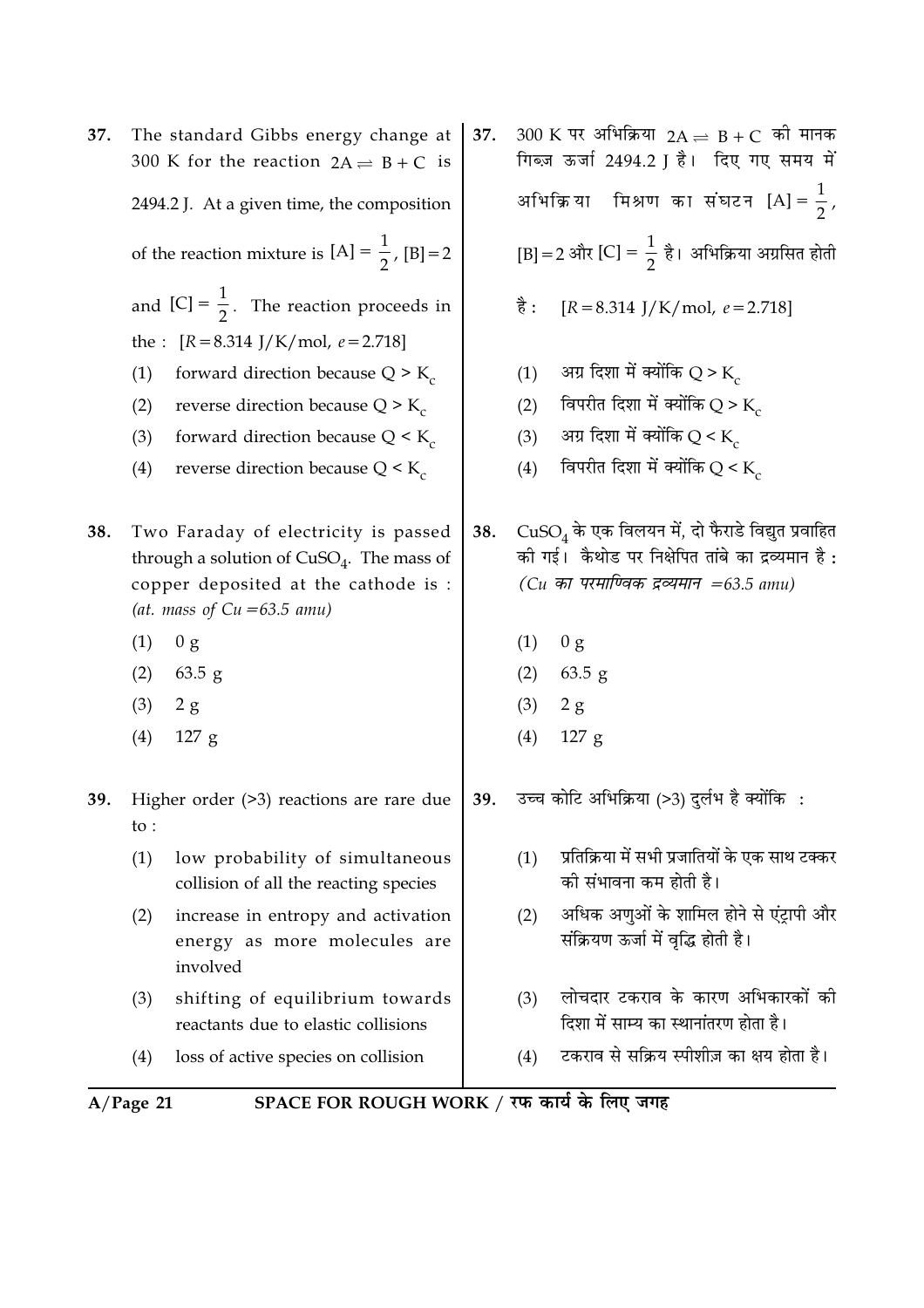| 40. | 3 g of activated charcoal was added to<br>50 mL of acetic acid solution (0.06N) in a<br>flask. After an hour it was filtered and<br>the strength of the filtrate was found to be<br>0.042 N. The amount of acetic acid<br>adsorbed (per gram of charcoal) is : |                                                                                                                          |     | है : | एक फ्लास्क में 0.06N एसिटिक अम्ल के 50 mL<br>विलयन में 3 g सक्रियित् काष्ठ कोयला मिलाया गया।<br>एक घंटे के पश्चात् उसे छाना गया और निस्यंद की<br>प्रबलता 0.042 N पाई गई। अधिशोषित एसिटिक<br>अम्ल की मात्रा (काष्ठ-कोयला के प्रति ग्राम पर) |
|-----|----------------------------------------------------------------------------------------------------------------------------------------------------------------------------------------------------------------------------------------------------------------|--------------------------------------------------------------------------------------------------------------------------|-----|------|--------------------------------------------------------------------------------------------------------------------------------------------------------------------------------------------------------------------------------------------|
|     | (1)                                                                                                                                                                                                                                                            | $18 \text{ mg}$                                                                                                          |     | (1)  | $18 \text{ mg}$                                                                                                                                                                                                                            |
|     | (2)                                                                                                                                                                                                                                                            | $36 \text{ mg}$                                                                                                          |     | (2)  | 36 mg                                                                                                                                                                                                                                      |
|     | (3)                                                                                                                                                                                                                                                            | $42$ mg                                                                                                                  |     | (3)  | $42 \text{ mg}$                                                                                                                                                                                                                            |
|     | (4)                                                                                                                                                                                                                                                            | $54 \text{ mg}$                                                                                                          |     | (4)  | 54 mg                                                                                                                                                                                                                                      |
| 41. |                                                                                                                                                                                                                                                                | The ionic radii (in Å) of $N^{3-}$ , $O^{2-}$ and F <sup>-</sup><br>are respectively :                                   | 41. |      | $N^{3-}$ , O <sup>2 –</sup> तथा F <sup>–</sup> को आयनिक त्रिज्यायें ( $\rm \AA$ में)<br>क्रमश: हैं :                                                                                                                                       |
|     | (1)                                                                                                                                                                                                                                                            | 1.36, 1.40 and 1.71                                                                                                      |     | (1)  | $1.36, 1.40$ तथा $1.71$                                                                                                                                                                                                                    |
|     | (2)                                                                                                                                                                                                                                                            | 1.36, 1.71 and 1.40                                                                                                      |     | (2)  | $1.36, 1.71$ तथा $1.40$                                                                                                                                                                                                                    |
|     | (3)                                                                                                                                                                                                                                                            | 1.71, 1.40 and 1.36                                                                                                      |     | (3)  | $1.71, 1.40$ तथा $1.36$                                                                                                                                                                                                                    |
|     | (4)                                                                                                                                                                                                                                                            | 1.71, 1.36 and 1.40                                                                                                      |     | (4)  | $1.71, 1.36$ तथा $1.40$                                                                                                                                                                                                                    |
| 42. |                                                                                                                                                                                                                                                                | In the context of the Hall - Heroult process<br>for the extraction of Al, which of the<br>following statements is false? | 42. |      | हॉल-हेरॉल्ट प्रक्रम से ऐलुमिनियम के निष्कर्षण के<br>संदर्भ में कौन सा कथन <b>गलत</b> है?                                                                                                                                                   |
|     | (1)                                                                                                                                                                                                                                                            | CO and $CO2$ are produced in this<br>process                                                                             |     | (1)  | इस प्रक्रम में CO तथा CO <sub>2</sub> का उत्पादन होता<br>है।                                                                                                                                                                               |
|     | (2)                                                                                                                                                                                                                                                            | $Al_2O_3$ is mixed with CaF <sub>2</sub> which<br>lowers the melting point of the<br>mixture and brings conductivity     |     | (2)  | $CaF2$ को $Al2O3$ में मिलाने पर मिश्रण का<br>गलनांक कम होता है और उसमें चालकता आती<br>है।                                                                                                                                                  |
|     | (3)                                                                                                                                                                                                                                                            | $Al^{3+}$ is reduced at the cathode to<br>form Al                                                                        |     | (3)  | कैथोड पर $Al^{3+}$ अपचयित हो कर $Al$ बनाता<br>है।                                                                                                                                                                                          |
|     | (4)                                                                                                                                                                                                                                                            | $\text{Na}_3\text{AlF}_6$ serves as the electrolyte                                                                      |     | (4)  | $\mathrm{Na_{3}AlF_{6}}$ विद्युत अपघट्य का काम करता<br>है।                                                                                                                                                                                 |
|     | $\Lambda$ / P <sub>200</sub> 22                                                                                                                                                                                                                                | SPACF FOR ROLICH WORK / TE B B B F.                                                                                      |     |      |                                                                                                                                                                                                                                            |

 $A/Page$  22 SPACE FOR ROUGH WORK / रफ कार्य के लिए जगह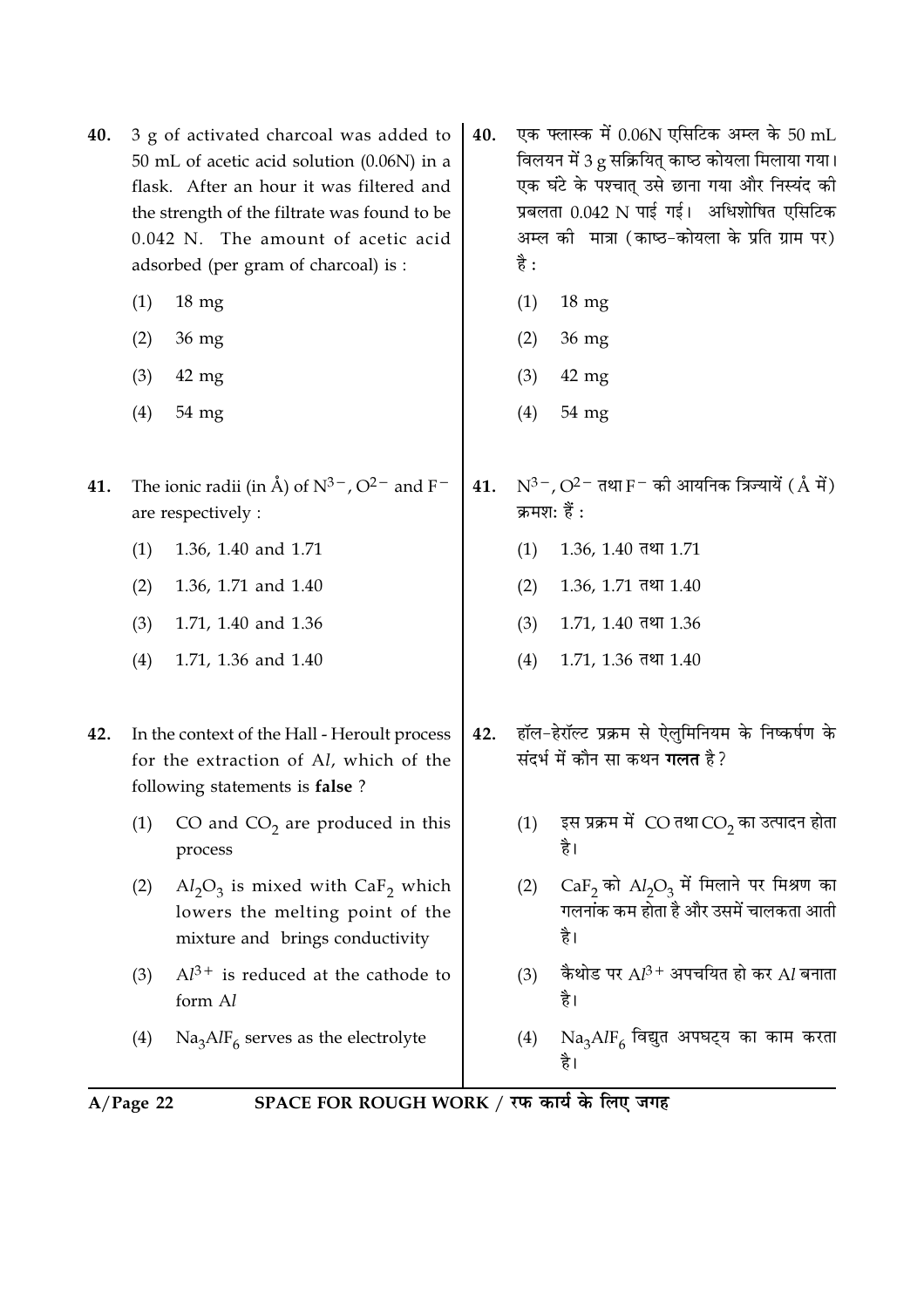|     | $A/Page$ 23 | SPACE FOR ROUGH WORK / रफ कार्य के लिए जगह                                                                                    |     |     |                                                                                                             |
|-----|-------------|-------------------------------------------------------------------------------------------------------------------------------|-----|-----|-------------------------------------------------------------------------------------------------------------|
|     | (4)         | ICI                                                                                                                           |     | (4) | ICI                                                                                                         |
|     | (3)         | I <sub>2</sub>                                                                                                                |     | (3) | $I_2$                                                                                                       |
|     | (2)         | Br <sub>2</sub>                                                                                                               |     | (2) | Br <sub>2</sub>                                                                                             |
|     | (1)         | Cl <sub>2</sub>                                                                                                               |     | (1) | Cl <sub>2</sub>                                                                                             |
| 45. |             | Which among the following is the most<br>reactive?                                                                            | 45. |     | निम्नलिखित में से कौन सर्वाधिक अभिक्रियाशील है ?                                                            |
|     | (4)         | SrSO <sub>4</sub>                                                                                                             |     | (4) | $SrSO_4$                                                                                                    |
|     | (3)         | BaSO <sub>4</sub>                                                                                                             |     | (3) | BaSO <sub>4</sub>                                                                                           |
|     | (2)         | BeSO <sub>4</sub>                                                                                                             |     | (2) | BeSO <sub>4</sub>                                                                                           |
|     | (1)         | CaSO <sub>4</sub>                                                                                                             |     | (1) | CaSO <sub>4</sub>                                                                                           |
| 44. |             | Which one of the following alkaline earth<br>metal sulphates has its hydration enthalpy<br>greater than its lattice enthalpy? | 44. |     | निम्नलिखित में से कौन से क्षारीय मृदा धातु सल्फेट<br>की जलयोजन ऐन्थाल्पी उसके जालक ऐन्थाल्पी से<br>अधिक है? |
|     | (4)         | It has to be kept away from dust                                                                                              |     | (4) | इसे धूल से दूर रखना चाहिए                                                                                   |
|     | (3)         | It has to be stored in plastic or wax<br>lined glass bottles in dark                                                          |     | (3) | इसे प्लास्टिक या मोमअटे कांच बोतलों में अंधेरे<br>में संग्रहित किया जाता है                                 |
|     | (2)         | It decomposes on exposure to light                                                                                            |     | (2) | प्रकाश में इसका अपघटन होता है                                                                               |
|     | (1)         | It can act only as an oxidizing agent                                                                                         |     | (1) | यह केवल ऑक्सीकारक है                                                                                        |
| 43. |             | From the following statements regarding<br>$H_2O_2$ , choose the <b>incorrect</b> statement :                                 | 43. |     | $H2O2$ के संदर्भ में, निम्नलिखित कथनों में से गलत<br>कथन चुनिए:                                             |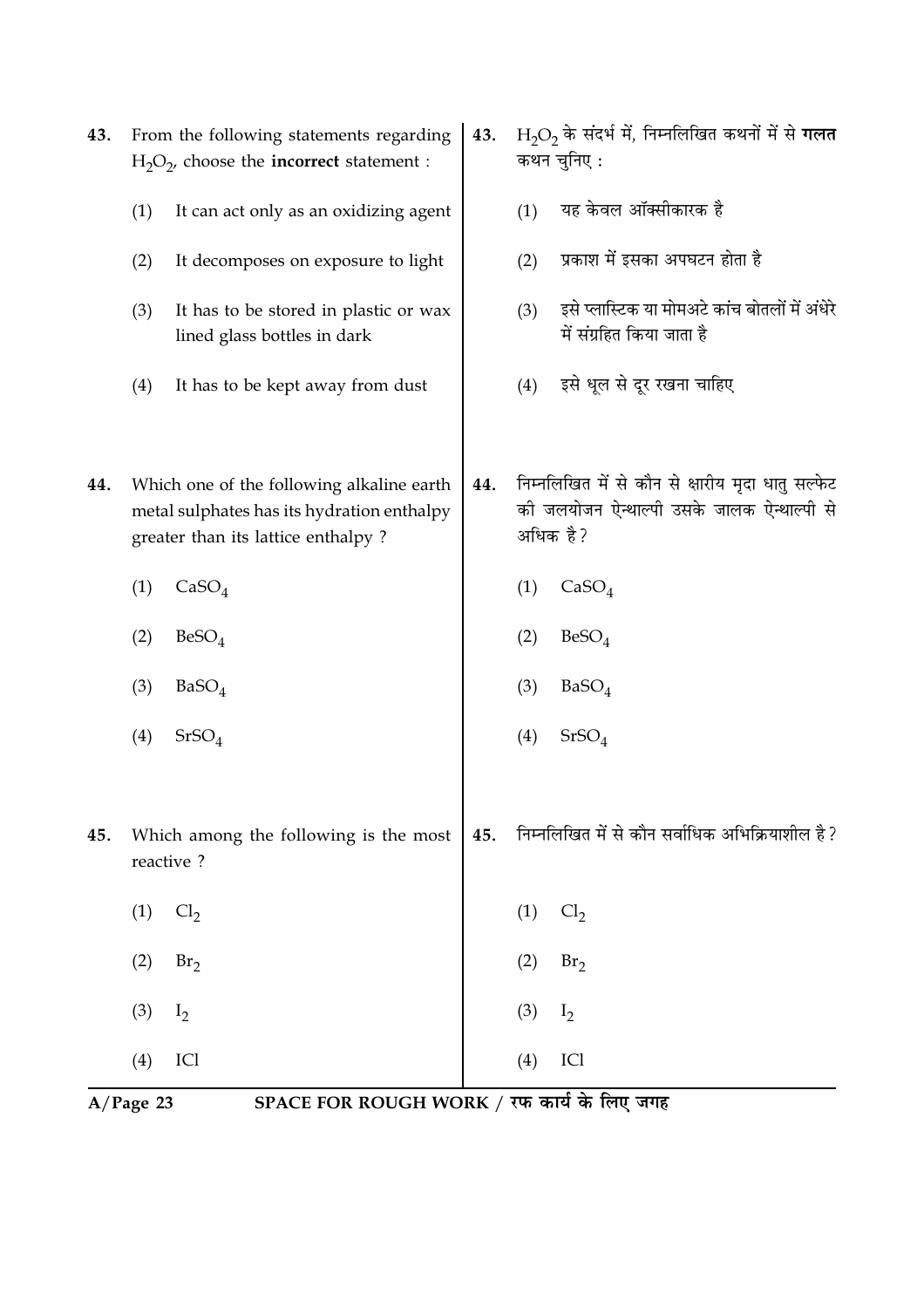| 46. | Match the catalysts to the correct<br>processes : |                                    |       | 46.                                                                                        | दिए गए उत्प्रेरकों को सही प्रक्रम के साथ सुमेलित<br>करें : |                                               |                                     |       |                                                                                                                                 |
|-----|---------------------------------------------------|------------------------------------|-------|--------------------------------------------------------------------------------------------|------------------------------------------------------------|-----------------------------------------------|-------------------------------------|-------|---------------------------------------------------------------------------------------------------------------------------------|
|     |                                                   | Catalyst                           |       | Process                                                                                    |                                                            |                                               | उत्प्रेरक                           |       | प्रक्रम                                                                                                                         |
|     | (A)                                               | TiCl <sub>3</sub>                  | (i)   | Wacker process                                                                             |                                                            | (A)                                           | TiCl <sub>3</sub>                   | (i)   | वॉकर प्रक्रम                                                                                                                    |
|     | (B)                                               | PdCl <sub>2</sub>                  | (ii)  | Ziegler - Natta                                                                            |                                                            | (B)                                           | PdCl <sub>2</sub>                   | (ii)  | त्सीग्लर-नट्टा                                                                                                                  |
|     |                                                   |                                    |       | polymerization                                                                             |                                                            |                                               |                                     |       | बहुलकीकरण                                                                                                                       |
|     | (C)                                               | CuCl <sub>2</sub>                  | (iii) | Contact process                                                                            |                                                            | (C)                                           | CuCl <sub>2</sub>                   | (iii) | संस्पर्श प्रक्रम                                                                                                                |
|     | (D)                                               | $V_2O_5$                           | (iv)  | Deacon's process                                                                           |                                                            | (D)                                           | $V_2O_5$                            | (iv)  | डीकन प्रक्रम                                                                                                                    |
|     | (1)                                               |                                    |       | (A) - (iii), (B) - (ii), (C) - (iv), (D) - (i)                                             |                                                            | (1)                                           |                                     |       | (A) - (iii), (B) - (ii), (C) - (iv), (D) - (i)                                                                                  |
|     | (2)                                               |                                    |       | $(A) - (ii), (B) - (i), (C) - (iv), (D) - (iii)$                                           |                                                            | (2)                                           |                                     |       | $(A) - (ii), (B) - (i), (C) - (iv), (D) - (iii)$                                                                                |
|     | (3)                                               |                                    |       | (A) - (ii), (B) - (iii), (C) - (iv), (D) - (i)                                             |                                                            | (3)                                           |                                     |       | $(A) - (ii)$ , $(B) - (iii)$ , $(C) - (iv)$ , $(D) - (i)$                                                                       |
|     | (4)                                               |                                    |       | (A) - (iii), (B) - (i), (C) - (ii), (D) - (iv)                                             |                                                            | (4)                                           |                                     |       | $(A) - (iii)$ , $(B) - (i)$ , $(C) - (ii)$ , $(D) - (iv)$                                                                       |
| 47. |                                                   |                                    |       | Which one has the highest boiling point?                                                   | 47.                                                        | निम्नलिखित में से सर्वाधिक क्वथनांक किसका है? |                                     |       |                                                                                                                                 |
|     | (1)                                               | He                                 |       |                                                                                            |                                                            | (1)                                           | He                                  |       |                                                                                                                                 |
|     | (2)                                               | Ne                                 |       |                                                                                            |                                                            | (2)                                           | Ne                                  |       |                                                                                                                                 |
|     | (3)                                               | Kr                                 |       |                                                                                            |                                                            | (3)                                           | Kr                                  |       |                                                                                                                                 |
|     | (4)                                               | Xe                                 |       |                                                                                            |                                                            | (4)                                           | Xe                                  |       |                                                                                                                                 |
| 48. |                                                   | $(NH_2OH)]^+$ is (py = pyridine) : |       | The number of geometric isomers that can<br>exist for square planar [Pt (Cl) (py) $(NH_3)$ | 48.                                                        | संख्या है :                                   |                                     |       | वर्ग समतलीय [Pt (Cl) (py) (NH <sub>3</sub> ) (NH <sub>2</sub> OH)] <sup>+</sup><br>$(py = pyridine)$ के ज्यामितीय समावयवियों की |
|     | (1)                                               | $\overline{2}$                     |       |                                                                                            |                                                            | (1)                                           | 2                                   |       |                                                                                                                                 |
|     | (2)                                               | 3                                  |       |                                                                                            |                                                            | (2)                                           | З                                   |       |                                                                                                                                 |
|     | (3)                                               | $\overline{4}$                     |       |                                                                                            |                                                            | (3)                                           | $\overline{4}$                      |       |                                                                                                                                 |
|     | (4)                                               | 6                                  |       |                                                                                            |                                                            | (4)                                           | 6                                   |       |                                                                                                                                 |
| 49. |                                                   | The color of $KMnO4$ is due to :   |       |                                                                                            | 49.                                                        |                                               | $\text{KMnO}_4$ के रंग का कारण है : |       |                                                                                                                                 |
|     | (1)                                               |                                    |       | $M \rightarrow L$ charge transfer transition                                               |                                                            | (1)                                           |                                     |       | $M \rightarrow L$ आवेश स्थानांतरण संक्रमण                                                                                       |
|     | (2)                                               | $d - d$ transition                 |       |                                                                                            |                                                            | (2)                                           | $d - d$ संक्रमण                     |       |                                                                                                                                 |
|     | (3)                                               |                                    |       | $L \rightarrow M$ charge transfer transition                                               |                                                            | (3)                                           |                                     |       | $L \rightarrow M$ आवेश स्थानांतरण संक्रमण                                                                                       |
|     | (4)                                               | $\sigma - \sigma^*$ transition     |       |                                                                                            |                                                            | (4)                                           | $\sigma - \sigma^*$ संक्रमण         |       |                                                                                                                                 |
|     |                                                   |                                    |       |                                                                                            |                                                            |                                               |                                     |       |                                                                                                                                 |

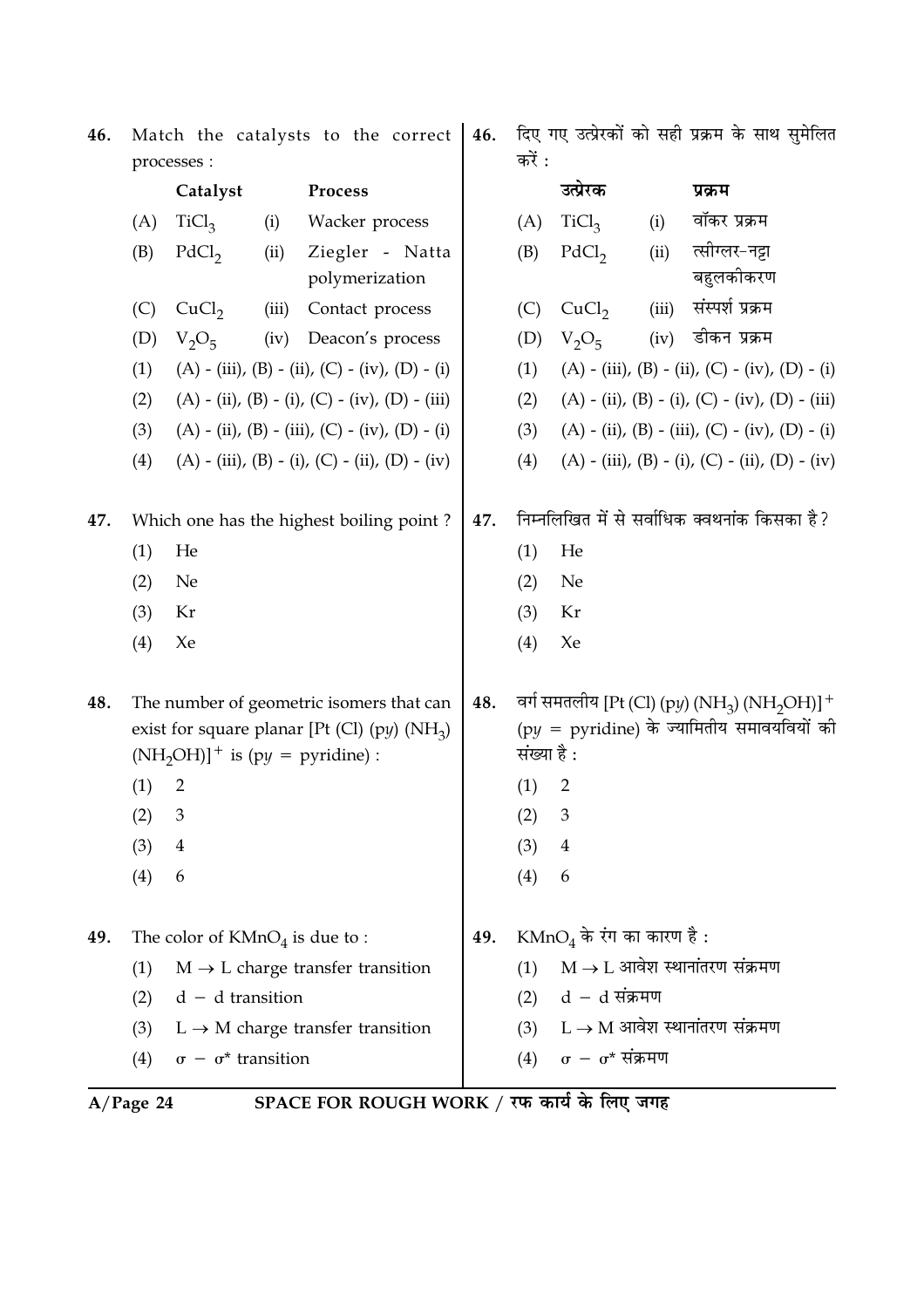| 50. Assertion : Nitrogen and Oxygen are the $\vert$ 50. |  |
|---------------------------------------------------------|--|
| main components in the $\vert$                          |  |
| atmosphere but these do not                             |  |
| react to form oxides of nitrogen.                       |  |

The reaction between nitrogen Reason: and oxygen requires high temperature.

Both assertion and reason are  $(1)$ correct, and the reason is the correct explanation for the assertion

- Both assertion and reason are  $(2)$ correct, but the reason is not the correct explanation for the assertion
- The assertion is incorrect, but the  $(3)$ reason is correct
- Both the assertion and reason are  $(4)$ incorrect

51. In Carius method of estimation of halogens, 250 mg of an organic compound gave 141 mg of AgBr. The percentage of bromine in the compound is:

- (at. mass  $Ag = 108$ ;  $Br = 80$ )
- $(1)$ 24
- $(2)$ 36
- $(3)$ 48
- $(4)$ 60
- 52. Which of the following compounds will exhibit geometrical isomerism?
	- 1 Phenyl 2 butene  $(1)$

 $(2)$ 3 - Phenyl - 1 - butene

- 2 Phenyl 1 butene  $(3)$
- $(4)$ 1, 1 - Diphenyl - 1 - propane

 $A/Page$  25

SPACE FOR ROUGH WORK / रफ कार्य के लिए जगह

52.

अभिकथन : नाइटोजन और ऑक्सीजन वातावरण के मुख्य घटक हैं परन्तु यह क्रिया करके नाइट्रोजन के ऑक्साइड नहीं बनाते।

- नाइटोजन और ऑक्सीजन के बीच तर्क $\cdot$ अभिक्रिया के लिए उच्च ताप की आवश्यकता है।
- अभिकथन और तर्क दोनों सही हैं और तर्क  $(1)$ अभिकथन का सही स्पष्टीकरण है।
- अभिकथन और तर्क दोनों सही हैं परन्तु तर्क  $(2)$ अभिकथन का सही स्पष्टीकरण नहीं है।
- अभिकथन गलत है परन्तु तर्क सही है।  $(3)$
- अभिकथन व तर्क दोनों गलत हैं।  $(4)$

हैलोजन के आकलन की कैरिअस विधि में  $250\,\mathrm{mg}$  $51$ कार्बनिक यौगिक 141 mg AgBr देता है। यौगिक में ब्रोमीन की प्रतिशतता है : (परमाण्विक द्रव्यमान Ag =108; Br =80)

निम्नलिखित में से कौन सा यौगिक ज्यामितीय

- $(1)$ 24
- $(2)$ 36
- $(3)$ 48
- $(4)$ 60

 $(3)$ 

 $(4)$ 

समावयवता दर्शाता है?

 $(1)$  1 - फेनिल - 2 - ब्यूटीन

(2) 3 - फेनिल - 1 - ब्यूटीन

2 - फेनिल - 1 - ब्युटीन

1, 1 - डाईफेनिल - 1 - प्रोपेन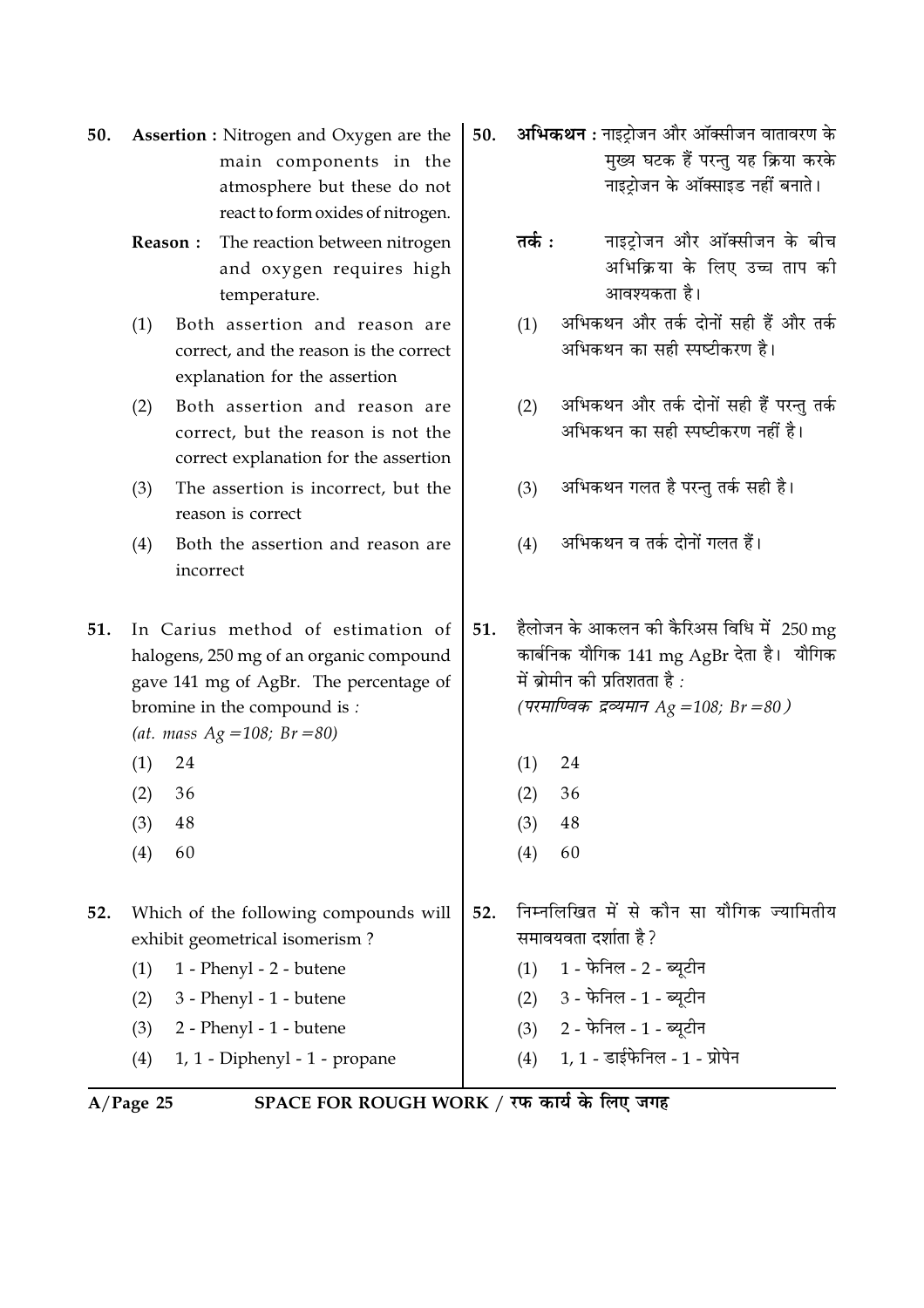

53.

ओज़ोनोलिसिस करने पर कौन सा यौगिक

5 - कीटो - 2 - मेथिल हेक्सानैल देता है ?

53. Which compound would give 5 - keto - 2 - methyl hexanal upon ozonolysis ?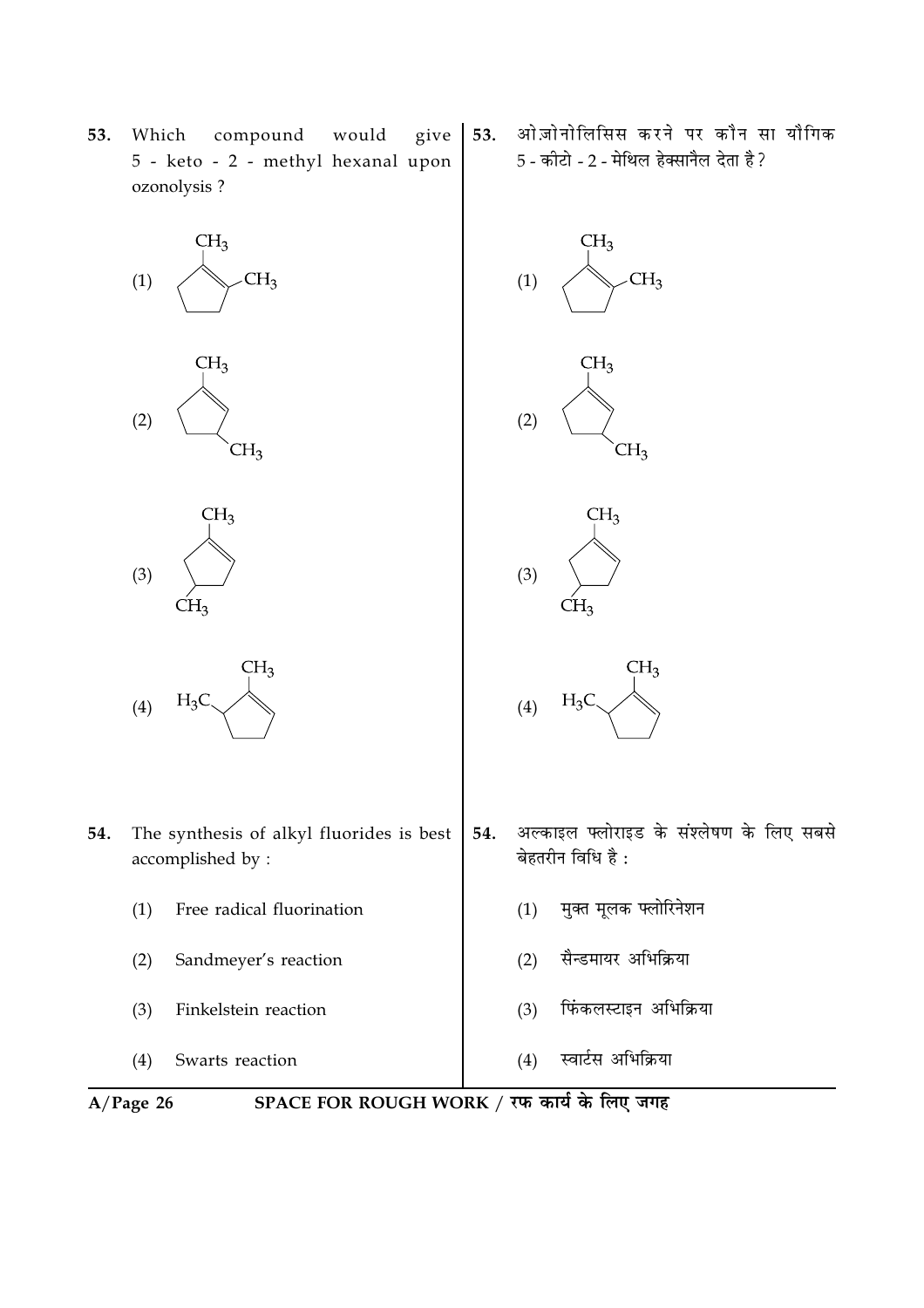55. In the following sequence of reactions :

> Toluene  $\xrightarrow{\text{KMnO}_4} A \xrightarrow{\text{SOCl}_2} B \xrightarrow{\text{H}_2/\text{Pd}} C$ , the product  $C$  is :

- $(1)$  C<sub>6</sub>H<sub>5</sub>COOH
- (2)  $C_6H_5CH_3$
- (3)  $C_6H_5CH_2OH$
- $(4)$  $C_6H_5CHO$

In the reaction 56.



the product E is:



- दिए गए अभिक्रिया अनुक्रम में उत्पाद C है: 55. Toluene  $\xrightarrow{\text{KMnO}_4} A \xrightarrow{\text{SOC}_2} B \xrightarrow{\text{H}_2/\text{Pd}} C$ 
	- (1)  $C_6H_5COOH$
	- (2)  $C_6H_5CH_3$
	- $C_6H_5CH_2OH$  $(3)$
	- $C_6H_5CHO$  $(4)$
- दिए गए अभिक्रिया में उत्पाद E है: 56.







**CN**  $(3)$  $CH<sub>3</sub>$  $CH<sub>3</sub>$ 

 $(4)$ 

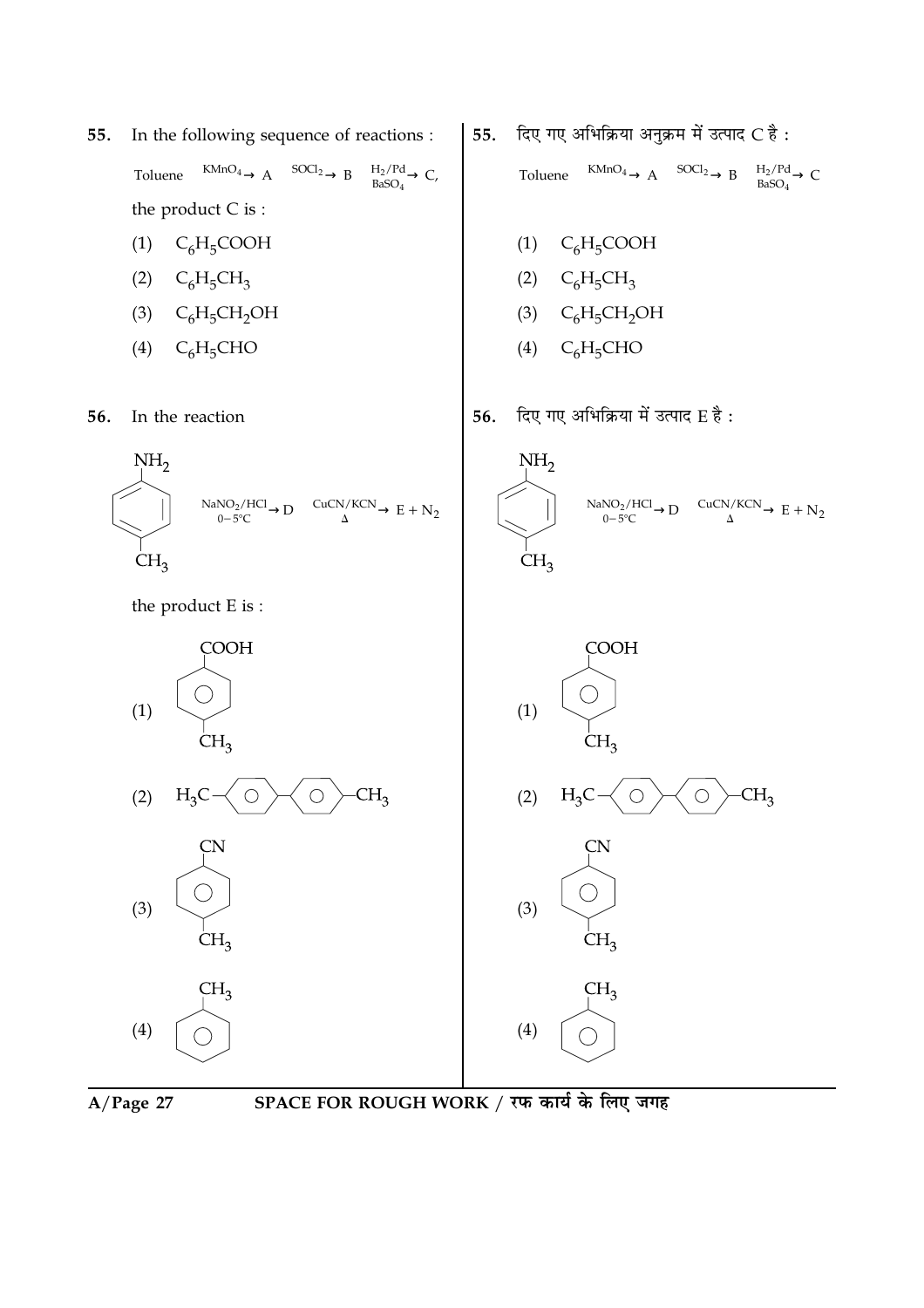| 57. |          | Which polymer is used in the manufacture<br>of paints and lacquers? | 57. | होता है ? | किस बहुलक का उपयोग प्रलेप और प्रलाक्ष बनाने  में          |
|-----|----------|---------------------------------------------------------------------|-----|-----------|-----------------------------------------------------------|
|     | (1)      | Bakelite                                                            |     | (1)       | बेकेलाइट                                                  |
|     | (2)      | Glyptal                                                             |     | (2)       | ग्लिप्टाल                                                 |
|     | (3)      | Polypropene                                                         |     | (3)       | पॉलिप्रोपीन                                               |
|     | (4)      | Poly vinyl chloride                                                 |     | (4)       | पॉलि वाइनिल क्लोराइड                                      |
| 58. | soluble? | Which of the vitamins given below is water                          | 58. | है :      | निम्नलिखित विटामिनों में जल में विलेय होने वाला           |
|     | (1)      | Vitamin C                                                           |     | (1)       | विटामिन C                                                 |
|     | (2)      | Vitamin D                                                           |     | (2)       | विटामिन D                                                 |
|     | (3)      | Vitamin E                                                           |     | (3)       | विटामिन E                                                 |
|     | (4)      | Vitamin K                                                           |     | (4)       | विटामिन $K$                                               |
| 59. |          | Which of the following compounds is not<br>an antacid?              | 59. |           | निम्नलिखित में से कौन सा यौगिक प्रतिअम्ल <b>नहीं</b> है ? |
|     | (1)      | Aluminium hydroxide                                                 |     | (1)       | ऐलुमिनियम हाइड्राक्साइड                                   |
|     | (2)      | Cimetidine                                                          |     | (2)       | सिमेटिडीन                                                 |
|     | (3)      | Phenelzine                                                          |     | (3)       | फिनल्जिन                                                  |
|     | (4)      | Ranitidine                                                          |     | (4)       | रैनिटिडीन                                                 |
| 60. |          | Which of the following compounds is not<br>colored yellow?          | 60. | है ?      | दिए गए यौगिकों में कौन से यौगिक का रंग पीला <b>नहीं</b>   |
|     | (1)      | $Zn_2[Fe(CN)_6]$                                                    |     | (1)       | $Zn_2[Fe(CN)_6]$                                          |
|     | (2)      | $K_3[Co(NO_2)_6]$                                                   |     | (2)       | $K_3[Co(NO_2)_6]$                                         |
|     | (3)      | $(NH_4)_3$ [As $(Mo_3 O_{10})_4$ ]                                  |     | (3)       | $(NH_4)_3$ [As $(Mo_3 O_{10})_4$ ]                        |
|     | (4)      | BaCrO <sub>4</sub>                                                  |     | (4)       | BaCrO <sub>4</sub>                                        |

A/Page 28 SPACE FOR ROUGH WORK / रफ कार्य के लिए जगह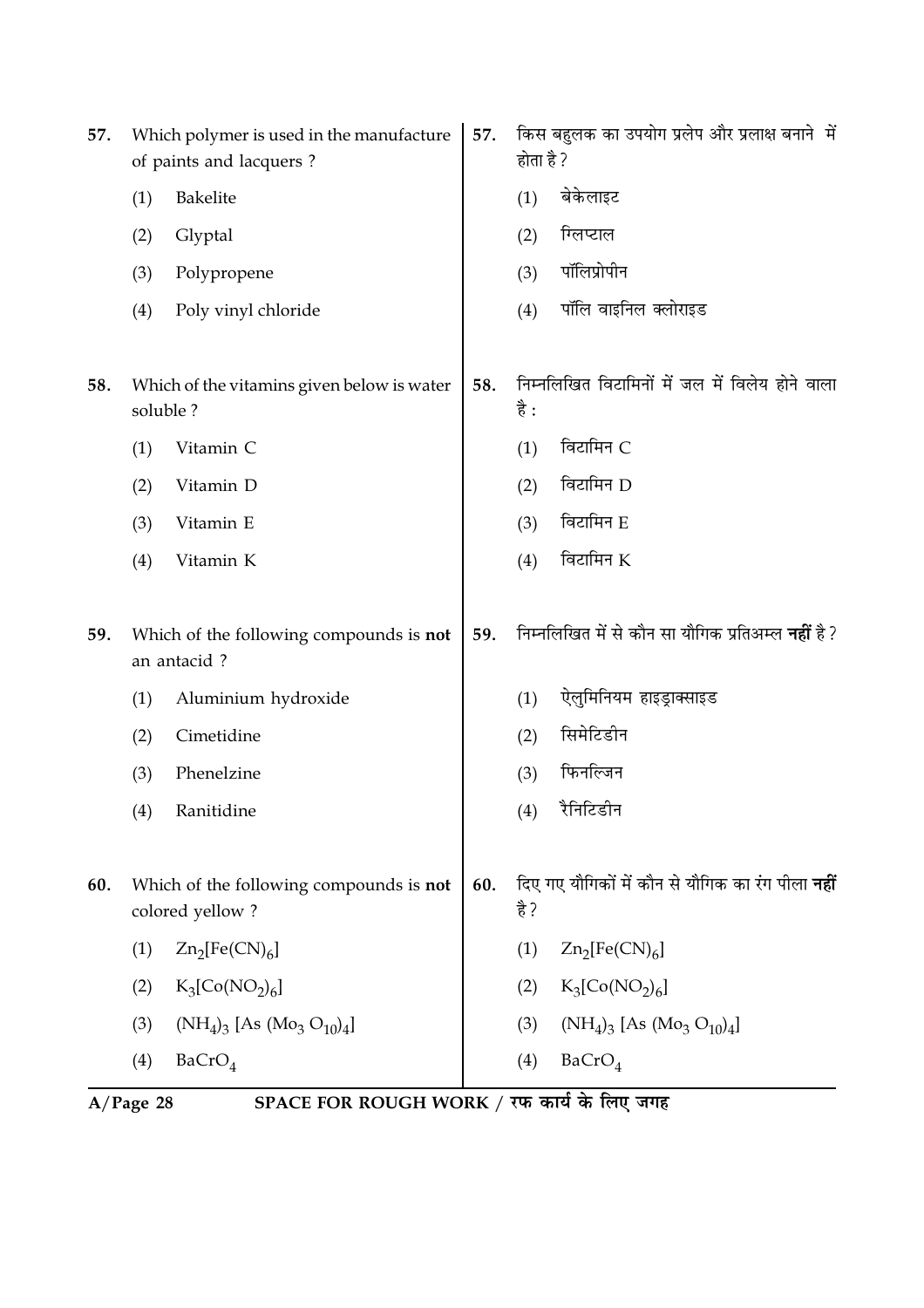#### **PART C - MATHEMATICS**

- Let A and B be two sets containing four 61. and two elements respectively. Then the number of subsets of the set  $A \times B$ , each having at least three elements is :
	- $(1)$ 219
	- $(2)$ 256
	- $(3)$ 275
	- $(4)$ 510
- 62. A complex number z is said to be unimodular if  $|z|=1$ . Suppose  $z_1$  and  $z_2$ are complex numbers such that  $\frac{z_1 - 2z_2}{2 - z_1 \overline{z_2}}$ is unimodular and  $z_2$  is not unimodular. Then the point  $z_1$  lies on a :
	- straight line parallel to  $x$ -axis.  $(1)$
	- straight line parallel to  $\nu$ -axis.  $(2)$
	- circle of radius 2.  $(3)$
	- circle of radius  $\sqrt{2}$ .  $(4)$
- 63. Let  $\alpha$  and  $\beta$  be the roots of equation  $x^2 - 6x - 2 = 0$ . If  $a_n = \alpha^n - \beta^n$ , for  $n \ge 1$ , then the value of  $\frac{a_{10} - 2a_8}{2a_0}$  is equal to : 6  $(1)$  $(2)$  $-6$  $(3)$ 3
	- $(4)$  $-3$

 $A/Page$  29

SPACE FOR ROUGH WORK / रफ कार्य के लिए जगह

# भाग $C - \eta$ णित

- माना A तथा B दो समच्चय हैं जिनमें क्रमश: चार तथा 61. दो अवयव हैं, तो समुच्चय  $A \times B$  के उन उपसमुच्चयों की संख्या, जिनमें प्रत्येक में कम से कम तीन अवयव हैं, है :
	- 219  $(1)$
	- $(2)$ 256
	- $(3)$ 275
	- $(4)$ 510

एक सम्मिश्र संख्या  $z$  एकमापांकी कहलाती है यदि 62.  $|z|=1$  है। माना  $z_1$  तथा  $z_2$  ऐसी सम्मिश्र संख्याएँ हैं कि  $\frac{z_1 - 2z_2}{2 - z_1 \overline{z}_2}$  एकमापांकी है तथा  $z_2$  एकमापांकी नहीं है, तो बिंदु  $z_1$  स्थित है:

- $(1)$  x-अक्ष के समांतर एक रेखा पर।
- (2)  $y$ -अक्ष के समांतर एक रेखा पर।
- (3) 2 त्रिज्या वाले वृत्त पर।
- $\sqrt{2}$  त्रिज्या वाले वृत्त पर।  $(4)$
- माना α तथा β द्विघात समीकरण  $x^2 6x 2 = 0$  के 63. मूल हैं। यदि n≥1 के लिए,  $a_n = \alpha^n - \beta^n$  है, तो  $\frac{a_{10} - 2a_8}{2a_9}$  का मान है :  $(1)$ 6  $(2)$  $-6$  $(3)$ 3  $(4)$  $-3$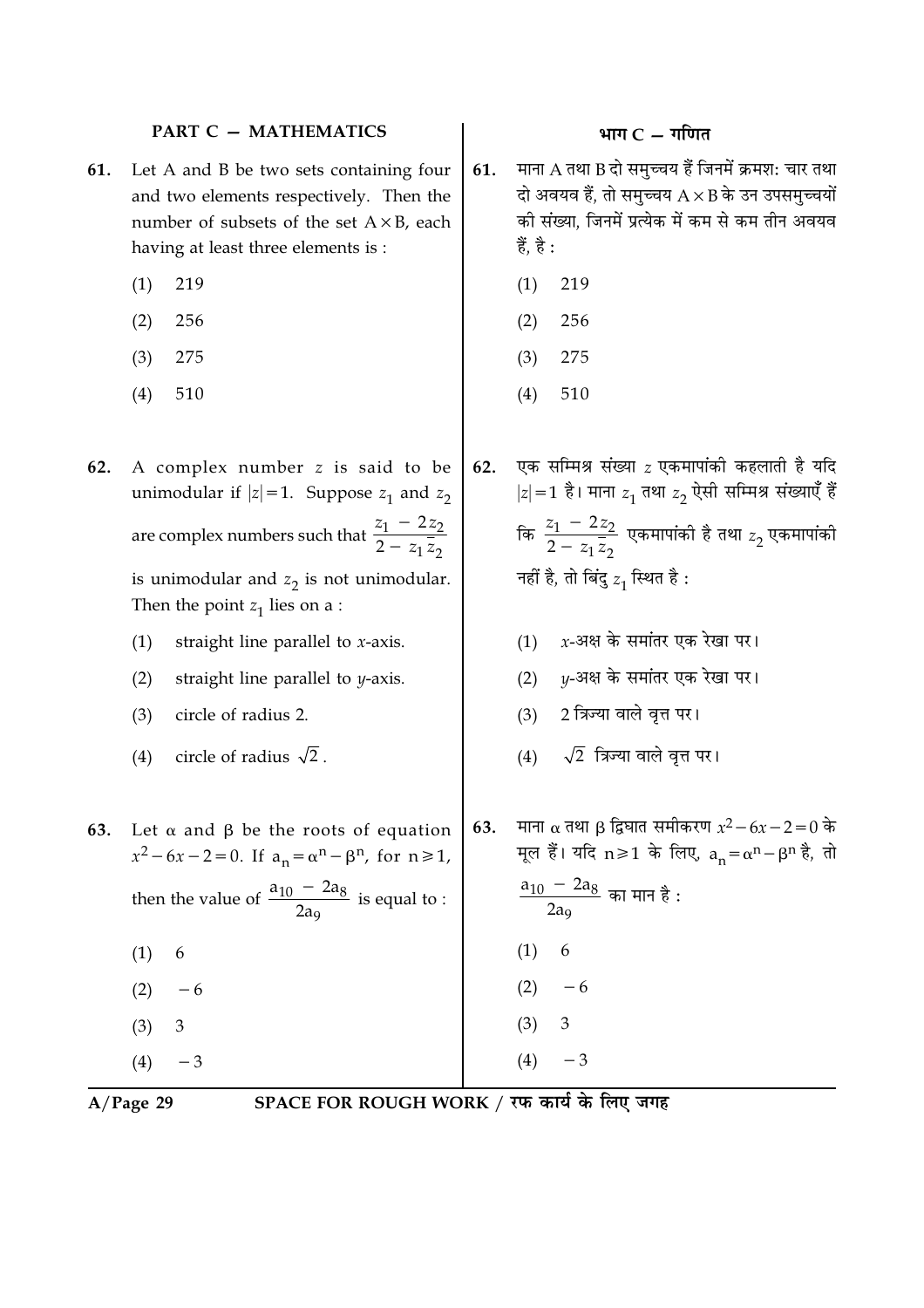| 64. | If $A = \begin{bmatrix} 1 & 2 & 2 \\ 2 & 1 & -2 \\ a & 2 & b \end{bmatrix}$ is a matrix satisfying <b>64.</b> $\pi$ and $A = \begin{bmatrix} 1 & 2 & 2 \\ 2 & 1 & -2 \\ a & 2 & b \end{bmatrix}$ $\pi$ and $\pi$ and $\pi$ and $\pi$ and $\pi$<br>the equation $AAT = 9I$ , where I is $3 \times 3$<br>identity matrix, then the ordered pair<br>$(a, b)$ is equal to :<br>$(1)$ $(2, -1)$<br>$(2) \quad (-2, 1)$<br>$(3)$ $(2, 1)$<br>$(4)$ $(-2, -1)$ |     | आव्यूह समीकरण $AAT = 9I$ , को संतुष्ट करता है,<br>जहाँ I, 3 × 3 का तत्समक आव्यूह है, तो क्रमित युग्म<br>(a, b) का मान है :<br>$(1)$ $(2, -1)$<br>$(2) \quad (-2, 1)$<br>$(3)$ $(2, 1)$<br>$(4)$ $(-2, -1)$ |
|-----|---------------------------------------------------------------------------------------------------------------------------------------------------------------------------------------------------------------------------------------------------------------------------------------------------------------------------------------------------------------------------------------------------------------------------------------------------------|-----|------------------------------------------------------------------------------------------------------------------------------------------------------------------------------------------------------------|
| 65. | The set of all values of $\lambda$ for which the<br>system of linear equations :<br>$2x_1 - 2x_2 + x_3 = \lambda x_1$<br>$2x_1 - 3x_2 + 2x_3 = \lambda x_2$<br>$-x_1+2x_2 = \lambda x_3$                                                                                                                                                                                                                                                                | 65. | $\lambda$ के सभी मानों का समुच्चय, जिनके लिए रैखिक<br>समीकरण निकाय<br>$2x_1 - 2x_2 + x_3 = \lambda x_1$<br>$2x_1 - 3x_2 + 2x_3 = \lambda x_2$<br>$-x_1+2x_2 = \lambda x_3$                                 |
|     | has a non-trivial solution,<br>(1)<br>is an empty set.<br>(2)<br>is a singleton.<br>contains two elements.<br>(3)<br>(4)<br>contains more than two elements.                                                                                                                                                                                                                                                                                            |     | का एक अतुच्छ हल है,<br>(1) एक रिक्त समुच्चय है।<br>(2) एक एकल समुच्चय है।<br>(3) में दो अवयव हैं।<br>में दो से अधिक अवयव हैं।<br>(4)                                                                       |
| 66. | The number of integers greater than 6,000<br>that can be formed, using the digits 3, 5, 6,<br>7 and 8, without repetition, is :<br>216<br>(1)<br>192<br>(2)<br>(3)<br>120<br>72<br>(4)                                                                                                                                                                                                                                                                  | 66. | अंकों 3, 5, 6, 7 तथा 8 के प्रयोग से, बिना दोहराये,<br>बनने वाले 6,000 से बड़े पूर्णांकों की संख्या है :<br>216<br>(1)<br>192<br>(2)<br>(3)<br>120<br>72<br>(4)                                             |

A/Page 30 SPACE FOR ROUGH WORK / रफ कार्य के लिए जगह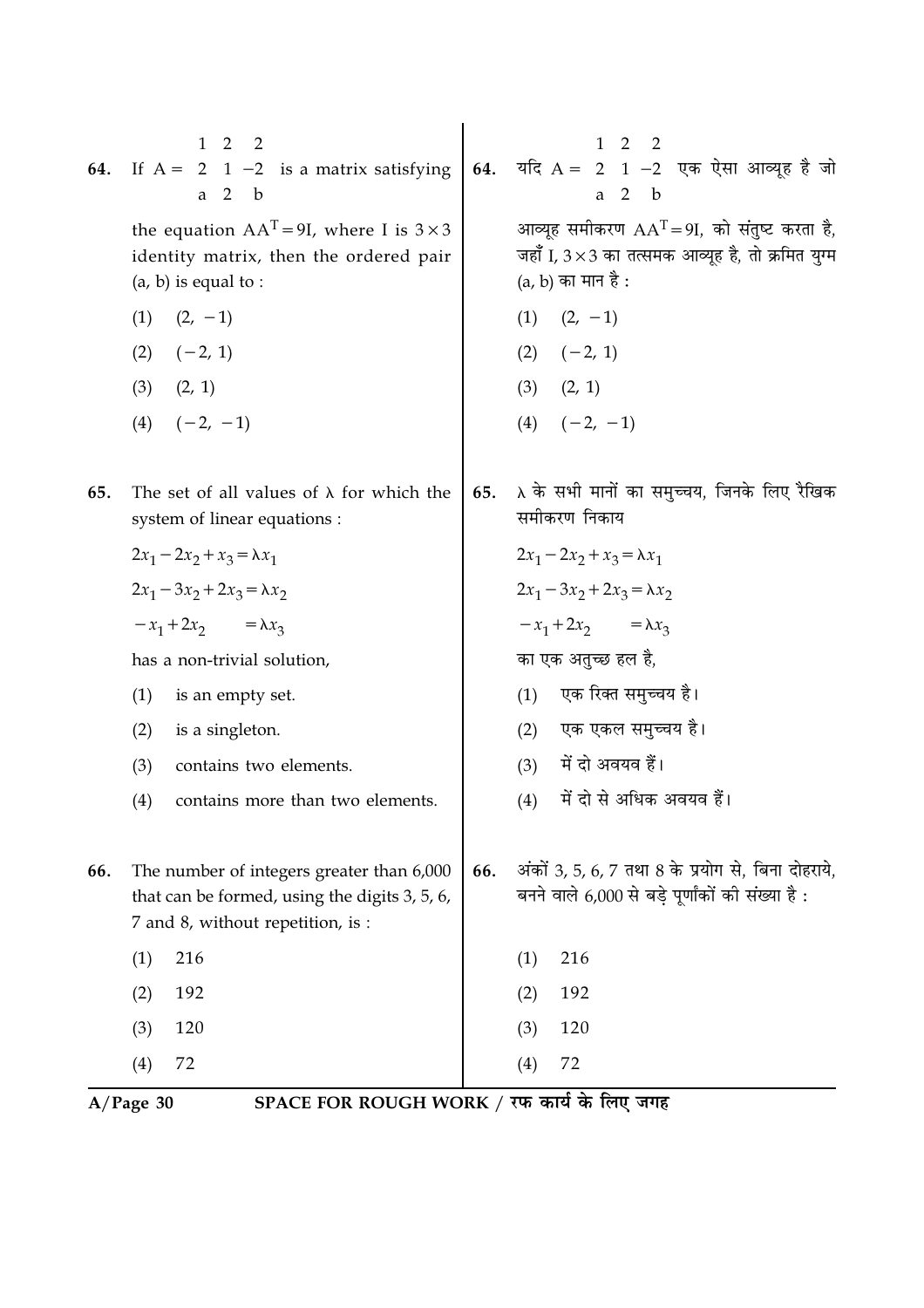| The sum of coefficients of integral powers                                                                                                                                                                                                                           | 67.                                                                     | $(1 - 2\sqrt{x})^{50}$ के द्विपद प्रसार में $x$ की पूर्णांकीय<br>घातों के गुणांकों का योग है :                                                                                                                                                                                           |
|----------------------------------------------------------------------------------------------------------------------------------------------------------------------------------------------------------------------------------------------------------------------|-------------------------------------------------------------------------|------------------------------------------------------------------------------------------------------------------------------------------------------------------------------------------------------------------------------------------------------------------------------------------|
| $(1 - 2\sqrt{x})^{50}$ is :                                                                                                                                                                                                                                          |                                                                         |                                                                                                                                                                                                                                                                                          |
| (1) $\frac{1}{2}$ (3 <sup>50</sup> + 1)                                                                                                                                                                                                                              |                                                                         | (1) $\frac{1}{2}$ (3 <sup>50</sup> + 1)                                                                                                                                                                                                                                                  |
| (2) $\frac{1}{2}$ (3 <sup>50</sup> )                                                                                                                                                                                                                                 |                                                                         | (2) $\frac{1}{2}$ (3 <sup>50</sup> )                                                                                                                                                                                                                                                     |
| (3) $\frac{1}{2}$ (3 <sup>50</sup> -1)                                                                                                                                                                                                                               |                                                                         | (3) $\frac{1}{2}$ (3 <sup>50</sup> -1)                                                                                                                                                                                                                                                   |
| (4) $\frac{1}{2}$ (2 <sup>50</sup> + 1)                                                                                                                                                                                                                              |                                                                         | (4) $\frac{1}{2}$ (2 <sup>50</sup> + 1)                                                                                                                                                                                                                                                  |
| If $m$ is the A.M. of two distinct real<br>numbers l and n (l, $n > 1$ ) and G <sub>1</sub> , G <sub>2</sub> and<br>$G_3$ are three geometric means between l<br>and <i>n</i> , then $G_1^4 + 2G_2^4 + G_3^4$ equals.<br>$4 \; l^2$ mn<br>(1)<br>$4 \, lm^2n$<br>(2) | 68.                                                                     | यदि दो विभिन्न वास्तविक संख्याओं $l$ तथा $n$<br>( <i>l</i> , <i>n</i> > 1) का समांतर माध्य (A.M.) <i>m</i> है और <i>l</i> तथा<br>$n$ के बीच तीन गुणोत्तर माध्य (G.M.) $G_1$ , $G_2$ तथा<br>$G_3$ हैं, तो $G_1^4 + 2G_2^4 + G_3^4$ बराबर है :<br>$4 \; l^2$ mn<br>(1)<br>(2) $4 \, lm^2n$ |
| (3)<br>4 $l^2m^2n^2$<br>(4)                                                                                                                                                                                                                                          |                                                                         | (3) $4 \, \text{lmn}^2$<br>4 $l^2m^2n^2$<br>(4)                                                                                                                                                                                                                                          |
| The sum of first 9 terms of the series                                                                                                                                                                                                                               | 69.                                                                     | श्रेणी<br>$\frac{1^3}{1}$ + $\frac{1^3+2^3}{1+3}$ + $\frac{1^3+2^3+3^3}{1+3+5}$ +  के<br>प्रथम 9 पदों का योग है :                                                                                                                                                                        |
| (1)<br>71                                                                                                                                                                                                                                                            |                                                                         | (1)<br>71                                                                                                                                                                                                                                                                                |
| (3)<br>142                                                                                                                                                                                                                                                           |                                                                         | (2)<br>96<br>$(3)$ 142                                                                                                                                                                                                                                                                   |
| (4)<br>192                                                                                                                                                                                                                                                           |                                                                         | (4)<br>192                                                                                                                                                                                                                                                                               |
|                                                                                                                                                                                                                                                                      | of $x$ in the binomial expansion of<br>$4 \; \text{lmn}^2$<br>96<br>(2) | $\frac{1^3}{1}$ + $\frac{1^3 + 2^3}{1 + 3}$ + $\frac{1^3 + 2^3 + 3^3}{1 + 3 + 5}$ +  is :                                                                                                                                                                                                |

A/Page 31 SPACE FOR ROUGH WORK / रफ कार्य के लिए जगह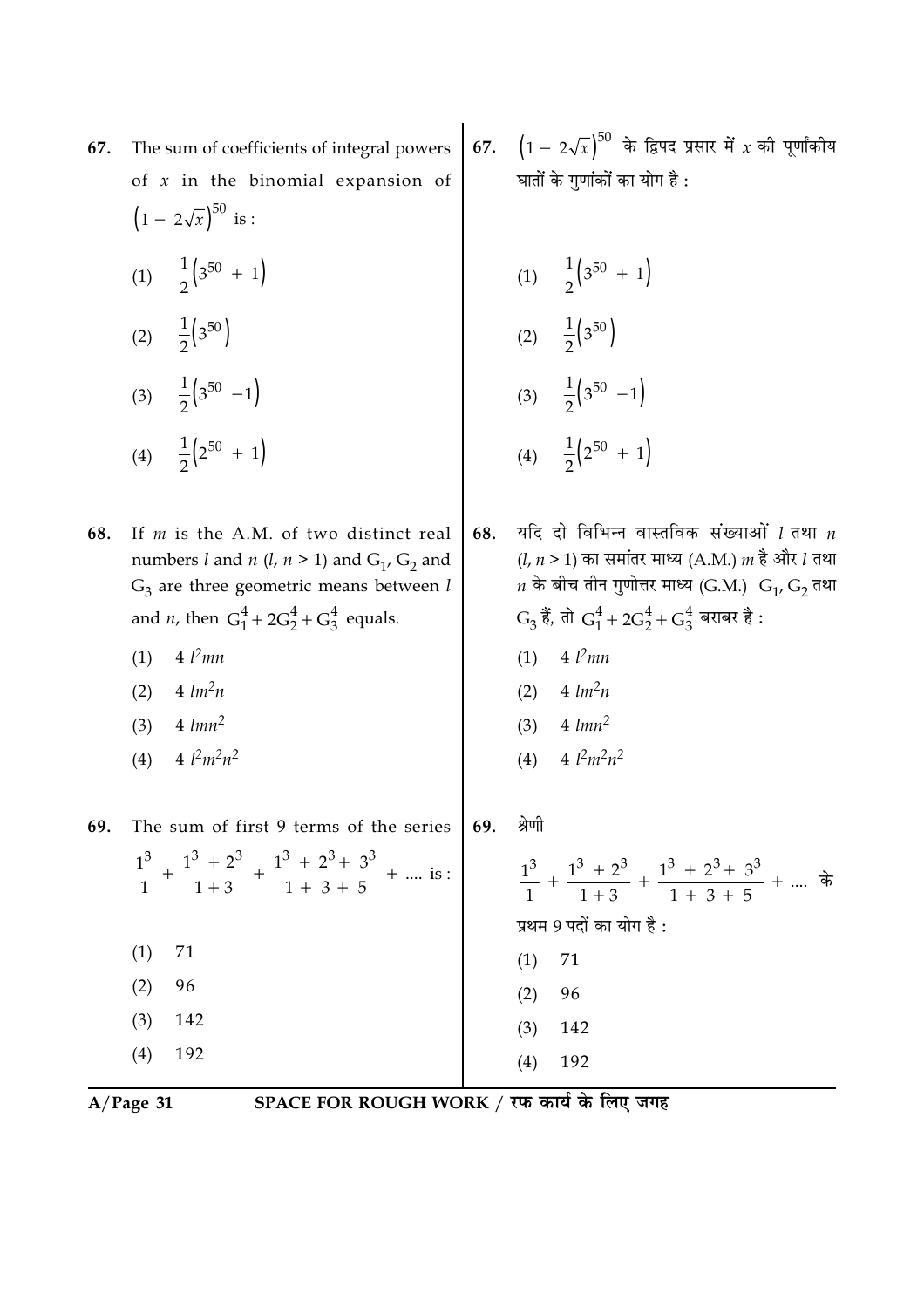|     | SPACE FOR ROUGH WORK / रफ कार्य के लिए जगह<br>$A/Page$ 32                                  |     |                                                                                          |  |  |
|-----|--------------------------------------------------------------------------------------------|-----|------------------------------------------------------------------------------------------|--|--|
|     | (4)<br>meets the curve again in the fourth<br>quadrant.                                    |     | वक्र को दोबारा चतुर्थ चतुर्थांश में मिलता है।<br>(4)                                     |  |  |
|     | (3)<br>meets the curve again in the third<br>quadrant.                                     |     | वक्र को दोबारा तृतीय चतुर्थांश में मिलता है।<br>(3)                                      |  |  |
|     | (2)<br>meets the curve again in the second<br>quadrant.                                    |     | वक्र को दोबारा द्वितीय चतुर्थांश में मिलता है।<br>(2)                                    |  |  |
|     | (1)<br>does not meet the curve again.                                                      |     | वक्र को दोबारा नहीं मिलता।<br>(1)                                                        |  |  |
| 72. | The normal to the curve, $x^2 + 2xy - 3y^2 = 0$ ,<br>at $(1, 1)$ :                         |     | 72. वक्र $x^2 + 2xy - 3y^2 = 0$ के बिंदु (1, 1) पर<br>अभिलम्ब :                          |  |  |
|     | (4)<br>$\overline{4}$                                                                      |     | (4)<br>$\overline{4}$                                                                    |  |  |
|     | $\frac{10}{3}$<br>(3)                                                                      |     | (3) $\frac{10}{3}$                                                                       |  |  |
|     | $\frac{16}{5}$<br>(2)                                                                      |     | (2) $\frac{16}{5}$                                                                       |  |  |
|     | (1)<br>$\overline{2}$                                                                      |     | (1)<br>2                                                                                 |  |  |
|     | is differentiable, then the value of $k+m$ is :                                            |     | अवकलनीय है, तो $k + m$ का मान है :                                                       |  |  |
|     | $g(x) = \begin{cases} k\sqrt{x} + 1, & 0 \le x \le 3 \\ mx + 2, & 3 < x \le 5 \end{cases}$ |     | $g(x) = \begin{cases} k\sqrt{x+1} , & 0 \le x \le 3 \\ mx+2 , & 3 < x \le 5 \end{cases}$ |  |  |
| 71. | If the function.                                                                           | 71. | यदि फलन                                                                                  |  |  |
|     | $\frac{1}{2}$<br>(4)                                                                       |     |                                                                                          |  |  |
|     | (3)<br>$\overline{2}$                                                                      |     | (2) 3<br>(3) 2<br>(4) $\frac{1}{2}$                                                      |  |  |
|     | (2)<br>$\mathfrak{Z}$                                                                      |     | (2)<br>$\mathfrak 3$                                                                     |  |  |
|     | (1)<br>4                                                                                   |     | (1)<br>$\overline{4}$                                                                    |  |  |
| 70. | $\frac{(1 - \cos 2x)(3 + \cos x)}{x \tan 4x}$ is equal to : 70.<br>lim<br>$x\rightarrow 0$ |     | $\lim_{x\to 0} \frac{(1-\cos 2x)(3+\cos x)}{x \tan 4x}$ बराबर है :                       |  |  |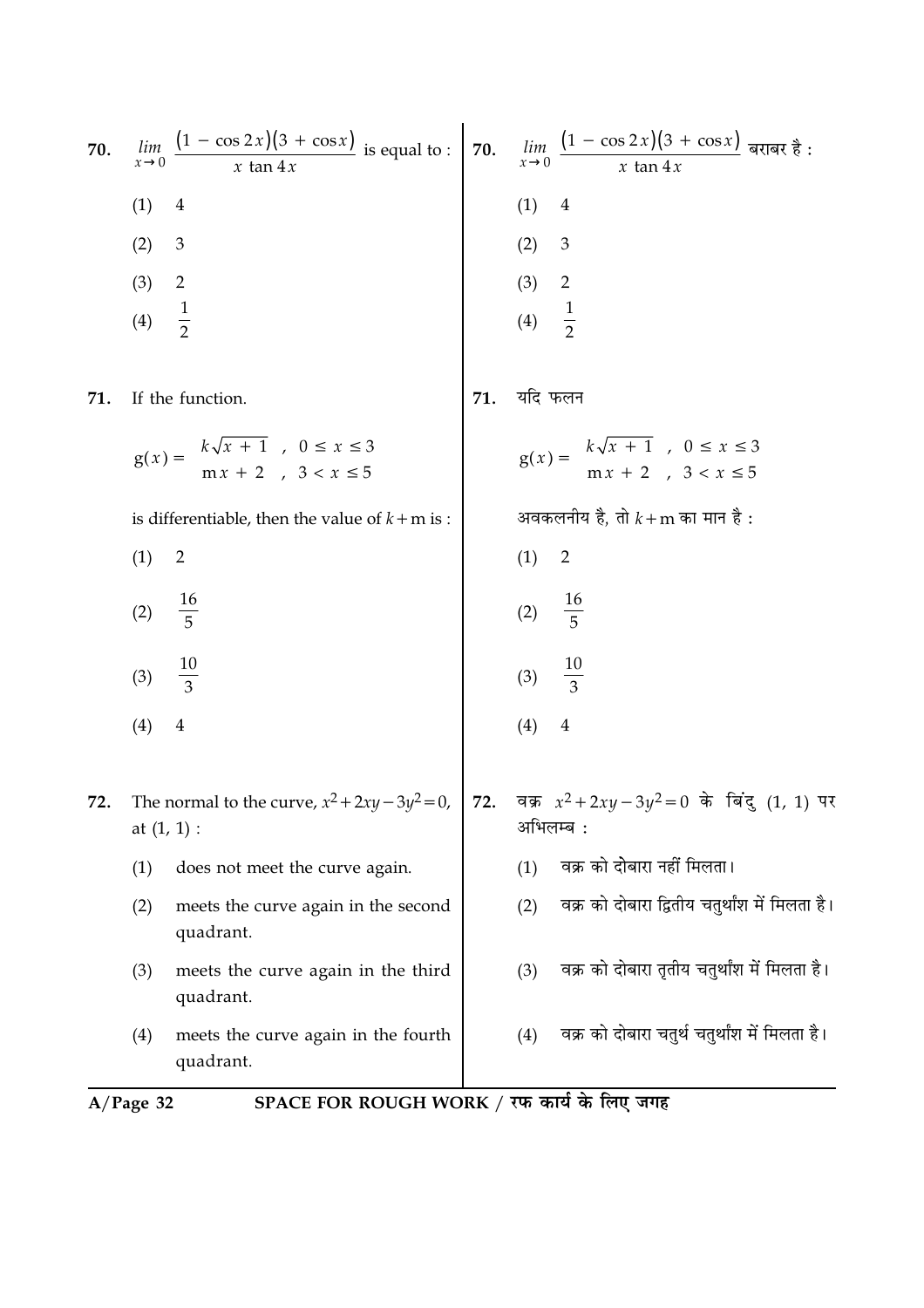| 73. | Let $f(x)$ be a polynomial of degree four                                         | 73. | माना $f(x)$ घात 4 का एक बहुपद है जिसके                                                                |
|-----|-----------------------------------------------------------------------------------|-----|-------------------------------------------------------------------------------------------------------|
|     | having extreme values at $x=1$ and $x=2$ .                                        |     | $x=1$ तथा $x=2$ पर चरम मान हैं। यदि                                                                   |
|     | If $\lim_{x\to 0}$ $\left 1 + \frac{f(x)}{x^2}\right  = 3$ , then $f(2)$ is equal |     | $\lim_{x\to 0}$ 1 + $\frac{f(x)}{x^2}$ = 3 है, तो $f(2)$ बराबर है:                                    |
|     | to :                                                                              |     |                                                                                                       |
|     | (1)<br>$-8$                                                                       |     | $-8$<br>(1)                                                                                           |
|     | $-4$<br>(2)                                                                       |     | $(2) -4$                                                                                              |
|     | (3)<br>$\overline{0}$                                                             |     | (3)<br>$\boldsymbol{0}$                                                                               |
|     | (4)<br>$\overline{4}$                                                             |     | (4)<br>$\overline{4}$                                                                                 |
|     |                                                                                   |     |                                                                                                       |
| 74. | The integral $\int \frac{dx}{x^2(x^4 + 1)^{\frac{3}{4}}}$ equals :                | 74. | समाकल $\int \! \frac{\mathrm{d} x}{x^2 \, (\, x^4 \, + \, 1 \, )^{3 \! \! \! \! \! \! 4}}$ बराबर है : |
|     | (1) $\left(\frac{x^4 + 1}{x^4}\right)^{\frac{1}{4}} + c$                          |     | (1) $\left(\frac{x^4+1}{x^4}\right)^{\frac{1}{4}} + c$                                                |
|     | (2) $(x^4+1)^{\frac{1}{4}} + c$                                                   |     |                                                                                                       |
|     | (3) $-(x^4+1)^{\frac{1}{4}} + c$                                                  |     | (2) $(x^4+1)^{\frac{1}{4}} + c$<br>(3) $-(x^4+1)^{\frac{1}{4}} + c$                                   |
|     | (4) $-\left(\frac{x^4+1}{x^4}\right)^{\frac{1}{4}} + c$                           |     | (4) $-\left(\frac{x^4+1}{x^4}\right)^{\frac{1}{4}} + c$                                               |
| 75. | The integral                                                                      | 75. | समाकल                                                                                                 |

The integral<br>  $\int_{2}^{4} \frac{\log x^2}{\log x^2 + \log (36 - 12x + x^2)} dx$ <br>
is equal to :<br>
(1) 2<br>
(2) 4<br>
(3) 1<br>
(3) 4<br>
(3) 1<br>
(3) 1<br>
(3) 1<br>
(4)  $\log x^2$ <br>  $\int_{2}^{4} \frac{\log x^2}{\log x^2 + \log (36 - 12x + x^2)} dx$ <br>  $\int_{2}^{4} \frac{\log x^2}{\log x^2 + \log (36 - 12x + x^2)} dx$ <br>  $\int_{$  $(4) 6$ 

 $A/Page$  33

SPACE FOR ROUGH WORK / रफ कार्य के लिए जगह

 $(4)$ 6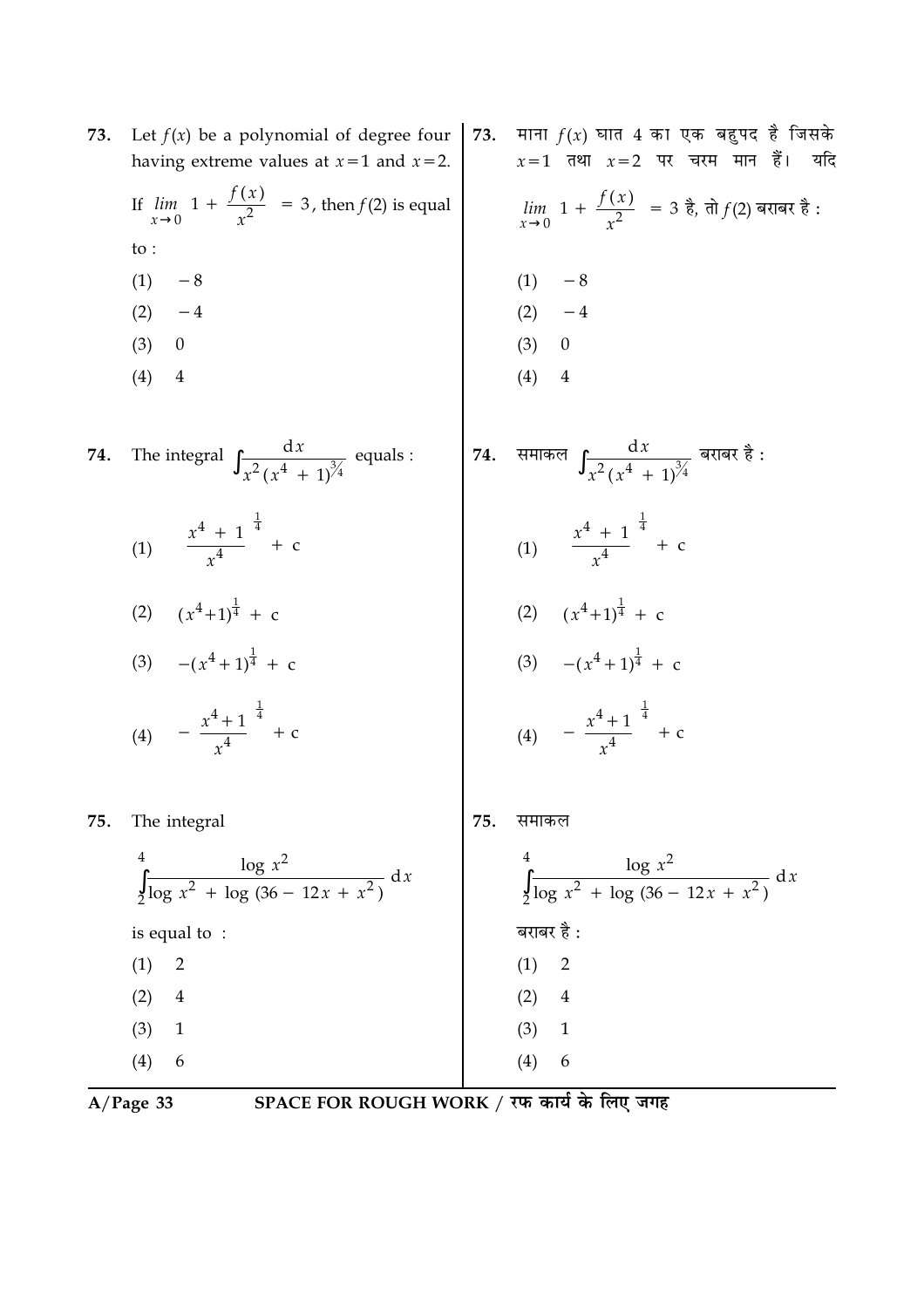| 76. | The area (in sq. units) of the region<br>described by                                                                                                                 | 76. | {( <i>x</i> , <i>y</i> ) : $y^2$ ≤ 2 <i>x</i> तथा <i>y</i> ≥ 4 <i>x</i> − 1} द्वारा परिभाषित<br>क्षेत्र का क्षेत्रफल (वर्ग इकाइयों) में है:       |
|-----|-----------------------------------------------------------------------------------------------------------------------------------------------------------------------|-----|---------------------------------------------------------------------------------------------------------------------------------------------------|
|     | $\{(x, y) : y^2 \le 2x \text{ and } y \ge 4x - 1\} \text{ is :}$                                                                                                      |     |                                                                                                                                                   |
|     | $\frac{7}{32}$<br>(1)                                                                                                                                                 |     | $\frac{7}{32}$<br>(1)                                                                                                                             |
|     | $\frac{5}{64}$<br>(2)                                                                                                                                                 |     | $\frac{5}{64}$<br>(2)                                                                                                                             |
|     | $\frac{15}{64}$<br>(3)                                                                                                                                                |     | $\frac{15}{64}$<br>(3)                                                                                                                            |
|     | $\frac{9}{32}$<br>(4)                                                                                                                                                 |     | $\frac{9}{32}$<br>(4)                                                                                                                             |
| 77. | Let $y(x)$ be the solution of the differential<br>equation                                                                                                            | 77. | माना अवकल समीकरण                                                                                                                                  |
|     | $(x \log x) \frac{dy}{dx} + y = 2x \log x, (x \ge 1).$                                                                                                                |     | $(x \log x) \frac{dy}{dx} + y = 2x \log x, (x \ge 1)$                                                                                             |
|     | Then $y(e)$ is equal to :                                                                                                                                             |     | का हल $y(x)$ है, तो $y(e)$ बराबर है :                                                                                                             |
|     | (1)<br>$\mathbf e$                                                                                                                                                    |     | (1)<br>$\mathbf e$                                                                                                                                |
|     | (2)<br>$\boldsymbol{0}$                                                                                                                                               |     | (2)<br>$\boldsymbol{0}$                                                                                                                           |
|     | (3)<br>2                                                                                                                                                              |     | (3)<br>$\overline{2}$                                                                                                                             |
|     | (4)<br>2e                                                                                                                                                             |     | (4)<br>2e                                                                                                                                         |
| 78. | The number of points, having both<br>co-ordinates as integers, that lie in the<br>interior of the triangle with vertices $(0, 0)$ ,<br>$(0, 41)$ and $(41, 0)$ , is : | 78. | त्रिभुज, जिसके शीर्ष (0, 0), (0, 41) तथा (41, 0) हैं,<br>के आंतरिक भाग में स्थित उन बिंदुओं की संख्या<br>जिनके दोनों निर्देशांक पूर्णांक हैं, है: |
|     | 901<br>(1)                                                                                                                                                            |     | 901<br>(1)                                                                                                                                        |
|     | 861<br>(2)                                                                                                                                                            |     | 861<br>(2)                                                                                                                                        |
|     | 820<br>(3)                                                                                                                                                            |     | 820<br>(3)                                                                                                                                        |
|     | 780<br>(4)                                                                                                                                                            |     | 780<br>(4)                                                                                                                                        |

 $\overline{A/Page 34}$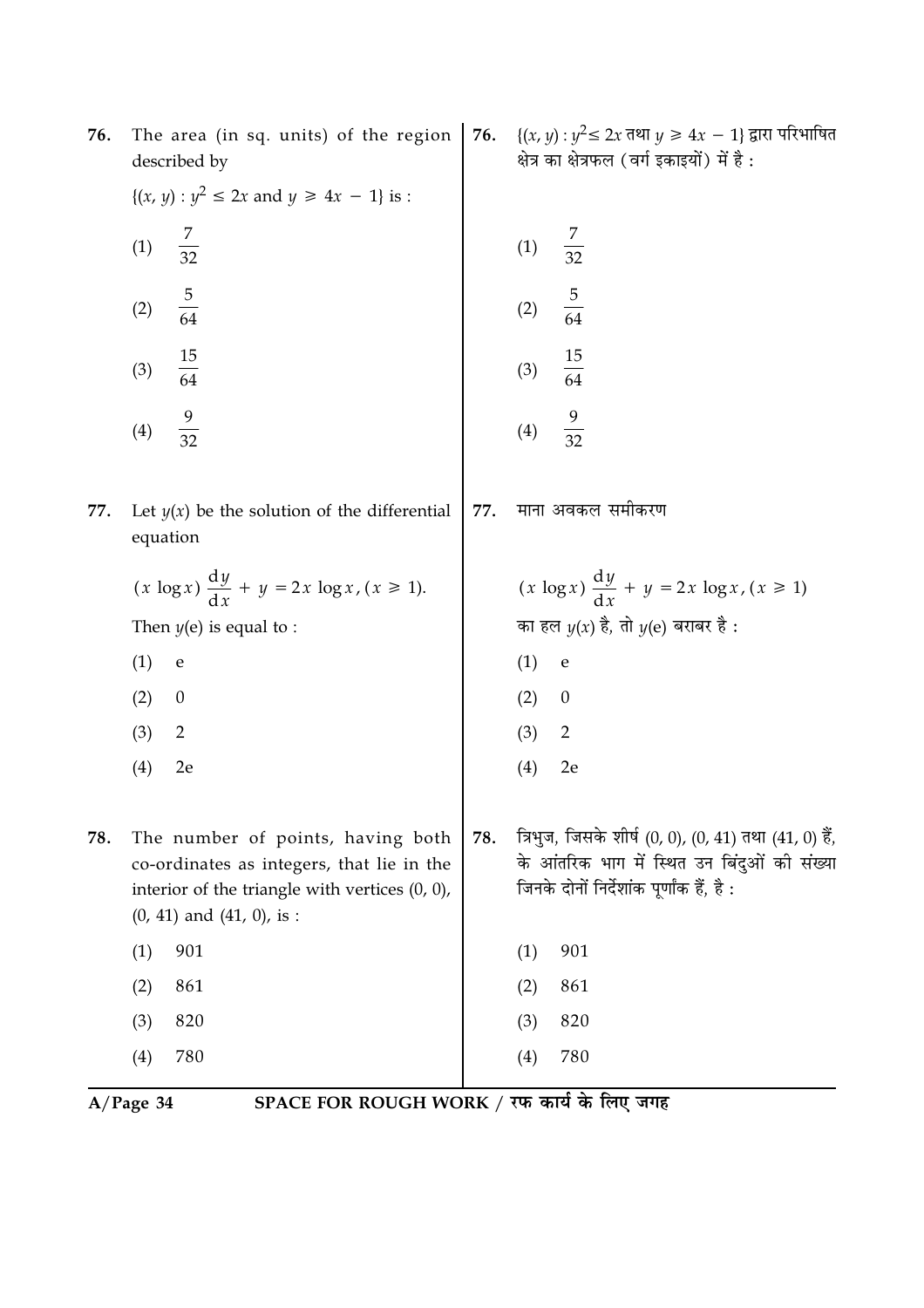| 79. | Locus of the image of the point $(2, 3)$ in<br>the line $(2x-3y+4)+k(x-2y+3)=0$ ,<br>$k \in \mathbb{R}$ , is a :<br>straight line parallel to $x$ -axis.<br>(1)<br>straight line parallel to <i>y</i> -axis.<br>(2)<br>circle of radius $\sqrt{2}$ .<br>(3)<br>circle of radius $\sqrt{3}$ .<br>(4) |     | <b>79.</b> बिंदु (2, 3) के रेखा<br>$(2x-3y+4)+k(x-2y+3)=0, k \in \mathbb{R}$<br>प्रतिबिंब का बिंदुपथ एक :<br>$x$ -अक्ष के समांतर रेखा है।<br>(1)<br>(2) $y$ -अक्ष के समांतर रेखा है।<br>(3) $\sqrt{2}$ त्रिज्या का वृत्त है।<br>(4) $\sqrt{3}$ त्रिज्या का वृत्त है। |
|-----|-----------------------------------------------------------------------------------------------------------------------------------------------------------------------------------------------------------------------------------------------------------------------------------------------------|-----|----------------------------------------------------------------------------------------------------------------------------------------------------------------------------------------------------------------------------------------------------------------------|
| 80. | The number of common tangents to the<br>circles $x^2 + y^2 - 4x - 6y - 12 = 0$<br>and<br>$x^2 + y^2 + 6x + 18y + 26 = 0$ , is :<br>(1)<br>1<br>(2)<br>2<br>(3)<br>3<br>(4)<br>$\overline{4}$                                                                                                        | 80. | वृत्तों $x^2 + y^2 - 4x - 6y - 12 = 0$ तथा<br>$x^2 + y^2 + 6x + 18y + 26 = 0$ की उभयनिष्ठ स्पर्श<br>रेखाओं की संख्या है :<br>(1)<br>$\mathbf{1}$<br>$\overline{2}$<br>(2)<br>(3)<br>$\mathfrak{Z}$<br>(4)<br>$\overline{4}$                                          |
| 81. | The area (in sq. units) of the quadrilateral<br>formed by the tangents at the end points<br>of the latera recta to the ellipse<br>$rac{x^2}{9} + \frac{y^2}{5} = 1$ , is :<br>(1) $\frac{27}{4}$<br>18<br>(2)<br>27<br>(3)<br>$\overline{2}$                                                        | 81. | दीर्घवृत्त $\frac{x^2}{9} + \frac{y^2}{5} = 1$ के नाभिलम्बों के सिरों पर<br>खींची गई स्पर्श रेखाओं द्वारा निर्मित चतुर्भुज का क्षेत्रफल<br>(वर्ग इकाइयों में) है :<br>(1)<br>18<br>(2)<br>27<br>(3)<br>$\overline{2}$<br>27                                          |
| 82. | (4)<br>27<br>Let O be the vertex and Q be any point on<br>the parabola, $x^2 = 8y$ . If the point P divides<br>the line segment OQ internally in the ratio<br>$1:3$ , then the locus of P is :<br>$x^2 = y$<br>(1)<br>(2)<br>$y^2 = x$<br>(3) $y^2 = 2x$<br>$x^2 = 2y$<br>(4)                       | 82. | (4)<br>माना परवलय $x^2 = 8y$ का शीर्ष O तथा उस पर कोई<br>बिंदु Q है। यदि बिंदु P, रेखाखंड OQ को<br>$1:3$ के आंतरिक अनुपात में बाँटता है, तो P का<br>बिंदुपथ है :<br>(1) $x^2 = y$<br>(2) $y^2 = x$<br>(3) $y^2 = 2x$<br>(4) $x^2 = 2y$                               |

 $\overline{A/Page 35}$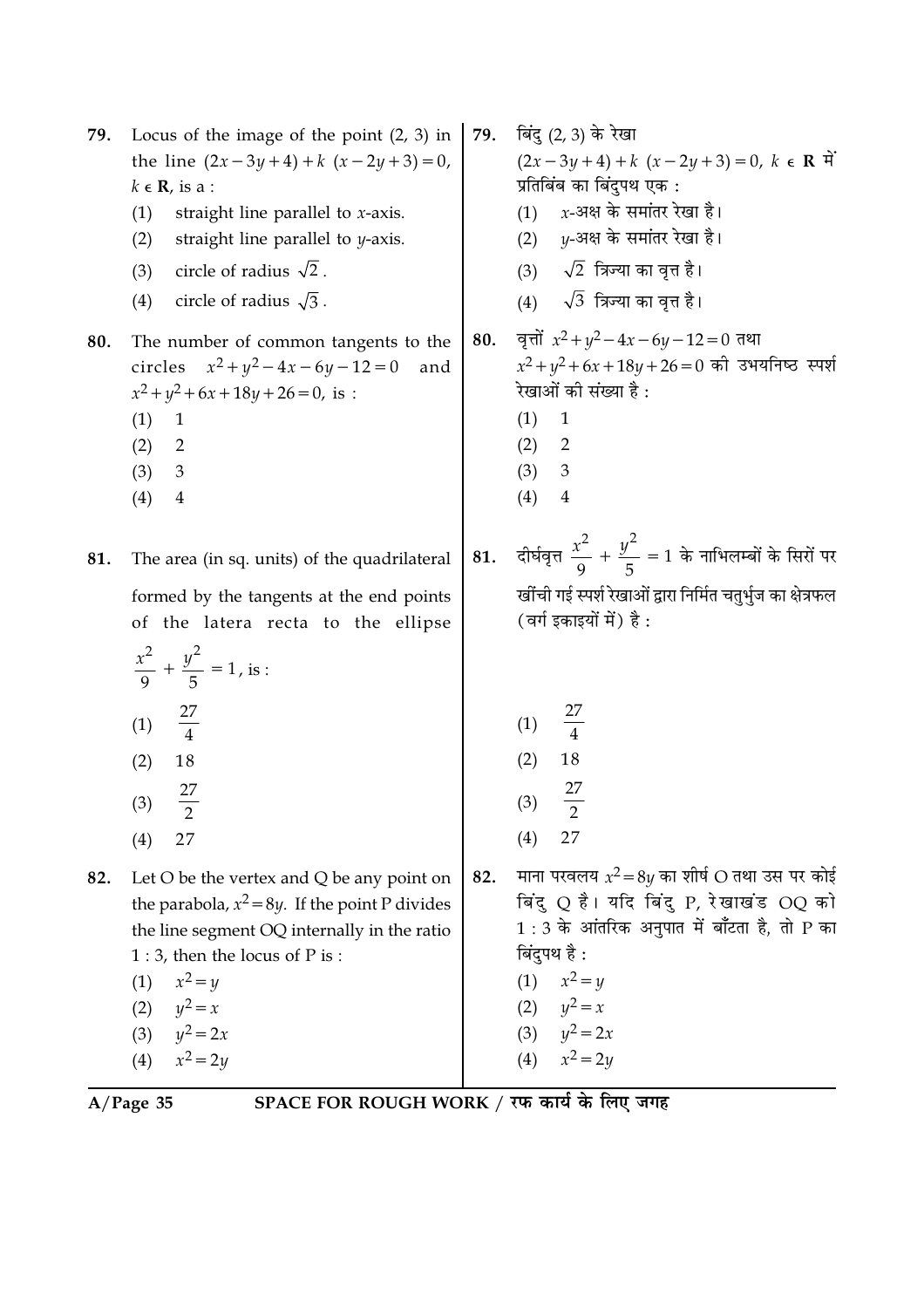| $A/Page$ 36                                                                                                                                                                                                                                                                                                                                                        | SPACE FOR ROUGH WORK / रफ कार्य के लिए जगह                                                                                                                                                                                                                                                                                              |
|--------------------------------------------------------------------------------------------------------------------------------------------------------------------------------------------------------------------------------------------------------------------------------------------------------------------------------------------------------------------|-----------------------------------------------------------------------------------------------------------------------------------------------------------------------------------------------------------------------------------------------------------------------------------------------------------------------------------------|
| $\frac{-2\sqrt{3}}{2}$<br>(4)                                                                                                                                                                                                                                                                                                                                      | $\frac{-2\sqrt{3}}{2}$<br>(4)                                                                                                                                                                                                                                                                                                           |
| $rac{2}{3}$<br>(3)                                                                                                                                                                                                                                                                                                                                                 | (3) $\frac{2}{3}$                                                                                                                                                                                                                                                                                                                       |
| $\frac{-\sqrt{2}}{3}$<br>(2)                                                                                                                                                                                                                                                                                                                                       | (2) $\frac{-\sqrt{2}}{3}$                                                                                                                                                                                                                                                                                                               |
| $\frac{2\sqrt{2}}{3}$<br>(1)                                                                                                                                                                                                                                                                                                                                       | (1) $\frac{2\sqrt{2}}{3}$                                                                                                                                                                                                                                                                                                               |
| angle between vectors $\overrightarrow{b}$ and $\overrightarrow{c}$ , then a<br>value of $\sin \theta$ is :                                                                                                                                                                                                                                                        | $\stackrel{\rightarrow}{\rm b}$ तथा $\stackrel{\rightarrow}{\rm c}$ के बीच का कोण $\theta$ है, तो $\sin\theta$ का एक<br>मान है :                                                                                                                                                                                                        |
| Let a, b and c be three non-zero vectors<br>85.<br>such that no two of them are collinear and<br>$\overrightarrow{a}$ $\overrightarrow{b}$ $\overrightarrow{c}$ = $\frac{1}{3}$ $\overrightarrow{b}$ $\overrightarrow{c}$ = $\frac{1}{2}$ $\overrightarrow{b}$ $\overrightarrow{c}$ = $\frac{1}{2}$ $\overrightarrow{d}$ $\overrightarrow{a}$ . If $\theta$ is the | माना $\overrightarrow{a}$ , $\overrightarrow{b}$ तथा $\overrightarrow{c}$ तीन शून्येतर ऐसे सदिश हैं कि<br>85.<br>उनमें से कोई दो संरेख नहीं हैं तथा<br>$\overrightarrow{a}$ $\overrightarrow{b}$ $\overrightarrow{c}$ = $\frac{1}{3}$ $\overrightarrow{b}$ $\overrightarrow{c}$ $\overrightarrow{a}$ $\overrightarrow{c}$   यदि संदिशों |
| 84.<br>The equation of the plane containing the<br>line $2x - 5y + z = 3$ ; $x + y + 4z = 5$ , and<br>parallel to the plane, $x + 3y + 6z = 1$ , is :<br>(1)<br>$2x + 6y + 12z = 13$<br>$x + 3y + 6z = -7$<br>(2)<br>$x + 3y + 6z = 7$<br>(3)<br>$2x+6y+12z=-13$<br>(4)                                                                                            | रेखा 2x – 5y + z = 3, x + y + 4z = 5 को अंतर्विष्ट<br>84.<br>करने वाले समतल, जो समतल $x+3y+6z=1$ के<br>समांतर है, का समीकरण है :<br>(1)<br>$2x + 6y + 12z = 13$<br>(2) $x + 3y + 6z = -7$<br>(3) $x + 3y + 6z = 7$<br>$2x+6y+12z = -13$<br>(4)                                                                                          |
| The distance of the point $(1, 0, 2)$ from the<br>83.<br>point of intersection of the line<br>$\frac{x-2}{3} = \frac{y+1}{4} = \frac{z-2}{12}$ and the plane<br>$x - y + z = 16$ , is :<br>(1)<br>$2\sqrt{14}$<br>$8\,$<br>(2)<br>(3)<br>$3\sqrt{21}$<br>(4)<br>13                                                                                                 | रेखा $\frac{x-2}{3} = \frac{y+1}{4} = \frac{z-2}{12}$ तथा समतल<br>83.<br>$x-y+z=16$ के प्रतिच्छेद बिंदु की, बिंदु (1, 0, 2)<br>से दूरी है :<br>(1)<br>$2\sqrt{14}$<br>(2)<br>8<br>(3)<br>$3\sqrt{21}$<br>13<br>(4)                                                                                                                      |
|                                                                                                                                                                                                                                                                                                                                                                    |                                                                                                                                                                                                                                                                                                                                         |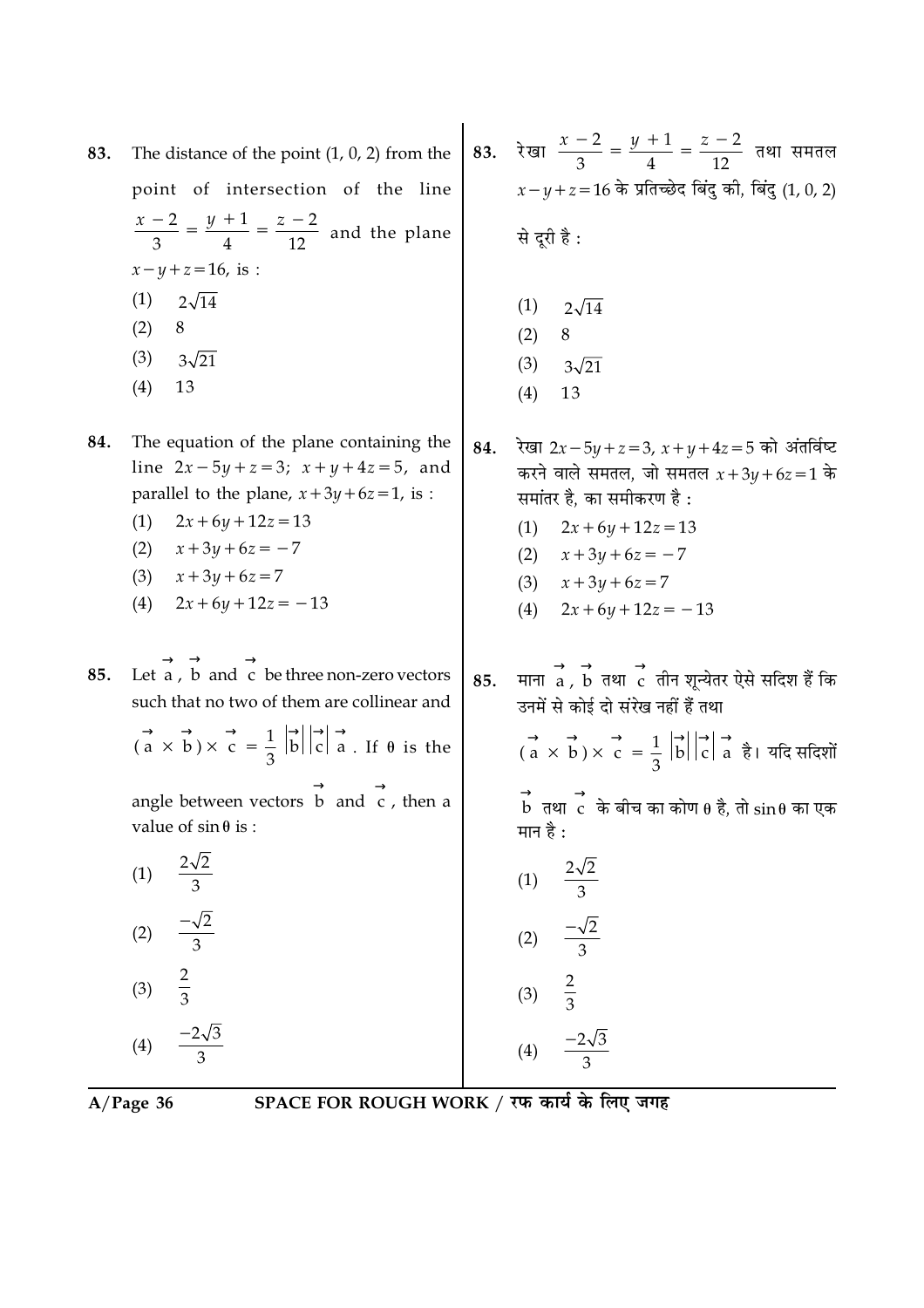- If 12 identical balls are to be placed in 3 86. identical boxes, then the probability that one of the boxes contains exactly 3 balls  $is:$ 
	- $rac{55}{3} igg( \frac{2}{3} igg)$ <sup>11</sup>  $(1)$ (2)  $55\left(\frac{2}{3}\right)^{10}$ (3)  $220\left(\frac{1}{3}\right)^{12}$  $22\left(\frac{1}{3}\right)^{11}$  $(4)$
- 87. The mean of the data set comprising of 16 observations is 16. If one of the observation valued 16 is deleted and three new observations valued 3, 4 and 5 are added to the data, then the mean of the resultant data, is :
	- $(1)$ 16.8
	- $(2)$ 16.0
	- $(3)$ 15.8
	- $(4)$ 14.0
- If the angles of elevation of the top of a 88. tower from three collinear points A, B and C, on a line leading to the foot of the tower, are 30°, 45° and 60° respectively, then the ratio,  $AB : BC$ , is:
	- $\sqrt{3}:1$  $(1)$  $\sqrt{3}$  :  $\sqrt{2}$  $(2)$  $1:\sqrt{3}$  $(3)$
	- $2:3$  $(4)$
	-

यदि 12 एक जैसी गेंदें. 3 एक जैसे बक्सों में रखी जाती 86. हैं, तो इनमें से एक बक्से में ठीक 3 गेंदें होने की पायिकता है $\cdot$ 

(1) 
$$
\frac{55}{3} \left(\frac{2}{3}\right)^{11}
$$
  
\n(2)  $55 \left(\frac{2}{3}\right)^{10}$   
\n(3)  $220 \left(\frac{1}{3}\right)^{12}$   
\n(4)  $22 \left(\frac{1}{3}\right)^{11}$ 

- 16 प्रेक्षणों वाले आँकडों का माध्य 16 है। यदि एक 87. प्रेक्षण जिसका मान 16 है. को हटा कर. 3 नये प्रेक्षण जिनके मान 3, 4 तथा 5 हैं. आँकडों में मिला दिये जाते हैं. तो नये आँकडों का माध्य है :
	- $(1)$ 16.8
	- $(2)$ 16.0
	- $(3)$ 15.8
	- $(4)$ 14.0
- तीन सरेख बिंदुओं A, B तथा C, एक ऐसी रेखा पर 88. स्थित हैं जो एक मीनार के पाद की दिशा में ले जाती है. से एक मीनार के शिखर के उन्नयन कोण क्रमश: 30°, 45° तथा 60° हैं, तो AB : BC का अनुपात है :
	- $\sqrt{3}:1$  $(1)$
	- $\sqrt{3}:\sqrt{2}$  $(2)$
	- (3)  $1:\sqrt{3}$
	- $2:3$  $(4)$
	-

 $A/Page$  37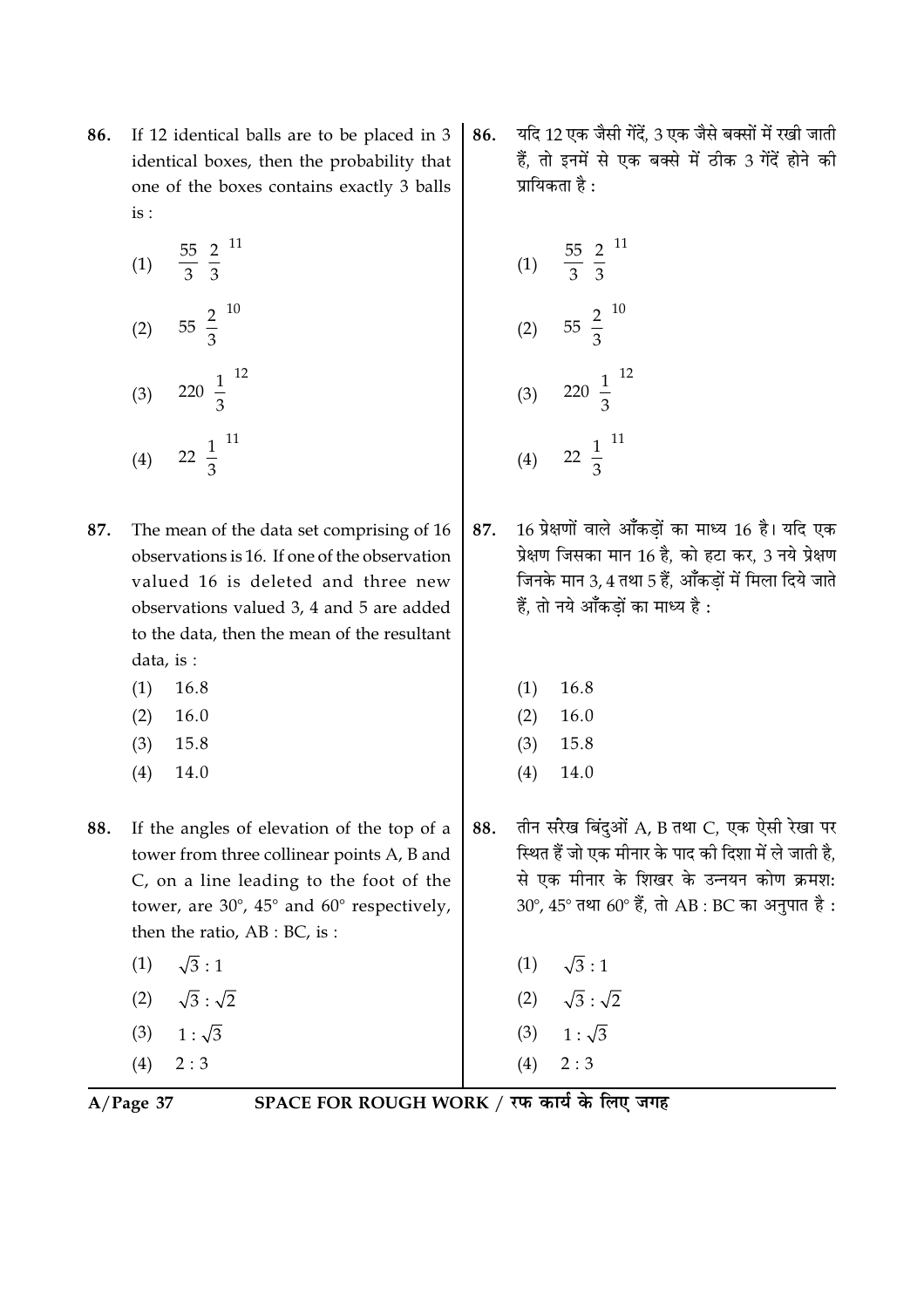| 89. | Let                                                                          | 89. | माना                                                                      |
|-----|------------------------------------------------------------------------------|-----|---------------------------------------------------------------------------|
|     | $\tan^{-1} y = \tan^{-1} x + \tan^{-1} \left( \frac{2x}{1 - x^2} \right)$    |     | $\tan^{-1} y = \tan^{-1} x + \tan^{-1} \left( \frac{2x}{1 - x^2} \right)$ |
|     | where $ x  < \frac{1}{\sqrt{3}}$ . Then a value of <i>y</i> is :             |     | जहाँ $ x  < \frac{1}{\sqrt{3}}$ है, तो $y$ का एक मान है :                 |
|     | (1) $\frac{3x - x^3}{1 - 3x^2}$                                              |     | (1) $\frac{3x - x^3}{1 - 3x^2}$                                           |
|     | (2) $\frac{3x + x^3}{1 - 3x^2}$                                              |     | (2) $\frac{3x + x^3}{1 - 3x^2}$                                           |
|     | (3) $\frac{3x - x^3}{1 + 3x^2}$                                              |     | (3) $\frac{3x - x^3}{1 + 3x^2}$                                           |
|     | (4) $\frac{3x + x^3}{1 + 3x^2}$                                              |     | (4) $\frac{3x + x^3}{1 + 3x^2}$                                           |
| 90. | The negation of $\sim$ s $\vee$ ( $\sim$ r $\wedge$ s) is equivalent<br>to : | 90. | $\sim$ s $\lor$ (~ r $\land$ s ) का निषेध समतुल्य है :                    |
|     | (1)<br>s $\wedge$ $\sim$ r                                                   |     | $(1)$ s $\wedge \sim r$                                                   |
|     | (2) $s \wedge (r \wedge \sim s)$                                             |     | (2) $s \wedge (r \wedge \sim s)$                                          |
|     | (3) $s \vee (r \vee \sim s)$                                                 |     | (3) $s \vee (r \vee \sim s)$                                              |
|     | (4)<br>$s \wedge r$                                                          |     | (4)<br>$S \wedge T$                                                       |
|     | $-0.00 -$                                                                    |     | $-0.00 -$                                                                 |

SPACE FOR ROUGH WORK / रफ कार्य के लिए जगह

 $A/Page$  38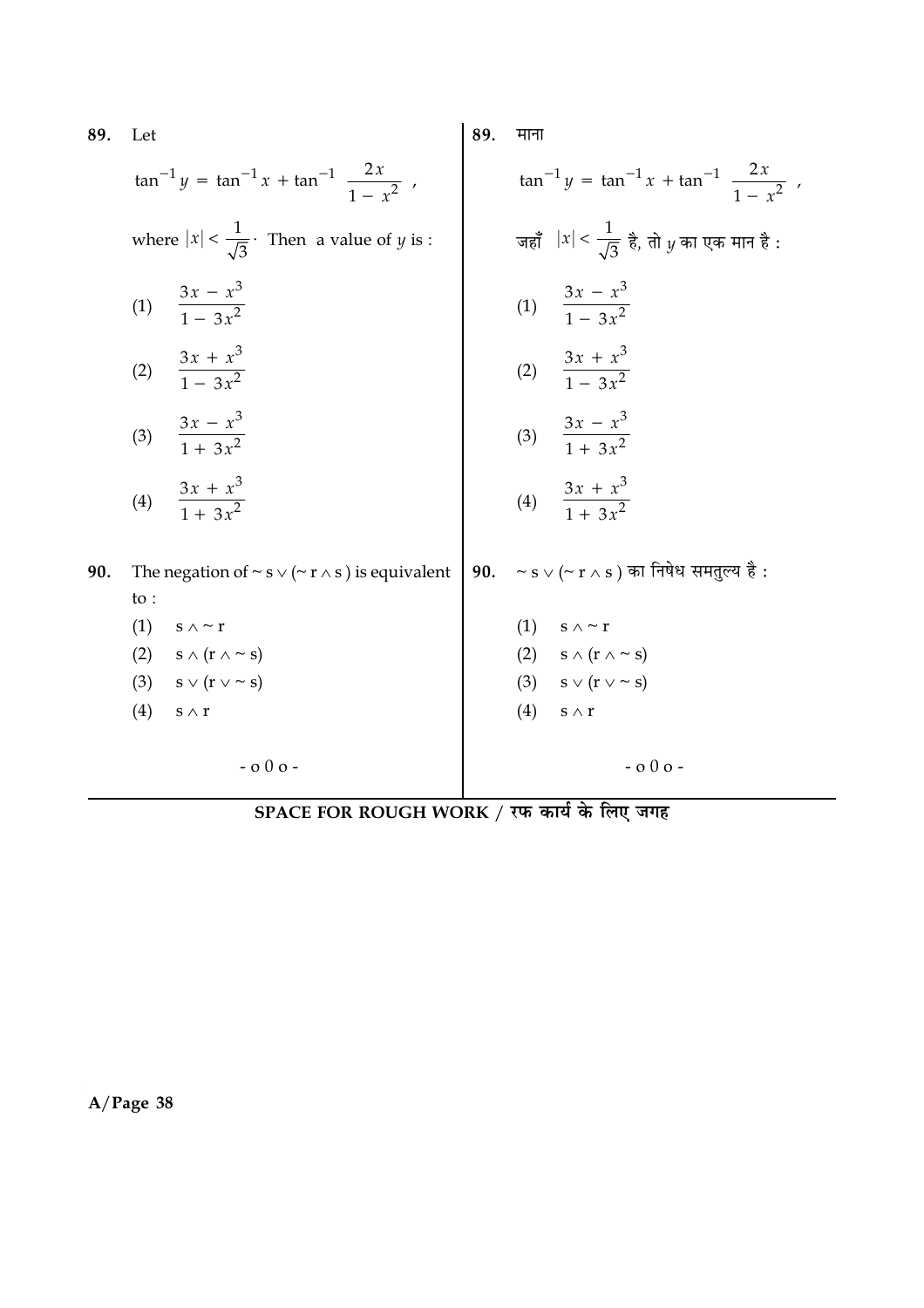SPACE FOR ROUGH WORK / रफ कार्य के लिए जगह

 $A/Page$  39